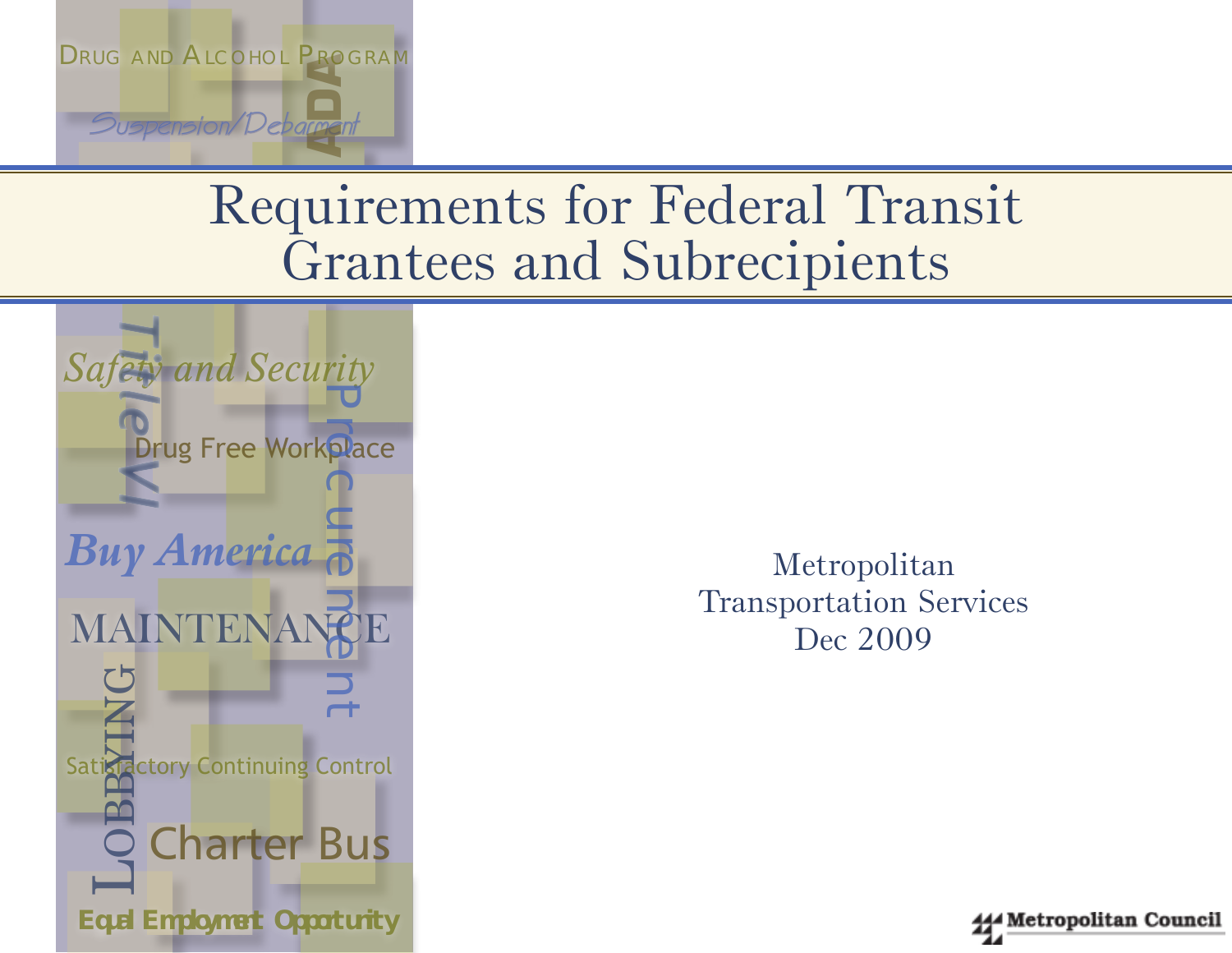## **Requirements for Federal Transit Grantees and Subrecipients**



The Council, as the grantee, can be involved in a variety of relationships with other parties where FTA funds, equipment, or facilities are used in providing public transit. In any circumstances where other entities play a role, the grantee is responsible for ensuring compliance with FTA requirements. These entities can include other governmental agencies, consultants, contractors, subcontractors, and lessees working under approved third-party contracts or interagency agreements. The grantee must have the capacity to fulfill its oversight responsibilities. There must be staff with knowledge of FTA requirements and mechanisms in place for monitoring. The mechanism can be as simple as a letter of agreement, contract, or lease supplemented by periodic meetings, inspections, or required reports. The mechanism may also be as complex as an audit of third-party contracts conducted by the grantee or an independent party. For example, a grantee may conduct an audit of overhead rates for engineering and consulting firms, or conduct audits of payments made to third-party contractors to ensure that these are in compliance with FTA regulations, as well as the terms of the agreement. All requirements of this document transfer to subrecipients of the Metropolitan Council.

### **Contents**

| 1. Satisfactory Continuing Control | $\mathfrak{Z}$ |
|------------------------------------|----------------|
| 2. Maintenance                     | 6              |
| 3. Procurement                     | 9              |
| 4. Buy America                     | 14             |
| 5. Suspension/Debarment            | 18             |
| 6. Lobbying                        | 19             |
| 7. Title VI                        | 20             |
| 8. ADA                             | 27<br>Н        |
| 9. Charter Bus                     | 29             |
| 10. Safety and Security            | 34             |
| 11. Drug Free Workplace            | 41             |
| 12. Drug and Alcohol Program       | 42             |
| 13. Equal Employment Opportunity   | 48             |
|                                    |                |

Metropolitan Dec. 09 Transportation Services v. 2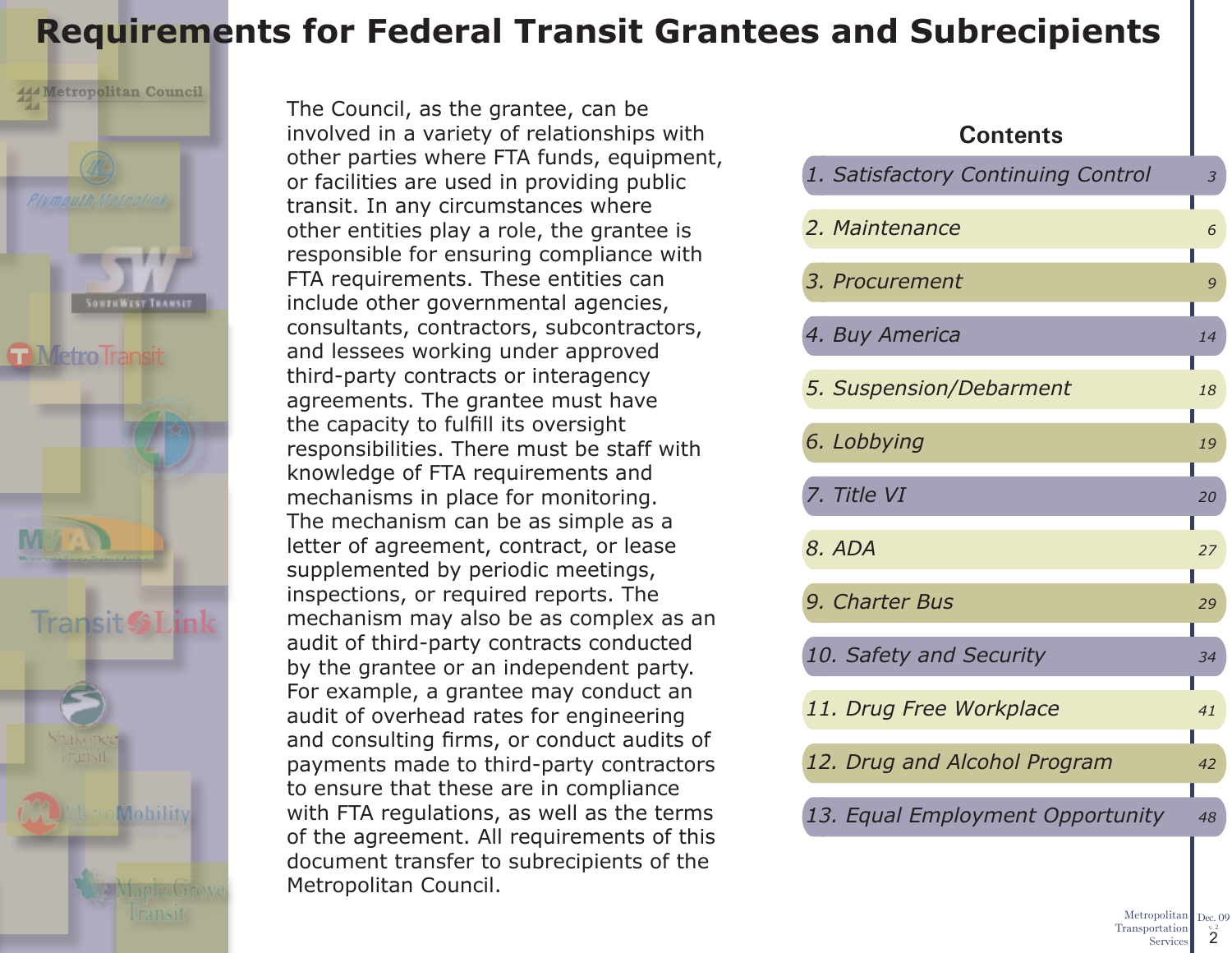## <span id="page-2-1"></span>**1. Satisfactory Continuing Control**

<span id="page-2-0"></span>**Grantee's Responsibility:** The grantee must maintain control over real property, facilities and equipment and ensure they are used in transit service.

| <b>FTA Requirement</b>                           | <b>Subrecipient Responsibility</b>                                                                                                                                                                                                                                                                                                                                                                                                                                                                                                                                                                                                                                                                                                                                                                                                                                                                                                                                                                                                                 |
|--------------------------------------------------|----------------------------------------------------------------------------------------------------------------------------------------------------------------------------------------------------------------------------------------------------------------------------------------------------------------------------------------------------------------------------------------------------------------------------------------------------------------------------------------------------------------------------------------------------------------------------------------------------------------------------------------------------------------------------------------------------------------------------------------------------------------------------------------------------------------------------------------------------------------------------------------------------------------------------------------------------------------------------------------------------------------------------------------------------|
| <b>Incidental Use of</b><br><b>Real Property</b> | Incidental use is defined as the authorized use of real property and equipment acquired with FTA funds for pur-<br>poses of transit, but which also has limited non-transit purposes due to transit operating circumstances.                                                                                                                                                                                                                                                                                                                                                                                                                                                                                                                                                                                                                                                                                                                                                                                                                       |
|                                                  | Use must be compatible with the approved purposes of the project and not interfere with intended public trans-<br>portation uses of project assets. FTA encourages grantees to make incidental use of real property when it can<br>raise additional revenues for the transit system or, at a reasonable cost, enhance system ridership.                                                                                                                                                                                                                                                                                                                                                                                                                                                                                                                                                                                                                                                                                                            |
|                                                  | FTA approval is required for incidental use of real property. The property must continue to be needed and used<br>for an FTA project or program, and the incidental use cannot compromise safety or continuing control over the<br>property.                                                                                                                                                                                                                                                                                                                                                                                                                                                                                                                                                                                                                                                                                                                                                                                                       |
| <b>Excess Real Property</b>                      | If FTA funded real property is no longer needed for any transit purpose, grantees are required to prepare or<br>update an excess real property utilization plan. The grantee's plan should identify and explain the reason for<br>excess property.                                                                                                                                                                                                                                                                                                                                                                                                                                                                                                                                                                                                                                                                                                                                                                                                 |
| <b>Equipment Records</b>                         | FTA defines equipment as all tangible, nonexpendable, personal property that has a service life of more than one<br>year and an acquisition and installation cost of \$5,000 or more per unit. A grantee may use its own definition<br>of equipment provided that such definition includes at least all equipment defined above. A grantee must keep<br>records of FTA funded equipment. FTA C 5010.1D describes that the inventory list should include such things as:<br>property location; summary of any conditions on the title, original acquisition cost and the Federal participation<br>ratio; FTA grant number, appraised value and date; a brief description of improvements; current use of the prop-<br>erty; and the anticipated disposition or action proposed. Property no longer needed should be used for other pur-<br>poses or removed from service. Grantees are required to notify FTA when property is removed from the service<br>that was originally intended in the grant award and put to additional or substitute use. |
|                                                  | Grantees must maintain equipment records with all the above information included. Many grantees have comput-<br>erized databases for property records. It is acceptable if no single report shows all the required data as long as<br>the grantee can demonstrate that the records are complete. Any FTA-funded property put into service on or after<br>November 1, 2008 (the effective date of FTA C 5010.1D) must have a useful life defined.                                                                                                                                                                                                                                                                                                                                                                                                                                                                                                                                                                                                   |
| <b>Physical Inventory</b>                        | The Common Rule (49 CFR Part 18) and FTA C 5010.1D require grantees to conduct a physical inventory of<br>equipment and to reconcile the results with the equipment records at least once every two years.                                                                                                                                                                                                                                                                                                                                                                                                                                                                                                                                                                                                                                                                                                                                                                                                                                         |
| <b>Inventory</b><br><b>Reconciliation</b>        | The grantee must have a control system to prevent loss, damage, or theft of property. Typically, grantees tag all<br>FTA funded equipment with a property control number, but other systems can be used such as serial numbers or<br>vehicle identification numbers. Tags are not required. The grantee is responsible for developing an adequate sys-<br>tem. Any loss, damage, or theft must be investigated and documented by the grantee. To confirm that the sys-<br>tem works, the reviewer may select several items from the equipment records and physically check to see if the<br>control number corresponds to the records.                                                                                                                                                                                                                                                                                                                                                                                                             |
|                                                  |                                                                                                                                                                                                                                                                                                                                                                                                                                                                                                                                                                                                                                                                                                                                                                                                                                                                                                                                                                                                                                                    |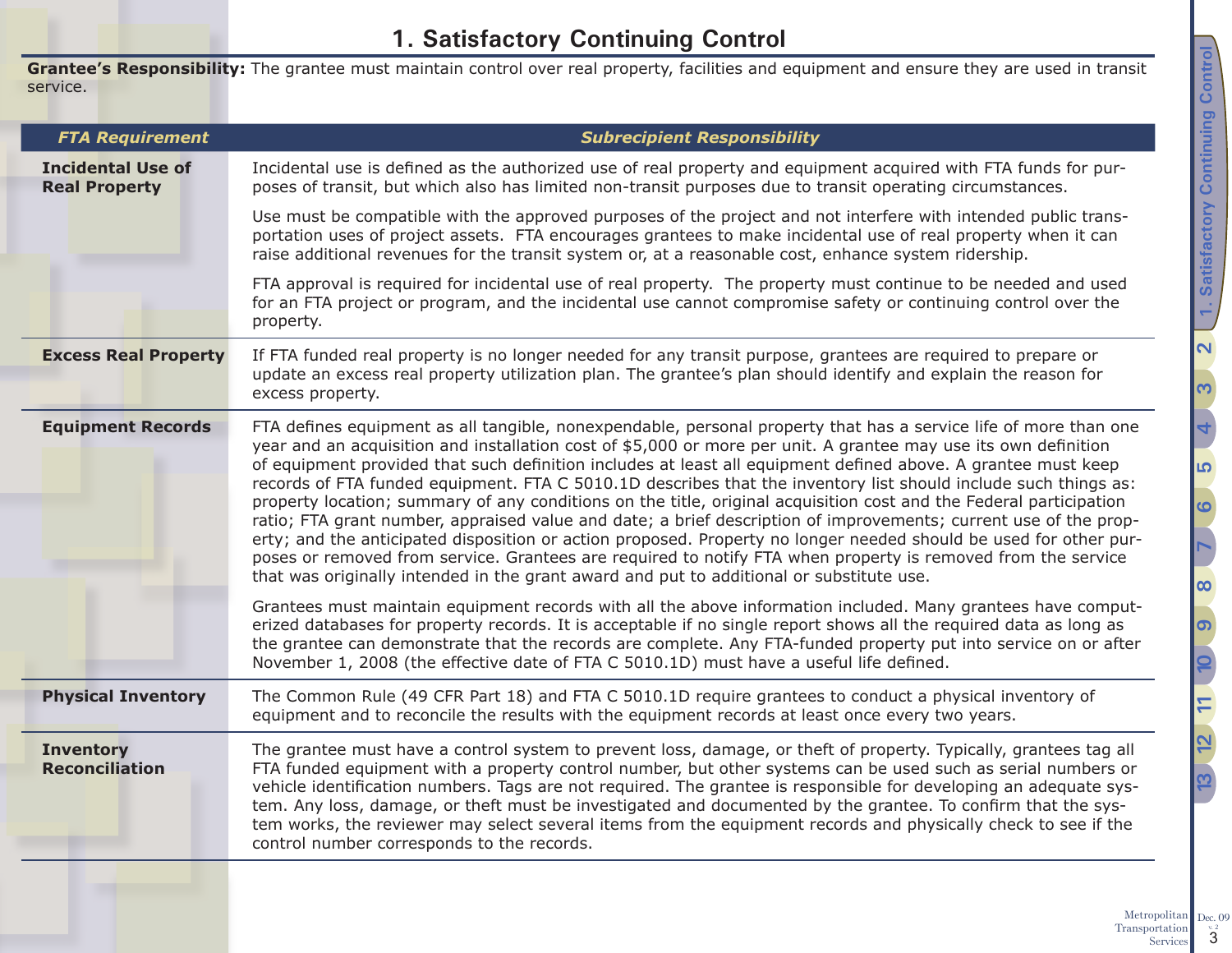| <b>FTA Requirement</b>                                | <b>Subrecipient Responsibility</b>                                                                                                                                                                                                                                                                                                                                                                                                                                                                                                                                                                                                                                                                                                                                                                                                                                                                         |
|-------------------------------------------------------|------------------------------------------------------------------------------------------------------------------------------------------------------------------------------------------------------------------------------------------------------------------------------------------------------------------------------------------------------------------------------------------------------------------------------------------------------------------------------------------------------------------------------------------------------------------------------------------------------------------------------------------------------------------------------------------------------------------------------------------------------------------------------------------------------------------------------------------------------------------------------------------------------------|
| <b>Property Control</b><br><b>System</b>              | If FTA funded real property is no longer needed for any transit purpose, grantees are required to prepare or<br>update an excess real property utilization plan. The grantee's plan should identify and explain the reason for<br>excess property. FTA C 5010.1D describes that the inventory list should include such things as: property loca-<br>tion; summary of any conditions on the title, original acquisition cost and the Federal participation ratio; FTA<br>grant number, appraised value and date; a brief description of improvements; current use of the property; and<br>the anticipated disposition or action proposed. Property no longer needed should be used for other purposes or<br>removed from service. Grantees are required to notify FTA when property is removed from the service that was<br>originally intended in the grant award and put to additional or substitute use. |
|                                                       | Many grantees have computerized databases for property records. It is acceptable if no single report shows<br>all the required data as long as the grantee can demonstrate that the records are complete. Any FTA-funded<br>property put into service on or after November 1, 2008 (the effective date of FTA C 5010.1D) must have a useful<br>life defined.                                                                                                                                                                                                                                                                                                                                                                                                                                                                                                                                               |
| <b>Contractor Operated</b><br><b>Equipment</b>        | The grantee must ensure that any federally funded, contractor-operated equipment is controlled. The require-<br>ments for a biennial physical inventory and other control measures also apply to equipment that is leased or<br>provided to a service contractor.                                                                                                                                                                                                                                                                                                                                                                                                                                                                                                                                                                                                                                          |
| <b>Disposals</b>                                      | For equipment that is no longer needed for FTA supported projects or programs, the grantee may retain it or<br>dispose of it. Removal of equipment that has reached the end of its service life and for which the unit market<br>value exceeds \$5,000 requires reimbursement to FTA of the proportionate share of the fair market value or the<br>proceeds of the sale. Equipment with a unit market value of \$5,000 or less after its service life requires no FTA<br>reimbursement. Removal of equipment before the end of its service life, however, requires a proportionate reim-<br>bursement to FTA of the greater of the straight line depreciated value (based on years or miles for rolling stock),<br>or the sale price.                                                                                                                                                                      |
| <b>Premature disposals</b>                            | FTA must be notified of any equipment removed prematurely from service. FTA is entitled to its share of the<br>remaining federal interest. The grantee may elect to use the trade-in value or the sales proceeds from a bus or<br>rail vehicle to acquire a replacement vehicle of like kind, subject to FTA approval.                                                                                                                                                                                                                                                                                                                                                                                                                                                                                                                                                                                     |
|                                                       | There is no need to notify FTA of property removed from service that has exceeded its service life, although, as<br>noted above, reimbursement may be due to FTA, if the value exceeds \$5,000.                                                                                                                                                                                                                                                                                                                                                                                                                                                                                                                                                                                                                                                                                                            |
| <b>FTA Concurrence</b><br>on method of<br>disposition | Federal Transit law (49 USC Chapter 53) at Section 5334(g) (4) provides an additional option for handling pro-<br>ceeds from the sale of federally funded assets. This provision allows a grantee, with FTA approval, to sell, trans-<br>fer, or lease real property, equipment, or supplies acquired with FTA assistance and no longer needed for transit<br>purposes. The net proceeds of the transaction may then be used to reduce the gross project cost of other feder-<br>ally assisted capital transit projects.                                                                                                                                                                                                                                                                                                                                                                                   |
|                                                       | The Common Rule (49 CFR Part 18), FTA C 5010.1D and the Master Agreement have requirements for removing<br>assets from transit service. Grantees should request FTA instructions on proper procedures for disposition of real<br>property.                                                                                                                                                                                                                                                                                                                                                                                                                                                                                                                                                                                                                                                                 |
|                                                       |                                                                                                                                                                                                                                                                                                                                                                                                                                                                                                                                                                                                                                                                                                                                                                                                                                                                                                            |

Metropolitan Transportation 8 Dec. 09

1. Satisfactory Continuing Control v. 2**[1. Satisfactory Continuing Control](#page-2-1)**  $\mathbf{\Omega}$ <u>ო</u> **[4](#page-13-1)** <u>က</u> **[6](#page-18-1) [7](#page-19-1)[8](#page-26-1) [9](#page-28-1)** 12 11 10 **[12](#page-41-1) [10](#page-33-1) [13](#page-47-1) [11](#page-40-1) 13**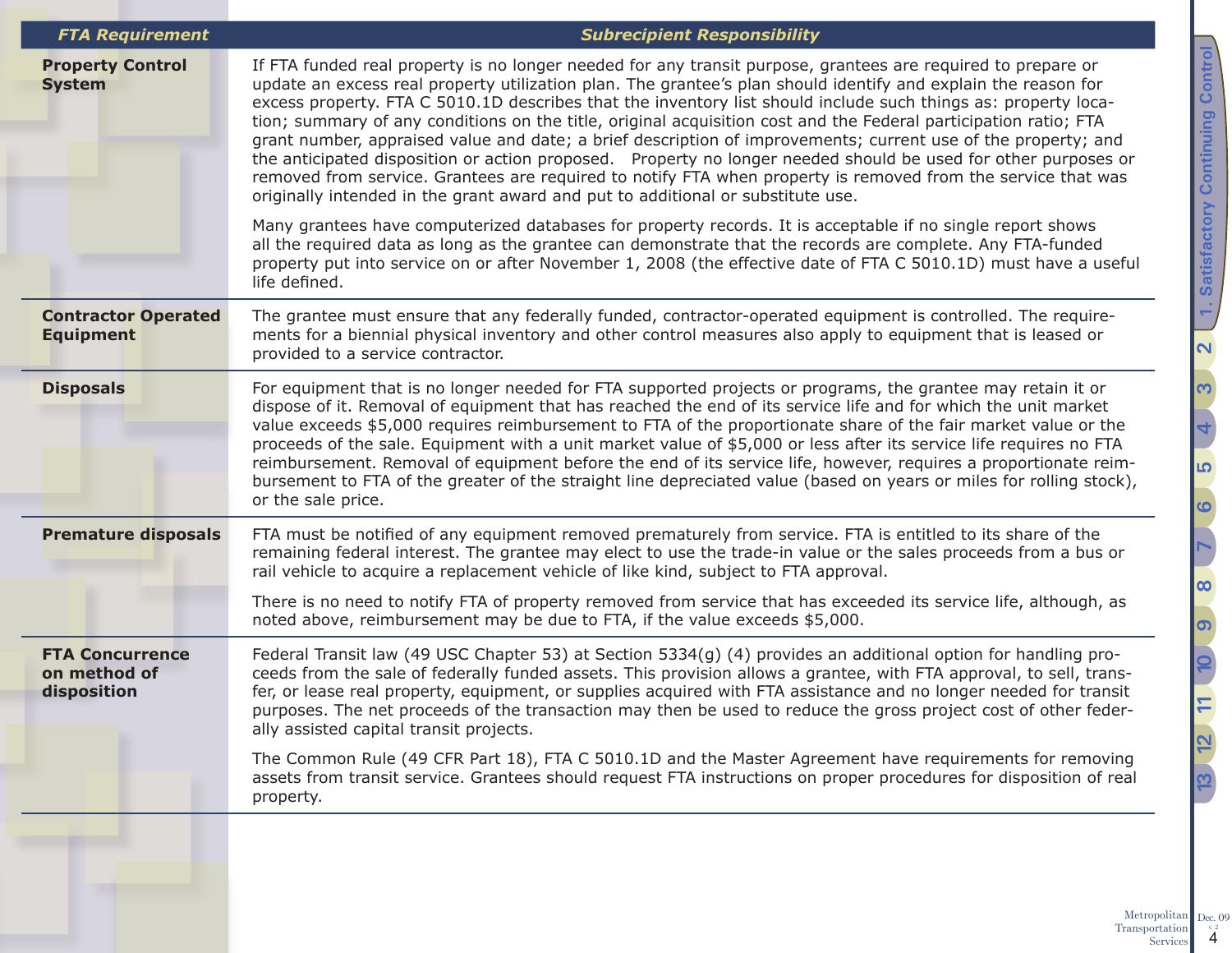### *FTA Requirement Subrecipient Responsibility*

| <b>FTA Permission for</b><br>lie-kind exchange,<br>trade-in or retained<br>proceeds | A grantee may acquire clear title to real property by compensating FTA for its share, may market and competi-<br>tively sell the real property (reimbursing FTA for its share), or may transfer the property to another FTA grantee<br>or public agency. For active projects (i.e., projects for which the grant is still open), the proceeds from the sale of<br>real property can be applied to the real property line item of the original total cost of real property purchased for<br>that project. In all cases of real property disposal, the grantee should use competitive sales procedures to ensure<br>the highest possible return on the property or at least fair market value.                                               |
|-------------------------------------------------------------------------------------|--------------------------------------------------------------------------------------------------------------------------------------------------------------------------------------------------------------------------------------------------------------------------------------------------------------------------------------------------------------------------------------------------------------------------------------------------------------------------------------------------------------------------------------------------------------------------------------------------------------------------------------------------------------------------------------------------------------------------------------------|
| <b>Fixed-route bus</b><br>spare ratio                                               | Use the following formula to calculate the fixed-route bus (NTD Motorbus category) spare bus ratio:<br>a. Total number of revenue vehicles<br>b. Number of vehicles required for maximum serve<br>c. Actual number of spare vehicles (a minus b)<br>d. Actual spare ratio (c divided by b)<br>For grantees with 50 or more fixed route buses, a reasonable spare ratio should not exceed 20 percent of the<br>vehicles operated in maximum fixed route service, according to FTA C 9030.1C.<br>The FTA recognizes two types of vehicles-active and contingency. During a period of vehicle replacement, some                                                                                                                               |
|                                                                                     | buses could be inactive, awaiting disposition. This is a temporary condition and can be considered a third cat-<br>egory. However, to be not deficient, the grantee should have specific plans and dates for disposition. Vehicles<br>that are historic and used for parades or public relations or that have been converted to mobile offices or in other<br>ways removed from revenue service should not be considered part of the active revenue fleet or counted in the<br>calculation of the spare ratio.<br>For fleets with fewer than 50 fixed-route vehicles, applied to determine the reasonable number of spare vehicles.<br>If the spare ratio is excessive, the grantee must identify its approach for coming into compliance. |
| <b>Bus contingency</b><br>fleet                                                     | Buses may be stockpiled in an inactive contingency fleet in preparation for emergencies. No bus may be stock-<br>piled before it has reached the end of its service life. Buses held in a contingency fleet must be properly stored,<br>maintained, and documented in a contingency plan. The plan should be updated as necessary, to support the<br>continuation of a contingency fleet. These vehicles do not count in the calculation of spare ratio.                                                                                                                                                                                                                                                                                   |
|                                                                                     |                                                                                                                                                                                                                                                                                                                                                                                                                                                                                                                                                                                                                                                                                                                                            |

Metropolitan Transportation Services 5 Dec. 09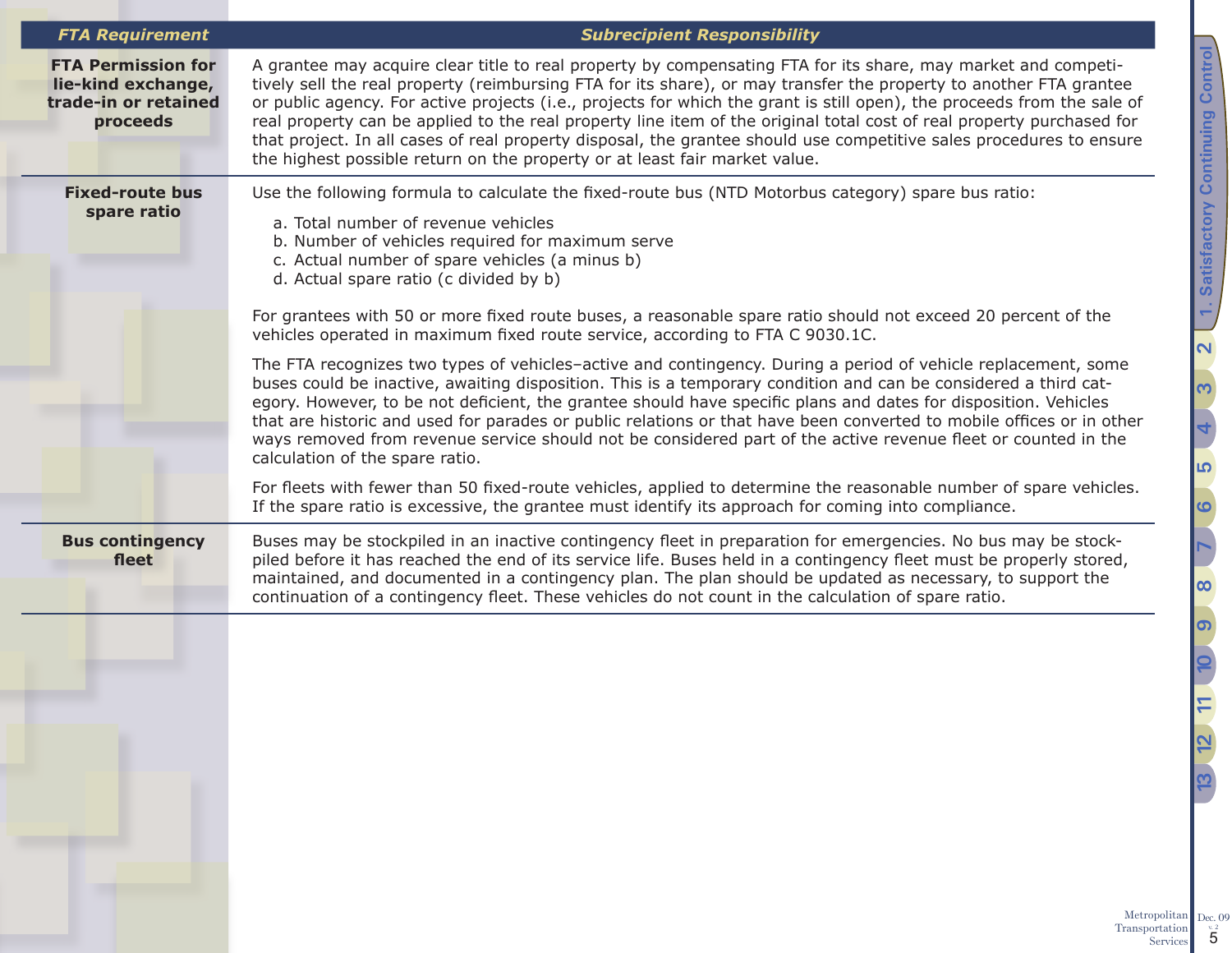## <span id="page-5-1"></span>**2. Maintenance**

<span id="page-5-0"></span>

|                                                                 | <b>Grantee's Responsibility</b> : The grantee must keep federally funded equipment and facilities in good operating order.                                                                                                                                                                                                                                                                                                                                                                                                                                                                                                                                                                                                                                                          |
|-----------------------------------------------------------------|-------------------------------------------------------------------------------------------------------------------------------------------------------------------------------------------------------------------------------------------------------------------------------------------------------------------------------------------------------------------------------------------------------------------------------------------------------------------------------------------------------------------------------------------------------------------------------------------------------------------------------------------------------------------------------------------------------------------------------------------------------------------------------------|
| <b>FTA Requirement</b>                                          | <b>Subrecipient Responsibility</b>                                                                                                                                                                                                                                                                                                                                                                                                                                                                                                                                                                                                                                                                                                                                                  |
| <b>Vehicle maintenance</b><br>plan                              | An effective vehicle maintenance program incorporates actions to maintain each vehicle type and model on a spe-<br>cific cycle. These actions should be designed to ensure the proper care and maximum vehicle longevity.                                                                                                                                                                                                                                                                                                                                                                                                                                                                                                                                                           |
|                                                                 | The maintenance plan needs to be updated as often as the mix of rolling stock, equipment/machinery, and facili-<br>ties change to account for new technology and/or new manufacturer's recommended maintenance intervals and<br>programs.                                                                                                                                                                                                                                                                                                                                                                                                                                                                                                                                           |
| <b>Goals and Objectives</b>                                     | The vehicle maintenance plan should include the goals and objectives of the maintenance program, such as<br>extending vehicle life, reducing the frequency of road calls, and tracking maintenance costs compared to total<br>operating costs. The maintenance program should define how such goals and objectives are achieved.                                                                                                                                                                                                                                                                                                                                                                                                                                                    |
| <b>Consistent with</b><br>current fleet                         | The grantees written maintenance plan and preventive maintenance checklists should be consistent with the<br>grantees current operating fleet.                                                                                                                                                                                                                                                                                                                                                                                                                                                                                                                                                                                                                                      |
| <b>Manufacturer's</b><br>minimum<br>maintenance<br>requirements | For vehicles under warranty, the grantee typically must perform a series of preventive maintenance actions if the<br>warranty is to remain valid. The reviewer should compare the interval for the change of engine oil and filters in<br>the grantee's maintenance plan and checklists with the maximum interval specified in the engine manufacturer's<br>maintenance manual.                                                                                                                                                                                                                                                                                                                                                                                                     |
|                                                                 | The maintenance plan should define the interval (miles or operated hours) between preventive maintenance<br>inspections.                                                                                                                                                                                                                                                                                                                                                                                                                                                                                                                                                                                                                                                            |
| <b>Vehicle preventive</b><br>maintenance<br>inspections         | The actual maintenance practices should be consistent with the written plan. If the grantee performs preven-<br>tive maintenance (PM) inspections as planned, the grantee's entire maintenance program probably is effective. A<br>sound preventive maintenance program will reduce the incidence of unscheduled repairs and extend the vehicles'<br>useful life. If preventive maintenance inspections are not being scheduled according to the plan, or not being<br>performed as scheduled, it is probable that other aspects of the maintenance program are lacking as well. If the<br>grantee is not performing preventive maintenance inspections as scheduled, the grantee is jeopardizing the valid-<br>ity of its vehicle warranties and putting FTA's investment at risk. |
| <b>PM</b> on-time                                               | If 80 percent or more of the inspections for any mode sampled were performed on time (no more than 20 percent<br>late), the grantee is not deficient.                                                                                                                                                                                                                                                                                                                                                                                                                                                                                                                                                                                                                               |
|                                                                 | Most grantees schedule PM inspections based on relative miles (e.g., 6,000 miles since the last inspection). Oth-<br>ers may chose absolute scheduling, based on the total lifetime miles. Grantees may choose whichever method<br>they prefer.                                                                                                                                                                                                                                                                                                                                                                                                                                                                                                                                     |
|                                                                 |                                                                                                                                                                                                                                                                                                                                                                                                                                                                                                                                                                                                                                                                                                                                                                                     |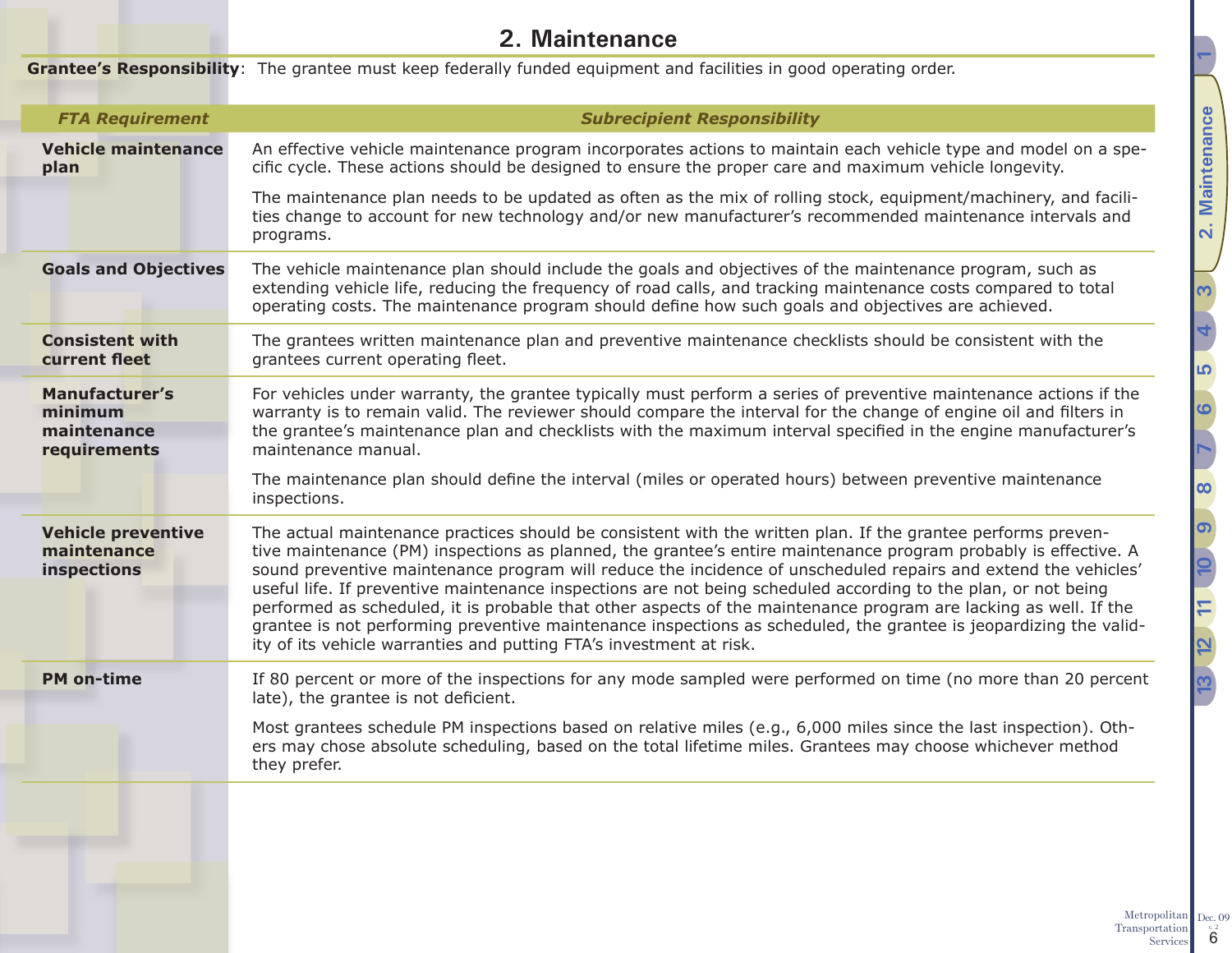| <b>FTA Requirement</b>                                      | <b>Subrecipient Responsibility</b>                                                                                                                                                                                                                                                                                                                                                                                                                                                                                                                                                                           |
|-------------------------------------------------------------|--------------------------------------------------------------------------------------------------------------------------------------------------------------------------------------------------------------------------------------------------------------------------------------------------------------------------------------------------------------------------------------------------------------------------------------------------------------------------------------------------------------------------------------------------------------------------------------------------------------|
| <b>Maintenance</b><br>of accessibility<br>equipment         | The DOT ADA regulations require all vehicle and facility accessibility features, such as the wheelchair lift, ramps,<br>securement devices, signs, and communication equipment for persons with disabilities, as well as escalators and<br>elevators in the grantee's facilities, be maintained and operational. The accessibility features must be repaired<br>within the time frames specified in the regulations if they are damaged or out of order.                                                                                                                                                     |
|                                                             | When the equipment is not working, the grantee must take reasonable steps to accommodate persons with dis-<br>abilities who would otherwise be using it.                                                                                                                                                                                                                                                                                                                                                                                                                                                     |
| <b>Accessibility</b><br>equipment<br>maintenance<br>records | Accessibility equipment should be part of the regular preventive maintenance program that includes regular and<br>periodic maintenance check of lifts and other accessibility equipment. At a minimum, the grantee must show that<br>accessibility features are checked regularly for proper operation and receive periodic maintenance.                                                                                                                                                                                                                                                                     |
| <b>Consistent with ADA</b><br>regulations                   | The ADA maintenance elements may be incorporated into the regular maintenance plan or addressed separately<br>with specific checklists.                                                                                                                                                                                                                                                                                                                                                                                                                                                                      |
| <b>Facilities</b><br>maintenance plan                       | Public transit requires a considerable investment in buildings, equipment, and machinery. As with the vehicle<br>maintenance, the proper maintenance of facilities, machinery, and equipment is the key to protecting the federal<br>investment and prolonging the useful life of the asset.                                                                                                                                                                                                                                                                                                                 |
|                                                             | The grantee must have an effective maintenance plan that ensures that FTA's investment in facilities and equip-<br>ment is protected adequately. The maintenance plan should be written and include an organization and assign-<br>ment of responsibility for facility and equipment maintenance, a series of inspections and routine maintenance<br>actions designed to ensure the proper care and maximum useful service life of facilities and equipment, and a<br>record-keeping system that maintains adequate permanent records of maintenance and inspection activity for<br>buildings and equipment. |
|                                                             | The facility/equipment maintenance plan should identify specific items, i.e., buildings, elevators, escalators, park-<br>ing lots, electric distribution and control equipment, plumbing systems, overhead doors, vehicle maintenance lifts,<br>vehicle washers and wash water recycling systems, heating and/or air conditioning units, power substations, etc.                                                                                                                                                                                                                                             |
| <b>Facility preventive</b><br>maintenance<br>inspections    | The facility/equipment maintenance plan should describe a system of periodic inspections and preventive main-<br>tenance to be performed at certain defined intervals. Maintenance intervals might be measured in terms of time<br>(daily, monthly, annually), or in terms of usage (hours of use).                                                                                                                                                                                                                                                                                                          |
| <b>Facility preventive</b><br>maintenance<br>records        | The plan should prescribe a record-keeping system that maintains a permanent history of maintenance and<br>inspection activity for each building, equipment and/or system. If these elements are not included in the grant-<br>ee's plan, the grantee is deficient. If the plan is out-of-date, the grantee is deficient.                                                                                                                                                                                                                                                                                    |
| <b>Facility PM schedule</b>                                 | The grantee needs to address the occurrence of late PMs and develop a remediation plan that will satisfy itself<br>and FTA that the capital investment is not being jeopardized.                                                                                                                                                                                                                                                                                                                                                                                                                             |
| <b>Facility PM records</b>                                  |                                                                                                                                                                                                                                                                                                                                                                                                                                                                                                                                                                                                              |
| <b>Facility PM</b><br>completed on-time                     | If 80 percent or more of the inspections sampled were performed on time (no more than 20 percent late), the<br>grantee is not deficient.                                                                                                                                                                                                                                                                                                                                                                                                                                                                     |
|                                                             |                                                                                                                                                                                                                                                                                                                                                                                                                                                                                                                                                                                                              |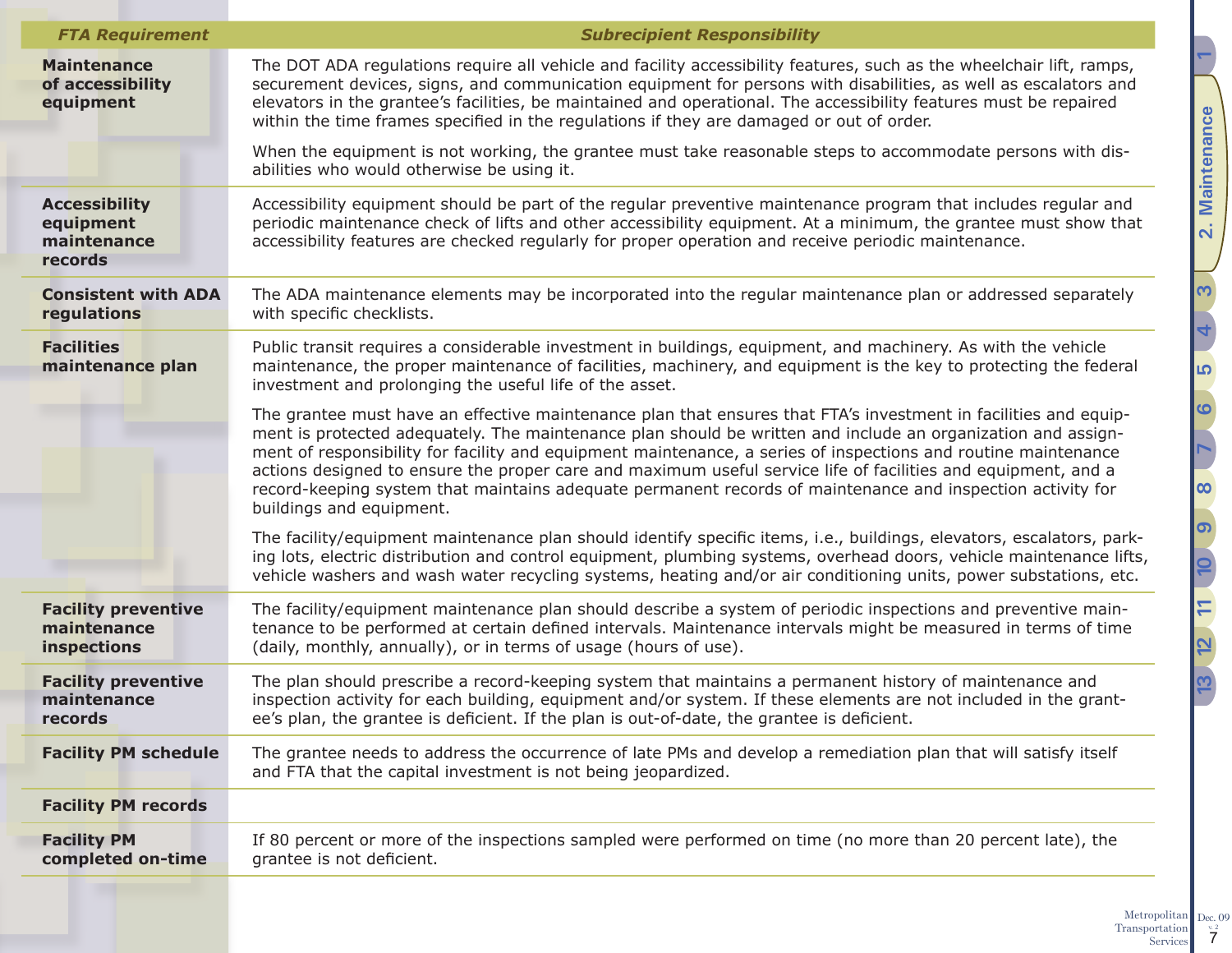| <b>FTA Requirement</b>                                       | <b>Subrecipient Responsibility</b>                                                                                                                                                                                                                                                                                                                                                                          |
|--------------------------------------------------------------|-------------------------------------------------------------------------------------------------------------------------------------------------------------------------------------------------------------------------------------------------------------------------------------------------------------------------------------------------------------------------------------------------------------|
| <b>Condition of</b><br>vehicles, equipment<br>and facilities | Well-maintained and orderly facilities are good signs of a well-managed and efficient maintenance program. If<br>parts are strewn around, floors are covered with grease and oil, lights are out, facilities and vehicles are dirty,<br>and the entire area in a general state of disrepair, the reviewer has good reason to surmise that the maintenance<br>program is not receiving sufficient attention. |
| <b>Warranty claims</b>                                       | If the grantee has equipment under warranty, FTA requires that the grantee have a system for identifying war-<br>ranty claims, recording claims, and enforcing claims against the manufacturers. An aggressive warranty recovery<br>program ensures that the cost of defects is borne properly by the equipment manufacturer and not the grantee<br>and FTA.                                                |
| <b>Contractor</b><br>maintenance                             | The grantee must have an effective mechanism to monitor the contractor's maintenance activities. An acceptable<br>program would consist of periodic written reports on maintenance activities submitted by the contractor to the<br>grantee, supplemented by periodic inspections of the contractor's facility and FTA funded vehicles by the grantee's<br>representative.                                  |
|                                                              |                                                                                                                                                                                                                                                                                                                                                                                                             |
|                                                              |                                                                                                                                                                                                                                                                                                                                                                                                             |
|                                                              |                                                                                                                                                                                                                                                                                                                                                                                                             |
|                                                              |                                                                                                                                                                                                                                                                                                                                                                                                             |
|                                                              |                                                                                                                                                                                                                                                                                                                                                                                                             |
|                                                              |                                                                                                                                                                                                                                                                                                                                                                                                             |
|                                                              |                                                                                                                                                                                                                                                                                                                                                                                                             |
|                                                              |                                                                                                                                                                                                                                                                                                                                                                                                             |
|                                                              | Metropolitan<br>Transportation                                                                                                                                                                                                                                                                                                                                                                              |

Transportation 8 Dec. 09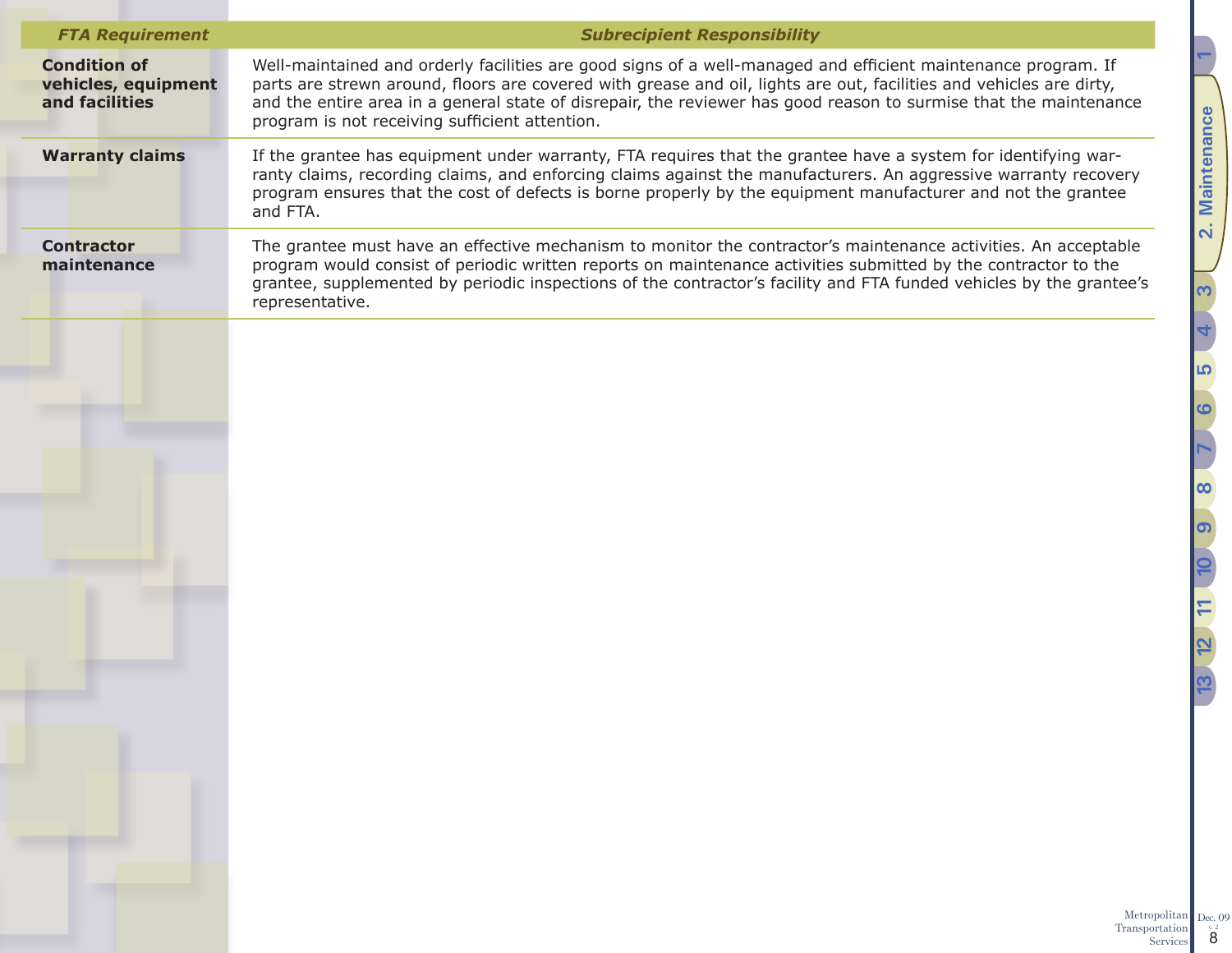## <span id="page-8-1"></span>**3. Procurement**

<span id="page-8-0"></span>**Grantee's Responsibility:** FTA grantees will use their own procurement procedures that reflect applicable state and local laws and regulations, provided that the process ensures competitive procurement and that the procedures conform to applicable federal law including 49 CFR Part 18, specifically Section 18.36 and FTA Circular 4220.1F, "Third Party Contracting Guidance."

| <b>FTA Requirement</b>                                                          | <b>Subrecipient Responsibility</b>                                                                                                                                                                                                                                                                                                                                                                                                                                                                                                                                                                                                                                                                                                                                                                                                                                               |
|---------------------------------------------------------------------------------|----------------------------------------------------------------------------------------------------------------------------------------------------------------------------------------------------------------------------------------------------------------------------------------------------------------------------------------------------------------------------------------------------------------------------------------------------------------------------------------------------------------------------------------------------------------------------------------------------------------------------------------------------------------------------------------------------------------------------------------------------------------------------------------------------------------------------------------------------------------------------------|
| <b>Procurement</b><br><b>Policies</b>                                           | Grantees and subgrantees are required to use their own procurement policies and procedures that reflect applica-<br>ble state and local laws and regulations, provided that the procurements conform to applicable federal law. These<br>policies and procedures must be followed when procuring materials and/or services using FTA funds.                                                                                                                                                                                                                                                                                                                                                                                                                                                                                                                                      |
| <b>Contract</b><br><b>Administration</b><br><b>System</b>                       | Grantees are required to maintain a contract administration system that ensures contractors perform in accor-<br>dance with the terms, conditions, and specifications contained in their contracts or purchase orders.                                                                                                                                                                                                                                                                                                                                                                                                                                                                                                                                                                                                                                                           |
| <b>Written standards of</b><br>conduct                                          | Grantees are required to maintain a written code of standards of conduct governing the performance of their<br>employees engaged in the award and administration of contracts supported by federal funds. The code of stan-<br>dards must preclude any employee, officer, or agent of the grantee from participating in the selection, award,<br>or administration of a contract supported by federal funds if a conflict of interest, real or apparent, would be<br>involved (e.g., accepting or soliciting gratuities, favors, or anything of monetary value from contractors, vendors,<br>etc.). To the extent permitted by state or local law or regulations, such standards must provide for penalties,<br>sanctions, or other disciplinary actions for violations of such standards by the grantee's officers, employees, or<br>agents, or by contractors or their agents. |
| <b>Review of</b><br>procurements/<br>duplicative or<br>unnecessary<br>purchases | Grantees and Subgrantees' procedures must provide for a review of procurements to avoid purchasing unneces-<br>sary or duplicative items. During such a review, consideration should be given to consolidating or breaking out<br>procurements or any other appropriate means to obtain a more economical purchase.                                                                                                                                                                                                                                                                                                                                                                                                                                                                                                                                                              |
| <b>Written record of</b><br>procurement history                                 | Grantees and Subgrantees must maintain records sufficient to detail the significant history of procurement. At a<br>minimum, such records must include rationale for the method of procurement, selection of contract type, contrac-<br>tor selection or rejection, and the basis for the contract price.                                                                                                                                                                                                                                                                                                                                                                                                                                                                                                                                                                        |
| <b>Written protest</b><br>procedures                                            | Grantees and Subgrantees must have written protest procedures to handle and resolve disputes relating to their<br>procurements and must in all instances disclose information regarding any protest to FTA. All protest decisions<br>must be in writing. A protester must exhaust all administrative remedies before pursuing a protest with FTA.                                                                                                                                                                                                                                                                                                                                                                                                                                                                                                                                |
| <b>Written selection</b><br>procedures                                          | Grantees and subgrantees must have written selection procedures for procurement transactions. These proce-<br>dures must ensure that all solicitations incorporate a clear and accurate description of the material, product, or<br>services being procured as well as identify all requirements that the offerors must fulfill and all other factors to<br>be used in evaluating bids or proposals. Descriptions must not contain features that unduly restrict competition.<br>Detailed product specifications should be avoided. "Brand name or equal" descriptions should be avoided unless it<br>is impractical or uneconomical to make a clear and accurate description of the technical requirements.                                                                                                                                                                     |
|                                                                                 |                                                                                                                                                                                                                                                                                                                                                                                                                                                                                                                                                                                                                                                                                                                                                                                                                                                                                  |

Metropolitan Transportation Services 9 Dec. 09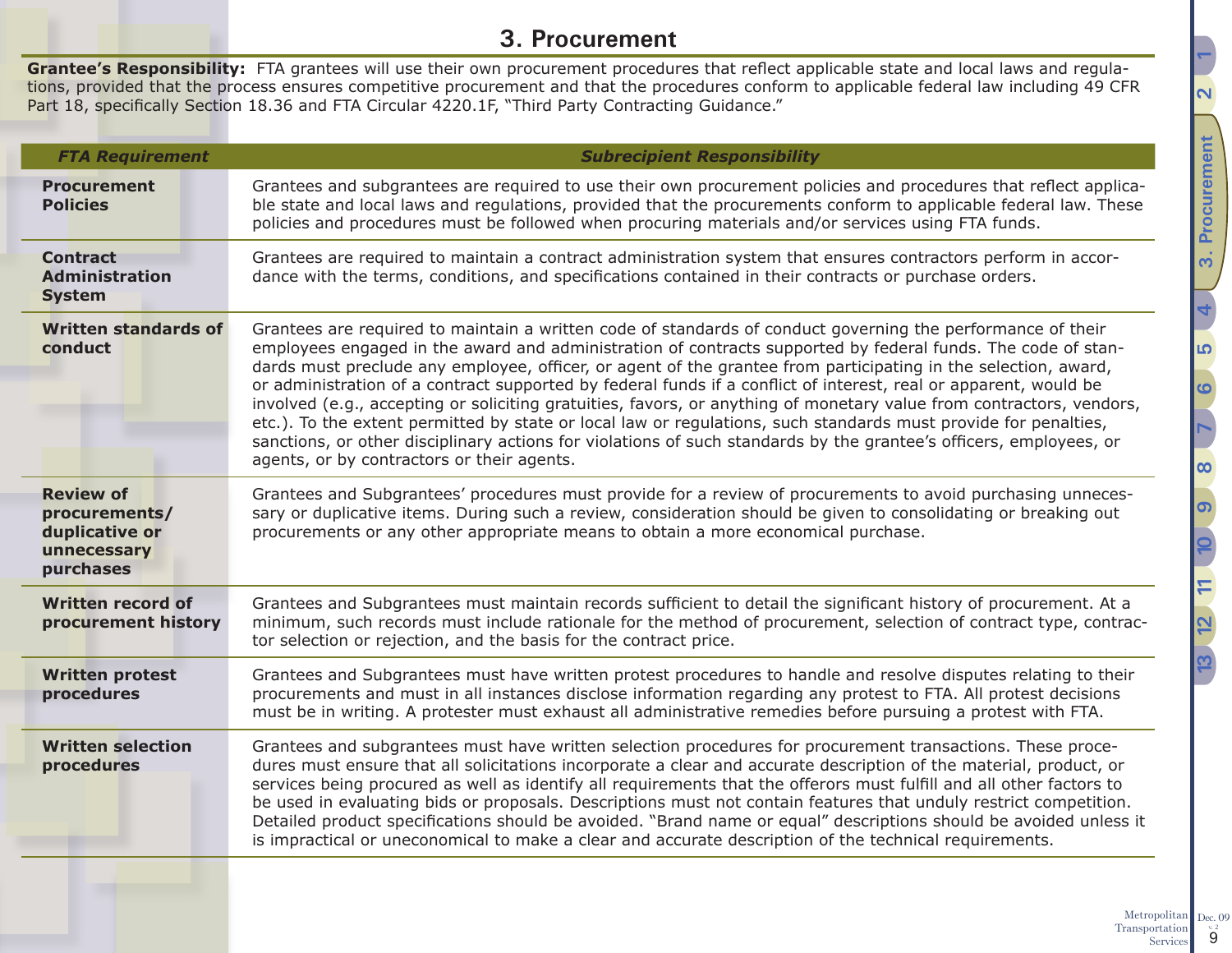| <b>FTA Requirement</b>                    | <b>Subrecipient Responsibility</b>                                                                                                                                                                                                                                                                                                                                                                                                                                                                                                                                                                                                                                                                                                                                                                                                                                                                               |
|-------------------------------------------|------------------------------------------------------------------------------------------------------------------------------------------------------------------------------------------------------------------------------------------------------------------------------------------------------------------------------------------------------------------------------------------------------------------------------------------------------------------------------------------------------------------------------------------------------------------------------------------------------------------------------------------------------------------------------------------------------------------------------------------------------------------------------------------------------------------------------------------------------------------------------------------------------------------|
| <b>Prequalification on</b><br>criteria    | If a grantee requires prospective bidders to prequalify, it must ensure that all lists of prequalified persons, firms,<br>or products that are used in acquiring goods and services are current and include enough sources to ensure maxi-<br>mum full and open competition. Grantees shall not preclude potential bidders from qualifying during the solicita-<br>tion period.                                                                                                                                                                                                                                                                                                                                                                                                                                                                                                                                  |
| <b>Potential conflicts of</b><br>interest | Conflicts of interest fall into two categories - personal and organizational. Personal conflicts of interest arise when<br>an employee, officer, or agent of the grantee or any member of his/her immediate family, his/her partner, or any<br>organization that employs or is about to employ any of the above has a financial interest in the firm selected for a<br>contract award.                                                                                                                                                                                                                                                                                                                                                                                                                                                                                                                           |
|                                           | Organizational conflicts of interest occur when a firm has a bias or an unfair competitive advantage. Bias arises<br>when a contractor is placed in a situation in which it is potentially unable to render impartial decisions or advice<br>to the grantee (e.g., a firm is hired to evaluate a bid, proposal, or work of a parent or subsidiary company). An<br>unfair competitive advantage results when a contractor that participated in developing specifications or state-<br>ments of work is permitted to bid on the same work. Another unfair competitive advantage may result if an<br>incumbent firm has access to information that has not been made public and such information would enhance the<br>incumbent firm's competitive position. Grantees should ensure that any such information be made publicly avail-<br>able for a reasonable time period before the receipt of bids or proposals. |
| <b>Full and open</b><br>competition       | Grantees must conduct procurement transactions in a manner providing full and open competition. Grantees are<br>prohibited from restricting competition in federally supported procurement transactions. Some situations that<br>restrict competition include, but are not limited to: unreasonable qualification requirements, unnecessary experi-<br>ence requirements, excessive bonding, noncompetitive pricing practices between firms, noncompetitive awards to<br>firms on retainer, organizational conflicts of interest, "brand name" only specifications, or any arbitrary action in<br>the procurement process.                                                                                                                                                                                                                                                                                       |
|                                           | Micro-purchases may be made without obtaining competitive quotations if the grantee determines that the price<br>to be paid is fair and reasonable. These purchases should be distributed equitably among qualified suppliers<br>in the local area, and should not be split to avoid the requirements for competition above the micro-purchase<br>threshold.                                                                                                                                                                                                                                                                                                                                                                                                                                                                                                                                                     |
|                                           | Small purchase procedures require that price or rate quotations be obtained from an adequate number of quali-<br>fied sources (at least two). The solicitations and quotations may be either oral or written.                                                                                                                                                                                                                                                                                                                                                                                                                                                                                                                                                                                                                                                                                                    |
|                                           | For items exceeding the federal simplified acquisition threshold, currently fixed at \$100,000, sealed bids or com-<br>petitive proposals generally are required.                                                                                                                                                                                                                                                                                                                                                                                                                                                                                                                                                                                                                                                                                                                                                |
|                                           | Sealed Bids/IFB - Bids are publicly solicited and the award is made to the lowest (best price), responsive (meets<br>all specifications), and responsible (is qualified to perform the work) bidder.                                                                                                                                                                                                                                                                                                                                                                                                                                                                                                                                                                                                                                                                                                             |
|                                           | Competitive Proposals/RFP - Proposals are publicly solicited from an adequate number of sources and the award<br>is made to the firm whose offer is most advantageous to the grantee. Grantees must identify their evaluation fac-<br>tors and indicate the relative importance that each has towards the award.<br>(con't)                                                                                                                                                                                                                                                                                                                                                                                                                                                                                                                                                                                      |

Metropolitan Transportation  $\frac{1}{10}$ Dec. 09  $v_{\rm c, 2}^{\rm B}$  ([3. Procurement](#page-8-1)  $v_{\rm c, 2}$  (3. Procurement

**[2](#page-5-1) [1](#page-2-1)**

<u>က</u>

**[6](#page-18-1)**

**[7](#page-19-1)**

<u>၈</u>

**[12](#page-41-1) [10](#page-33-1)**

**[13](#page-47-1) [11](#page-40-1)**

 $\boxed{2}$ 

**P3** 

**[8](#page-26-1)**

**[4](#page-13-1)**

3. Procurement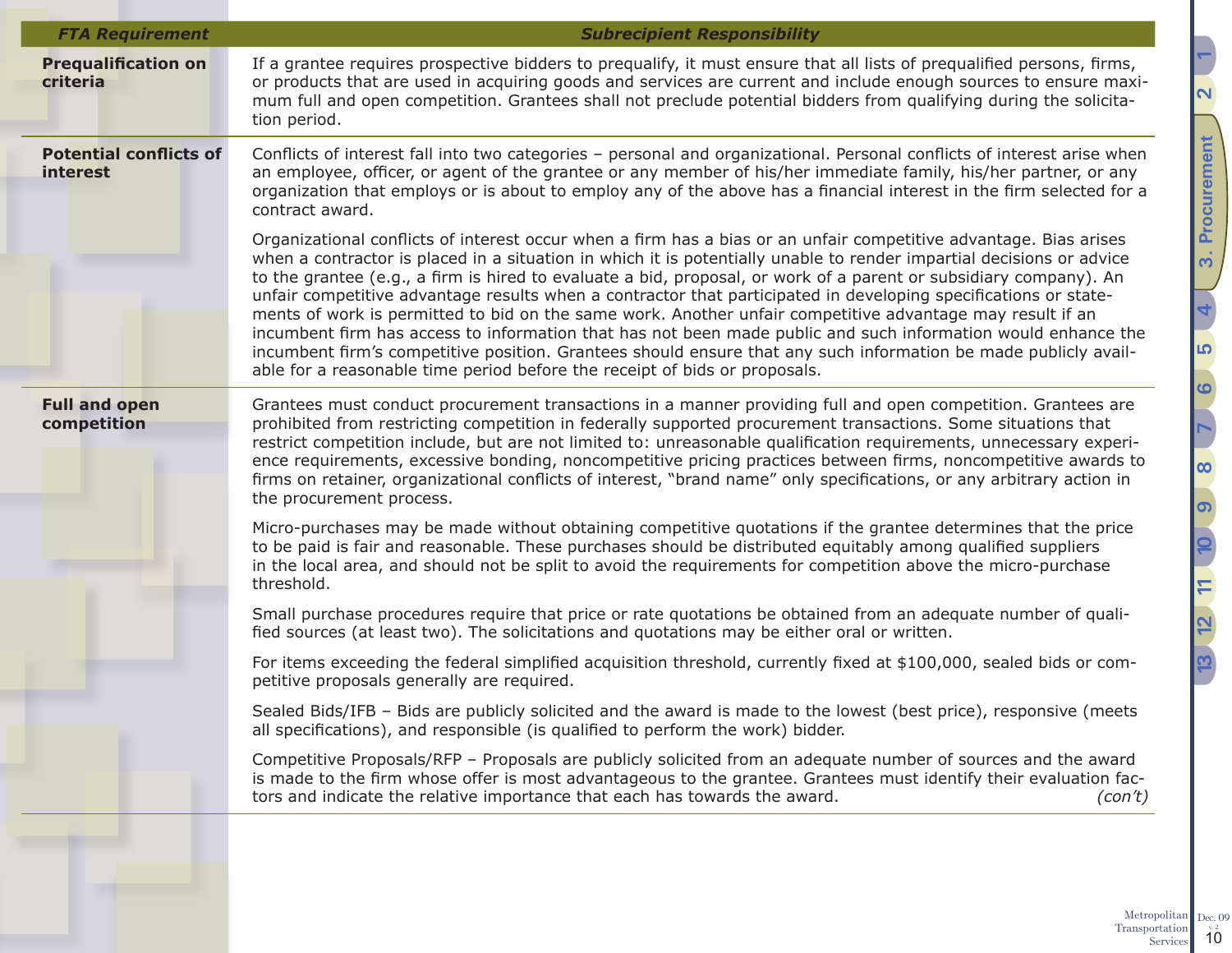| <b>FTA Requirement</b>                                                      | <b>Subrecipient Responsibility</b>                                                                                                                                                                                                                                                                                                                                                                                                                                                                                                                                                                                                                                                                                                                                                                 |
|-----------------------------------------------------------------------------|----------------------------------------------------------------------------------------------------------------------------------------------------------------------------------------------------------------------------------------------------------------------------------------------------------------------------------------------------------------------------------------------------------------------------------------------------------------------------------------------------------------------------------------------------------------------------------------------------------------------------------------------------------------------------------------------------------------------------------------------------------------------------------------------------|
| <b>Full and open</b><br>competition (con't)                                 | Architectural and Engineering services (including Design-Build procurements) must be procured using a qualifica-<br>tions-based process. Services subject to this requirement are program management, construction management,<br>feasibility studies, preliminary engineering, design, architectural, engineering, surveying, mapping, and related<br>services. Price must not be considered during the selection phase in these procurements. Firms are selected<br>based only on their qualifications. Price is then negotiated with the most qualified firm. If an agreement can not<br>be reached, then the grantee may negotiate with the next most qualified firm and so on until an agreement is<br>reached on a price that the grantee determines is fair and reasonable.                 |
|                                                                             | Revenue contracts involving FTA funded facilities or assets (e.g., advertising on buses, at bus shelters, or at tran-<br>sit centers) must be awarded on a competitive basis. Income derived from such contracts must be used to offset<br>program costs.                                                                                                                                                                                                                                                                                                                                                                                                                                                                                                                                          |
| Geographic<br>preferences                                                   | Grantees are prohibited from the use of statutorily or administratively imposed in-state or local geographical pref-<br>erences in the evaluation of bids or proposals. The only exceptions are where applicable federal statutes expressly<br>mandate or encourage geographic preference or in procurements for architectural and engineering (A&E) ser-<br>vices, provided its application leaves an appropriate number of qualified firms to compete for the contract.                                                                                                                                                                                                                                                                                                                          |
| Third -Party<br><b>Contracts</b>                                            | Grantees are required to include specific FTA-required clauses in FTA funded procurements, including intergov-<br>ernmental agreements (e.g., those involving States and other public entities). The Master Agreement identifies<br>certain clauses that apply to third-party contracts. Clauses addressing lobbying, suspension/debarment, Title VI,<br>and Buy America provisions are addressed in other sections of the triennial review.                                                                                                                                                                                                                                                                                                                                                       |
| <b>Third Party contract</b><br>clauses                                      | See exhibit 6.1 or link: http://www.fta.dot.gov/documents/06_PROCUREMENT_TriennialReview_FY2009.pdf                                                                                                                                                                                                                                                                                                                                                                                                                                                                                                                                                                                                                                                                                                |
| <b>Applicability of</b><br>third-party contract<br>clauses                  | See exhibit 6.2 or link: http://www.fta.dot.gov/documents/06_PROCUREMENT_TriennialReview_FY2009.pdf                                                                                                                                                                                                                                                                                                                                                                                                                                                                                                                                                                                                                                                                                                |
| <b>Contractor</b><br>procurement<br>process                                 | When a grantee has contracted out a portion of its federally funded operation or has passed through funding to a<br>subrecipient, competitive procurement requirements may apply to the contractor and/or subrecipient operations.<br>In such circumstances, the procurement process of the contractor/subrecipient should meet federal requirements<br>contained in the Master Agreement, including Buy America, suspension/debarment, and lobbying requirements,<br>which are in other areas of the review. Furthermore, a grantee needs to have a mechanism to ensure contractor/<br>subrecipient compliance. Requiring written procurement procedures, overseeing selected procurement processes,<br>and auditing the contractor/ subrecipient annually are measures that a grantee could use. |
| <b>Five year</b><br>requirements/<br>rolling stock and<br>replacement parts | Grantees must not enter into contracts for rolling stock and replacement parts with a period of performance<br>exceeding five years inclusive of options, extensions, or renewals. A maximum of five years' requirements may be<br>acquired under a single contract without prior FTA approval, even though delivery may occur beyond a five-year<br>term. However, the maximum quantity specified in such multi-year contracts must represent the grantee's rea-<br>sonably foreseeable need. Typically, grantees use indefinite-delivery, indefinite-quantity (IDIQ) contracts for this<br>type of purchase. While IDIQ contracts are permissible, they must meet the requirements described above.                                                                                              |
|                                                                             | Grantees may seek a waiver from the five-year requirement from FTA Headquarters. A copy of the written<br>approval for this waiver must be in the applicable contract file.                                                                                                                                                                                                                                                                                                                                                                                                                                                                                                                                                                                                                        |
|                                                                             |                                                                                                                                                                                                                                                                                                                                                                                                                                                                                                                                                                                                                                                                                                                                                                                                    |

 $v_{\rm c, 2}^{\rm B}$  ([3. Procurement](#page-8-1)  $v_{\rm c, 2}$  (3. Procurement 9 **[12](#page-41-1) [10](#page-33-1)**  $\equiv$ **[13](#page-47-1) [11](#page-40-1)**  $\overline{2}$ **23** 

**[2](#page-5-1) [1](#page-2-1)**

<u>က</u>

**[6](#page-18-1)**

**[7](#page-19-1)**

<u>၈</u>

**[8](#page-26-1)**

**[4](#page-13-1)**

3. Procurement

Metropolitan Transportation  $\frac{1}{11}$ Dec. 09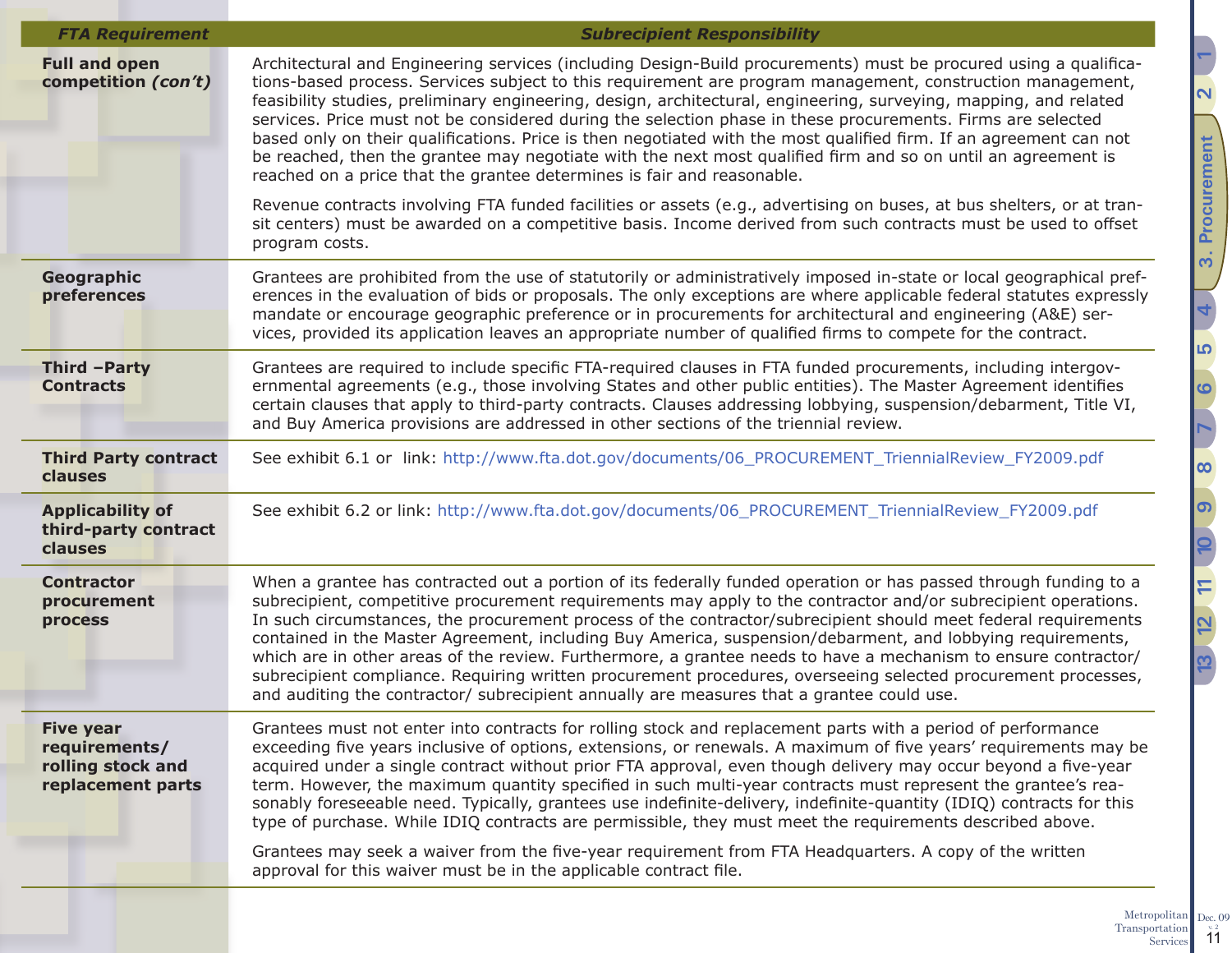| <b>FTA Requirement</b>                 | <b>Subrecipient Responsibility</b>                                                                                                                                                                                                                                                                                                                                                                                                                                                                                                                                                                                                                                                                                                                                                                                                         |
|----------------------------------------|--------------------------------------------------------------------------------------------------------------------------------------------------------------------------------------------------------------------------------------------------------------------------------------------------------------------------------------------------------------------------------------------------------------------------------------------------------------------------------------------------------------------------------------------------------------------------------------------------------------------------------------------------------------------------------------------------------------------------------------------------------------------------------------------------------------------------------------------|
| <b>Cost/Price analysis</b>             | Grantees must perform a cost or price analysis in connection with every procurement action, including contract<br>modifications. The method and degree of analysis is dependent on the facts surrounding the particular procure-<br>ment situation, but as a starting point, grantees must make independent estimates before receiving bids or<br>proposals. The methods of analysis include cost analysis and price analysis. Cost analysis must be performed for<br>procurements requiring the offeror to submit estimates for labor hours, overhead, and materials; procurements<br>where adequate price competition is lacking; and sole source procurements unless price reasonableness can be<br>established based on market prices. Price analysis (i.e., catalog or market prices) may be performed for all other<br>procurements. |
| <b>Change orders</b>                   | Change orders must be approved by authorized grantee officials and supported by cost justification. Change<br>orders are, in effect, sole source procurements. If project managers can approve change orders with minimal or<br>no oversight, outside of normal procurement channels, potential problems may arise.                                                                                                                                                                                                                                                                                                                                                                                                                                                                                                                        |
| <b>Time and materials</b><br>contracts | Time and materials (T&M) type contracts are those in which the contractor charges a single rate that includes<br>overhead and profit for labor, and materials are billed at cost. Generally, the total value of a T&M contract is an<br>indeterminate amount. As such, grantees are not permitted to use FTA funds for time and materials type con-<br>tracts unless it determines that no other type of contract is suitable for the procurement. If time and materials<br>type contracts are used, grantees must specify a ceiling price that the contractor shall not exceed except at its<br>own risk.                                                                                                                                                                                                                                 |
| <b>Non-competitive</b><br>awards       | FTA requires full and open competition in procurements for goods and services and encourages grantees to award<br>contracts to the lowest responsive and responsible bidder. However, sole-source, single-bid, and brand-name or<br>equal awards can be used. In such situations, the grantee should have appropriate documentation for the award.<br>In the case of a sole-source award, the documentation should be a sole-source justification, which includes a cost<br>analysis. With a single-bid, the documentation should include a cost analysis, as well as an explanation as to why<br>a single bid was obtained. For brand-name or equal awards, the procurement specification should list the prod-<br>uct's salient characteristics and allow an equal product to be offered.                                                |
|                                        | A recurring problem has been the procurement of professional services. Often these services are procured with<br>little or no competition. While such services can be procured on a sole-source basis if justified, in general, a com-<br>petitive environment does exist for all professional services and the grantee needs to follow the requirements of<br>FTA C 4220.1F when federal funds are used to pay for these services. Note that grantees cannot consider such<br>expenses ineligible and, therefore, not subject to FTA requirements.                                                                                                                                                                                                                                                                                        |
| <b>Piggyback</b><br>procurements       | It has become increasingly popular for grantees to acquire vehicles through the assignment of options on another<br>grantee's procurement. This is commonly referred to as "piggybacking." Piggybacking is defined as the post-<br>award use of a contractual document/process that allows someone who was not contemplated in the original<br>procurement to purchase the same supplies or equipment through the original document/process. Piggybacking is<br>permissible when the solicitation document and the resultant contract contain an assignability clause that pro-<br>vides for the assignment of all or part of the specified deliverables as originally advertised, competed, evaluated,<br>and awarded. This includes the base and option quantities.                                                                      |
|                                        | Vehicles added to the base or option amounts that were originally specified are called "tag-ons." Tag-ons are not<br>permitted. A tag-on is defined as the adding on to the contracted quantities (base and option) as originally adver-<br>tised, competed, and awarded, whether for the use of the buyer or for others, and then treating the add-on por-<br>tion as though it met the requirements of competition.                                                                                                                                                                                                                                                                                                                                                                                                                      |

3. Procurement  $v_{\rm c, 2}^{\rm B}$  ([3. Procurement](#page-8-1)  $v_{\rm c, 2}$  (3. Procurement **[4](#page-13-1)** <u>က</u> **[6](#page-18-1) [7](#page-19-1)[8](#page-26-1)** <u>၈</u> 11 10 **[12](#page-41-1) [10](#page-33-1) [13](#page-47-1) [11](#page-40-1)**  $\overline{12}$  $\overline{5}$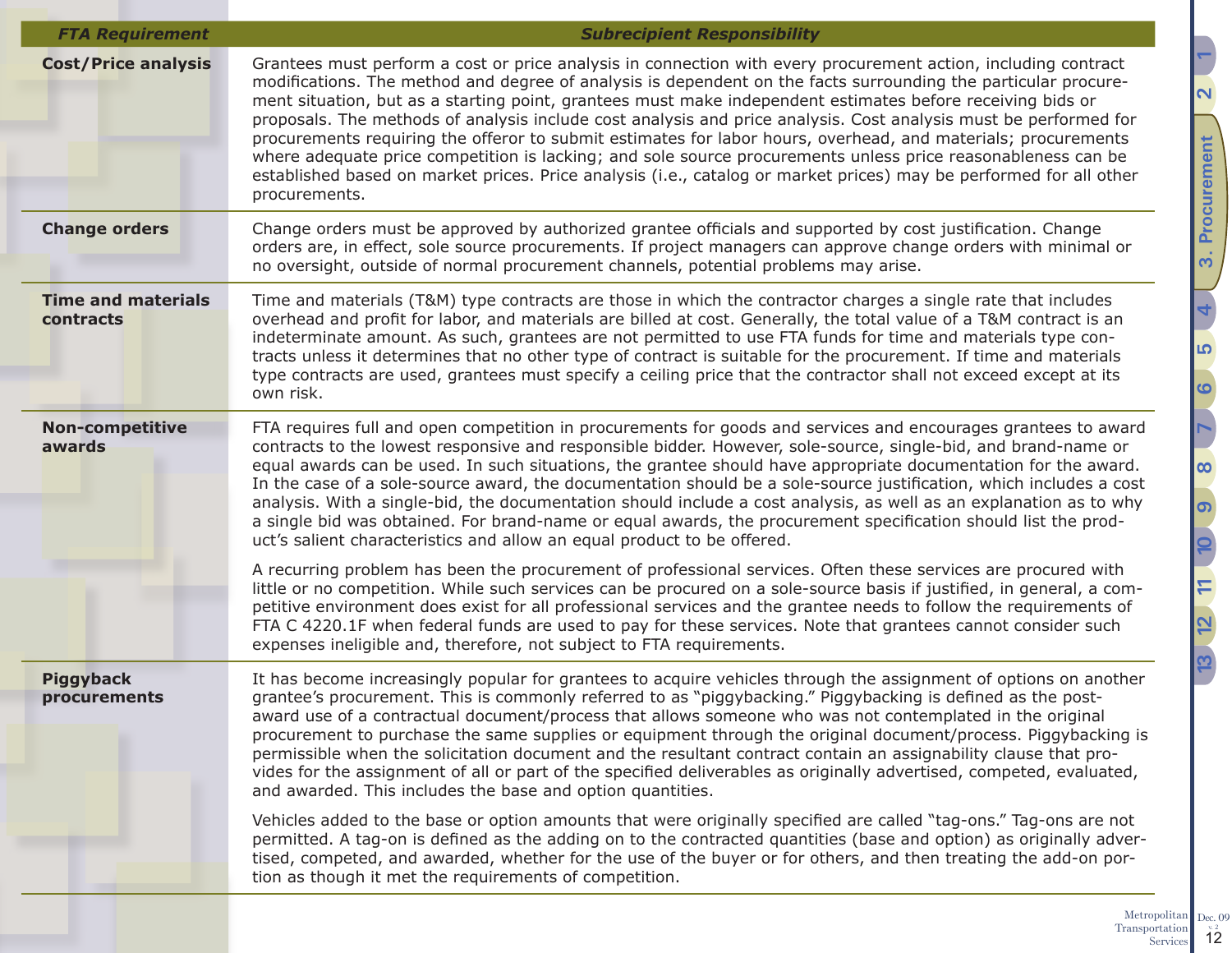| <b>FTA Requirement</b>              | <b>Subrecipient Responsibility</b>                                                                                                                                                                                                                                                                                                                                                                                                                                                                                                                                                                                                                                                                                                                                                                                                                                                                                                                                                                                                                                                                                                       |
|-------------------------------------|------------------------------------------------------------------------------------------------------------------------------------------------------------------------------------------------------------------------------------------------------------------------------------------------------------------------------------------------------------------------------------------------------------------------------------------------------------------------------------------------------------------------------------------------------------------------------------------------------------------------------------------------------------------------------------------------------------------------------------------------------------------------------------------------------------------------------------------------------------------------------------------------------------------------------------------------------------------------------------------------------------------------------------------------------------------------------------------------------------------------------------------|
| <b>Option clauses</b>               | Grantees may include options in contracts. If a grantee chooses to use options, the option quantities or periods in<br>the bid must be evaluated in order to determine contract award. The price associated with exercising the option<br>needs to be defined at the outset, either as a specific price or as a percentage increase of the base price. If the<br>options have not been evaluated as part of the award, the exercise of the options is considered a sole- source<br>procurement. A grantee also must ensure that the exercise of an option is in accordance with the terms and con-<br>ditions of the option stated in the initial contract award, and the grantee must determine that the option price is<br>better than prices available in the market or the option is the more advantageous offer at the time it is exercised.<br>Note: If the option quantities on a rolling stock or replacement parts purchase appear to exceed the grantee's                                                                                                                                                                      |
|                                     | reasonably foreseeable needs, the grantee may be in violation of the five-year limitation.                                                                                                                                                                                                                                                                                                                                                                                                                                                                                                                                                                                                                                                                                                                                                                                                                                                                                                                                                                                                                                               |
| <b>Advance Payments</b>             | FTA does not authorize and will not participate in funding advance payments to a contractor without prior, writ-<br>ten approval of the FTA regional office administering the project. There is no prohibition on a grantee's using<br>local funds for advance payments. However, advance payments made with local funds before a grant has<br>been awarded or before the issuance of a letter of no prejudice or other pre-award authority are ineligible for<br>reimbursement.                                                                                                                                                                                                                                                                                                                                                                                                                                                                                                                                                                                                                                                         |
| <b>Progress payments</b>            | FTA will allow progress payments if the payments are made to the contractor only for costs incurred in the perfor-<br>mance of the contract. When progress payments are used, the grantee must obtain title to property (materials,<br>work in progress, and finished goods) for which progress payments are made. Alternative security for progress<br>payments by irrevocable letter of credit or equivalent means to protect the grantee's interests in the progress<br>payments may be used in lieu of obtaining title.                                                                                                                                                                                                                                                                                                                                                                                                                                                                                                                                                                                                              |
| <b>Liquidated damage</b><br>clauses | Grantees are allowed to use liquidated damage clauses when there is a reasonable expectation of damages<br>(increased costs on the project involved) from late completion or if weight requirements are exceeded and the<br>extent or amount of such damages would be difficult or impossible to determine. The assessment for damages<br>should be at a specific rate per day for each day of overrun in the contract time, and the rate must be specified<br>in the contract. The assessment for damages is often established at a specific rate per day for each day beyond<br>the contract's delivery date or performance period. A measurement other than a day or another period of time,<br>however, may be established if that measurement is appropriate, such as weight requirements in a rolling stock<br>purchase. Any liquidated damages recovered should be credited to the project account involved unless FTA per-<br>mits otherwise. Liquidated damage clauses may not be used to impose a penalty, limit or restrict competition, or<br>in situations where delayed performance will not affect the grantee adversely. |
| <b>Altoona testing</b>              | A grantee purchasing buses with funds obligated after September 30, 1989 must certify to FTA that any new<br>bus model has been tested at the FTA-sponsored test facility in Altoona, Pennsylvania. A new bus model is a bus<br>design or variation of a bus design (usually designated by a manufacturer by a specific name and/or model num-<br>ber) that has not been in use in U.S. mass transit service prior to October 1, 1988, or that has been in service<br>prior to that date but is being procured with a major change in configuration or components. Bus testing require-<br>ments apply to different mass transit vehicles including vans, other small vehicles, medium, and light-duty mid-<br>size buses, and heavy-duty small and large buses. Bus testing does not apply to unmodified mass produced vans,<br>bus prototypes, electric buses, or trolley buses (meaning genuine trolleys, not replica trolleys popularly in use<br>today).                                                                                                                                                                            |
|                                     |                                                                                                                                                                                                                                                                                                                                                                                                                                                                                                                                                                                                                                                                                                                                                                                                                                                                                                                                                                                                                                                                                                                                          |

Metropolitan Transportation  $\begin{bmatrix} 1 & 2 \\ 1 & 3 \end{bmatrix}$ Dec. 09

**[2](#page-5-1) [1](#page-2-1)** 3. Procurement  $v_{\rm c, 2}^{\rm B}$  ([3. Procurement](#page-8-1)  $v_{\rm c, 2}$  (3. Procurement **[4](#page-13-1)** <u>က</u> **[6](#page-18-1) [7](#page-19-1)[8](#page-26-1)** <u>၈</u>  $12 | 11 | 10 |$ **[12](#page-41-1) [10](#page-33-1) [13](#page-47-1) [11](#page-40-1)**  $\overline{a}$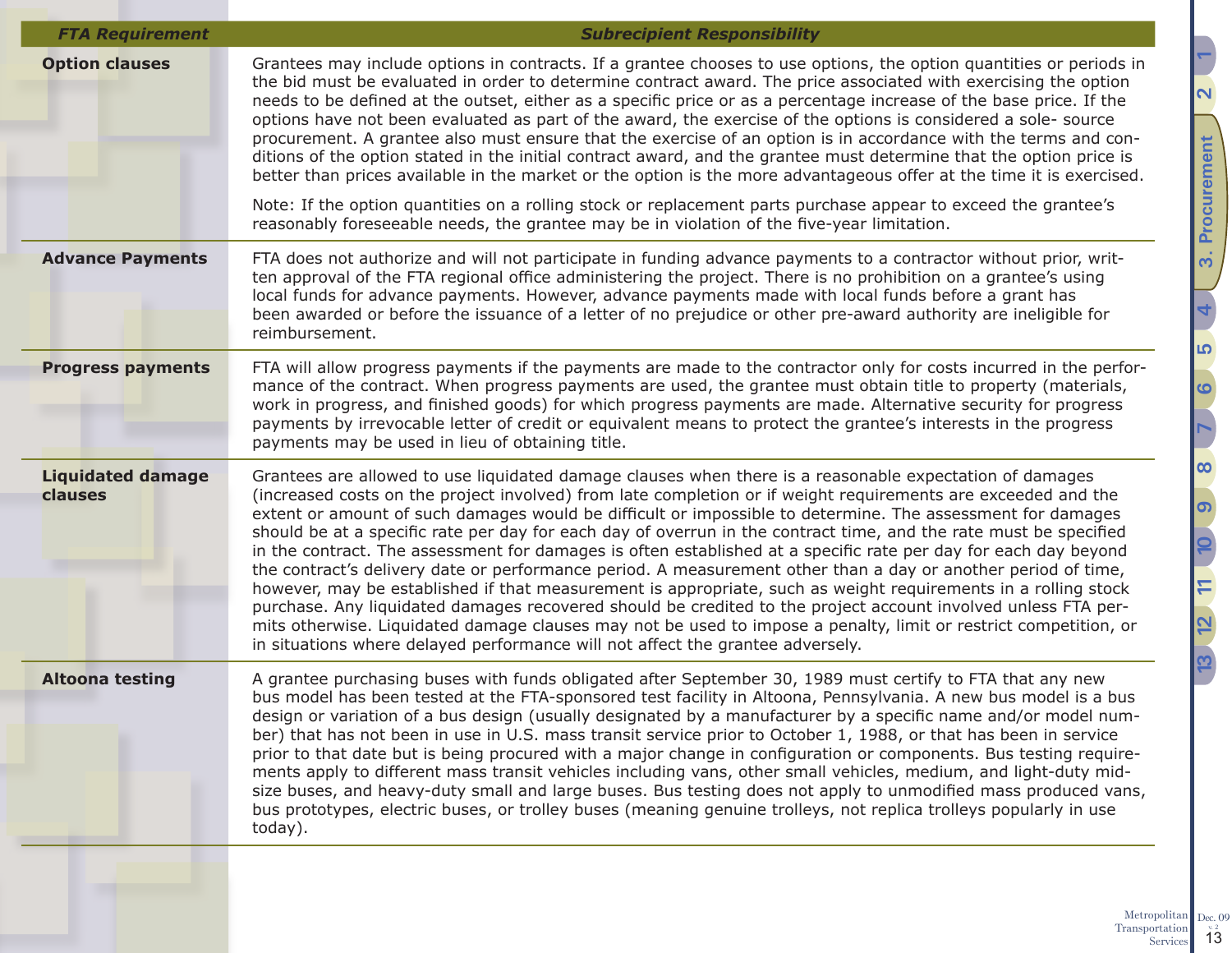## <span id="page-13-1"></span>**4. Buy America**

<span id="page-13-0"></span>**Grantee's Responsibility**: Federal funds may not be obligated unless steel, iron, and manufactured products used in FTA funded projects are produced in the United States, unless FTA has granted a waiver, or the product is subject to a general waiver. Rolling stock must have sixty percent domestic content and final assembly must take place in the United States.

| <b>FTA Requirement</b>            | <b>Subrecipient Responsibility</b>                                                                                                                                                                                                                                                                                                                                                                                                                                                                                                                                                                                                                                                                                                                                                                                   |  |  |  |  |  |
|-----------------------------------|----------------------------------------------------------------------------------------------------------------------------------------------------------------------------------------------------------------------------------------------------------------------------------------------------------------------------------------------------------------------------------------------------------------------------------------------------------------------------------------------------------------------------------------------------------------------------------------------------------------------------------------------------------------------------------------------------------------------------------------------------------------------------------------------------------------------|--|--|--|--|--|
| <b>Multiple delivery</b><br>dates | Grantees may be purchasing vehicles in several groups over several years using either vehicle procurement<br>contracts with options or multi-year vehicle procurement contracts. FTA requires that each group of vehicles<br>purchased, i.e., each "order" of vehicles, must have a valid pre-award and post-delivery audit before it is placed<br>into service. One pre-award audit may suffice provided that there is no change in vehicle configuration between<br>successive deliveries of vehicles.                                                                                                                                                                                                                                                                                                             |  |  |  |  |  |
| <b>Verify domestic</b><br>content | The purpose of the pre-award audit process is to substantiate that the manufacturer intends to construct a vehi-<br>cle that meets the domestic content limitations of the Buy America requirement. The manufacturer is required<br>to provide the grantee with a listing of the components and subcomponents in the vehicle. The list must con-<br>tain either the cost of each component or the percentage that each contributes to the total cost of the materi-<br>als required to build the vehicle, as well as the country of origin of each component. The percentages of those<br>components identified as manufactured in the United States must total a minimum of 60 percent. The grantee is<br>required to review this information and verify that it is accurate.                                       |  |  |  |  |  |
|                                   | Per the Dear Colleague letter of March 30, 2001, the domestic content requirements should comply with 49 CFR<br>661.11, Appendices B and C, by designating those items listed as components.                                                                                                                                                                                                                                                                                                                                                                                                                                                                                                                                                                                                                         |  |  |  |  |  |
|                                   | FTA allows grantees flexibility in meeting these requirements, reflecting the size of and resources available to<br>the grantee and the number of vehicles in the procurement. A grantee with a large order of many vehicles cost-<br>ing several million dollars would be expected to perform an actual audit of the vehicle manufacturer. Component<br>costs would be determined from the manufacturer's bill of materials and domestic component percentages would<br>be independently verified. Buy America auditors usually require a separate Buy America certification from each<br>component manufacturer identified as domestic. Often an accountant or consultant is retained to complete this<br>audit, although it is equally acceptable for the grantee to use its own personnel if they are qualified. |  |  |  |  |  |
|                                   | Conversely, a smaller grantee purchasing one or two vehicles can satisfy these requirements by reviewing the<br>material supplied by the manufacturer, attesting that the percentages seem reasonable, and noting that that the<br>component manufacturers identified as domestic are recognized as American manufacturers.                                                                                                                                                                                                                                                                                                                                                                                                                                                                                          |  |  |  |  |  |
| <b>In-plant inspectors</b>        | Grantees are required to have an in-plant inspector throughout the manufacturing process if it meets the follow-<br>ing criteria:                                                                                                                                                                                                                                                                                                                                                                                                                                                                                                                                                                                                                                                                                    |  |  |  |  |  |
|                                   | • Grantees purchasing any number of rail vehicles;<br>• Grantees in urbanized areas with populations of more than 200,000 that purchase more than 10 buses; and<br>• Grantees in urbanized areas with populations of 200,000 or less that purchase more than 20 buses.                                                                                                                                                                                                                                                                                                                                                                                                                                                                                                                                               |  |  |  |  |  |
|                                   | Bus purchases that do not meet the aforementioned criteria, or purchases of any number of standard produc-<br>tion and unmodified vans, require only a visual inspection and road test upon delivery. The grantee still must<br>complete the proper post-delivery purchaser's requirements certifications showing that the vehicles met contract<br>specifications.                                                                                                                                                                                                                                                                                                                                                                                                                                                  |  |  |  |  |  |

Metropolitan Transportation Services 14 Dec.  $09$ <sub>v.  $2$ </sub>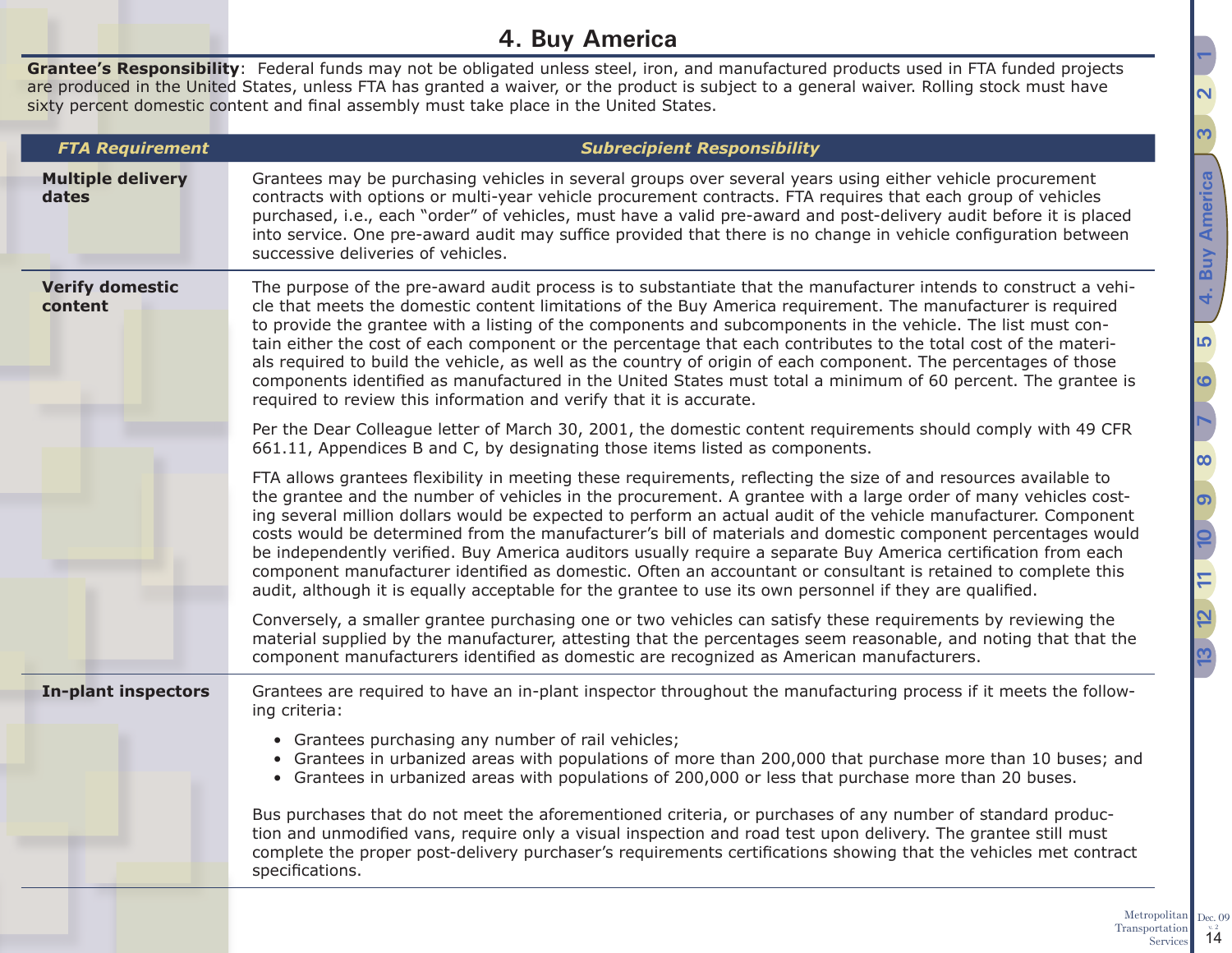### *FTA Requirement Subrecipient Responsibility*

**Final assembly** The final assembly of rolling stock must take place in the United States.

The Buy America Requirements, 49 CFR Part 661.11(r), define final assembly as "the creation of the end product from individual elements brought together for that purpose through application of manufacturing processes."

In the case of a new, remanufacture, or overhauled bus, final assembly would typically include, at a minimum, the installation and interconnection of the typical Bus Components listed in 49 CFR 661.11, Appendix B, including but not limited to the following items: car body shells, engines, transmissions, front axle assemblies, rear axle assemblies, drive shaft assemblies, front suspension assemblies, rear suspension assemblies, air compressor and pneumatic systems, generator/alternator and electrical systems, steering system assemblies, front and rear air brake assemblies, air conditioning compressor assemblies, air conditioning evaporator/condenser assemblies, heating systems, passenger seats, driver's seat assemblies, window assemblies, entrance and exit door assemblies, door control systems, destination sign assemblies, interior lighting assemblies, front and rear end cap assemblies, front and rear bumper assemblies, specialty steel (structural steel tubing, etc.) aluminum extrusions, aluminum, steel or fiberglass exterior panels, and interior trim, flooring, and floor coverings. Final assembly activities also include final inspection, repairs and preparation of the vehicles for delivery. In the case of articulated vehicles, the interconnection of the car bodies or shells shall be included as work to be performed by the manufacturer as part of vehicle delivery.

In the case of the manufacture of a new, remanufactured, or overhauled rail car, final assembly would typically include, as a minimum, installation and interconnection of the typical Rail Car Components listed in 49 CFR 661.11, Appendix C, including but not limited to the following items: car shells, engines, main transformer, pantographs, traction motors, propulsion gear boxes, interior linings, acceleration and braking resistors, propulsion controls, low voltage auxiliary power supplies, air conditioning equipment, air brake compressors, brake controls, foundation brake equipment, articulation assemblies, train control systems, window assemblies, communication equipment, lighting, seating, doors, door actuators and controls, wheelchair lifts and ramps to make the vehicle accessible to persons with disabilities, couplers and draft gear, trucks, journal bearings, axles, diagnostic equipment, and third rail pick-up equipment. Final Assembly activities shall also include the inspection and verification of all installation and interconnection work; and the in-plant testing of the rail car to verify all functions. In the case of articulated vehicles, the interconnection of the car bodies or shells shall be included as work to be performed by the manufacturer as part of vehicle delivery.

Buy America information can be found at [www.fta.dot.gov/laws/leg\\_reg\\_557.html](www.fta.dot.gov/laws/leg_reg_557.html).

**Buy America provisions in contracts**

Buy America regulations require that all procurements for steel, iron, and manufactured products contain the Buy America provisions. The only exception is for items subject to a waiver. General waivers are listed in Appendix A to 49 CFR 661.7. The general waiver for final assembly in the United States of 15-passenger vans and 15-passenger wagons produced by Chrysler Corporation was repealed as a result of SAFETEA-LU. Small purchases were added to the general waiver effective July 24, 1995, and include all purchases with capital, planning, or operating assistance costing \$100,000 or less. The small purchase limitation is based on the value of the procurement, not the price of the item. For example, a purchase of four vans that totals \$120,000, even though each van costs \$30,000, must follow the Buy America procedures. *(con't)*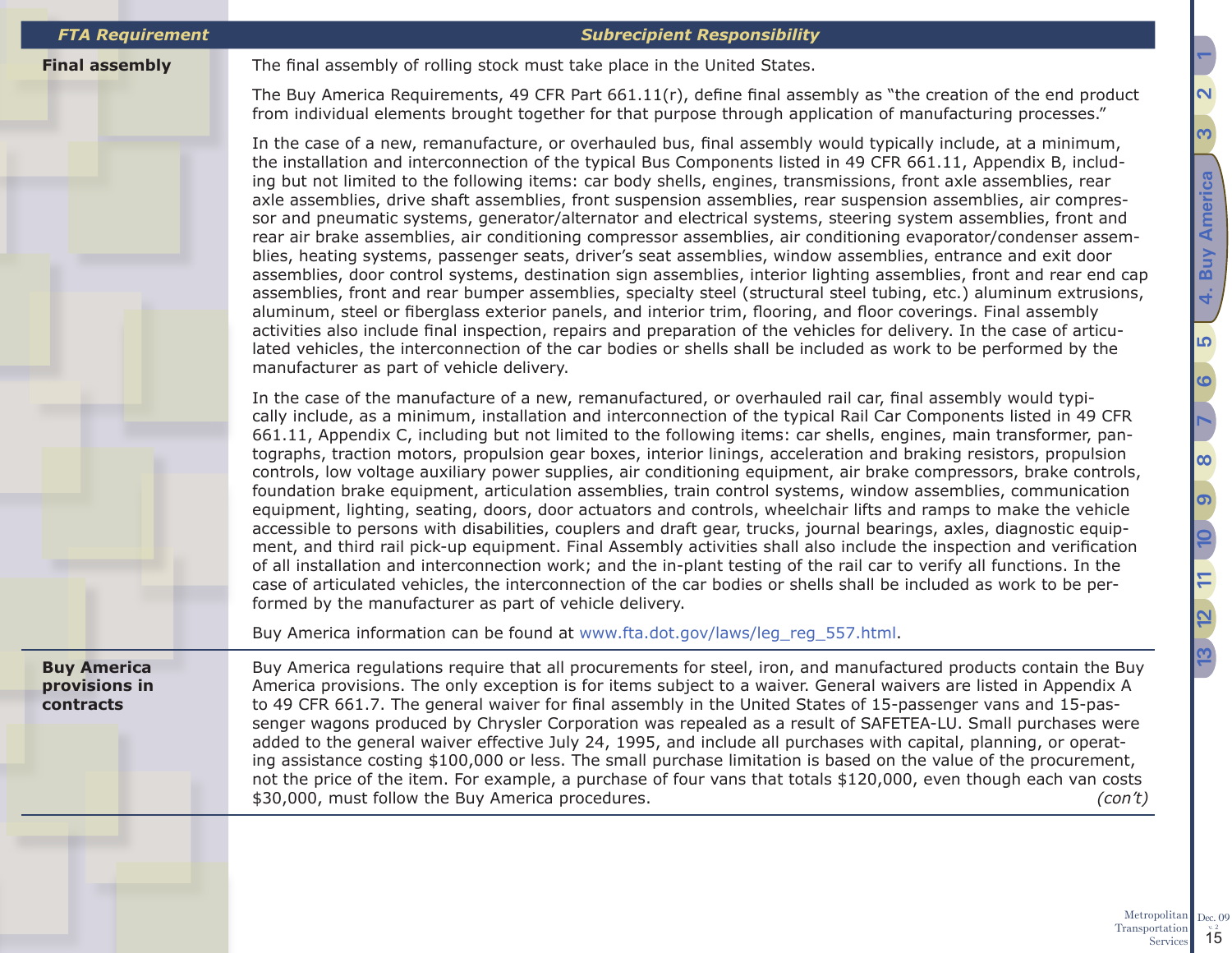| <b>FTA Requirement</b>                                           | <b>Subrecipient Responsibility</b>                                                                                                                                                                                                                                                                                                                                                                                                                                                                                                                                                                                                             |  |  |  |  |
|------------------------------------------------------------------|------------------------------------------------------------------------------------------------------------------------------------------------------------------------------------------------------------------------------------------------------------------------------------------------------------------------------------------------------------------------------------------------------------------------------------------------------------------------------------------------------------------------------------------------------------------------------------------------------------------------------------------------|--|--|--|--|
| <b>Buy America</b><br>provisions in<br>contracts (con't)         | Buy America provisions apply to all purchases of steel, iron, and manufactured goods exceeding \$100,000,<br>regardless of whether they involve capital, operating, or planning funds. The requirements apply to subcontrac-<br>tors, regardless of the size of their contract, if the prime contract is more than \$100,000. The requirements apply<br>when a grantee uses an intergovernmental agreement or otherwise jointly purchases manufactured products.<br>Grantees are required to pass the requirements down to management or service contractors when the contractor<br>is making FTA funded procurements on the grantee's behalf. |  |  |  |  |
|                                                                  | The grantee needs to include a clause citing the Buy America requirement in its Invitations for Bids (IFB) and<br>Requests for Proposals (RFP). A Buy America certification also should be included. There are different certifica-<br>tions required for procurements of rolling stock than for procurements of other steel, iron, or manufactured<br>products. The specific text for steel, or manufactured products can be found at 49 CFR 661.6. The specific test for<br>rolling stock can be found at 49 CFR 661.12. Each is contained in the FTA Best Practices Procurement Manual.                                                     |  |  |  |  |
| <b>Buy America</b><br>certifications from<br>vendors             | The grantee must obtain a signed certification from each successful bidder providing steel, iron, or manufactured<br>products when the total purchase price exceeds \$100,000. The contractor is required to certify that the materials<br>provided either comply or do not comply with Buy America requirements. The grantee is required to retain these<br>certifications in the contract file and make them available for inspection upon request. If the contractor certifies<br>that it does not comply with the Buy America requirements, then the grantee must request, receive, and retain a<br>waiver from FTA.                       |  |  |  |  |
| <b>Pre-award and post-</b><br>delivery audits/<br>certifications | Any grantee that purchases revenue service rolling stock with a procurement contract that exceeds \$100,000,<br>must certify to FTA that it will conduct or cause to be conducted pre-award and post-delivery audits verify-<br>ing compliance with Buy America provisions. Besides the certification that must be filed with FTA as part of the<br>Annual List of Certifications and Assurances, the grantee is required to keep records including pre-award and<br>post-delivery audit certifications that show that the regulations have been followed.                                                                                     |  |  |  |  |
|                                                                  | If a grantee is using another grantee's procurement contract to purchasing revenue vehicles (i.e., "piggyback-<br>ing"), the purchaser may rely on the pre-award audit completed prior to the original contract. However, the<br>grantee must review the audit and prepare its own signed certifications.                                                                                                                                                                                                                                                                                                                                      |  |  |  |  |
|                                                                  | The grantee's contract files should contain the following documents and supporting papers for each procurement<br>of rolling stock:                                                                                                                                                                                                                                                                                                                                                                                                                                                                                                            |  |  |  |  |
|                                                                  | Pre-Award Buy America Certification of Compliance - The grantee has reviewed (either by itself or with an audit<br>prepared by someone other than the manufacturer) that the manufacturer intends to build vehicles that meet the<br>Buy America content and final assembly requirements.                                                                                                                                                                                                                                                                                                                                                      |  |  |  |  |
|                                                                  | Pre-Award Purchaser's Requirements Certification - The vehicles are consistent with the grantee's specifications<br>and the proposed manufacturer is responsible and capable of producing the vehicles.                                                                                                                                                                                                                                                                                                                                                                                                                                        |  |  |  |  |
|                                                                  | The grantee purchasing revenue service rolling stock with FTA funds must ensure that a pre-award audit is com-<br>pleted before entering into a formal contract with the manufacturer. The grantee uses the pre-award audit as a<br>basis for the Pre-Award Buy America Certification. The Pre-Award Buy America Certification and the Pre-Award<br>Purchaser's Requirements Certification must be prepared and retained by the grantee.                                                                                                                                                                                                       |  |  |  |  |
|                                                                  | Post-Delivery Buy America Certification of Compliance - The vehicle either meets Buy America domestic content<br>and final assembly requirements or FTA has granted a Buy America waiver for the vehicle.<br>(con't)                                                                                                                                                                                                                                                                                                                                                                                                                           |  |  |  |  |
|                                                                  |                                                                                                                                                                                                                                                                                                                                                                                                                                                                                                                                                                                                                                                |  |  |  |  |

<u>ო</u>

**[4. Buy America](#page-13-1)**

4. Buy America

<u>က</u>

**[6](#page-18-1)**

<u>၈</u>

**[12](#page-41-1) [10](#page-33-1)**

 $12 \t11 \t0$ 

**[13](#page-47-1) [11](#page-40-1)**

<u>13</u>

**[8](#page-26-1)**

**[7](#page-19-1)**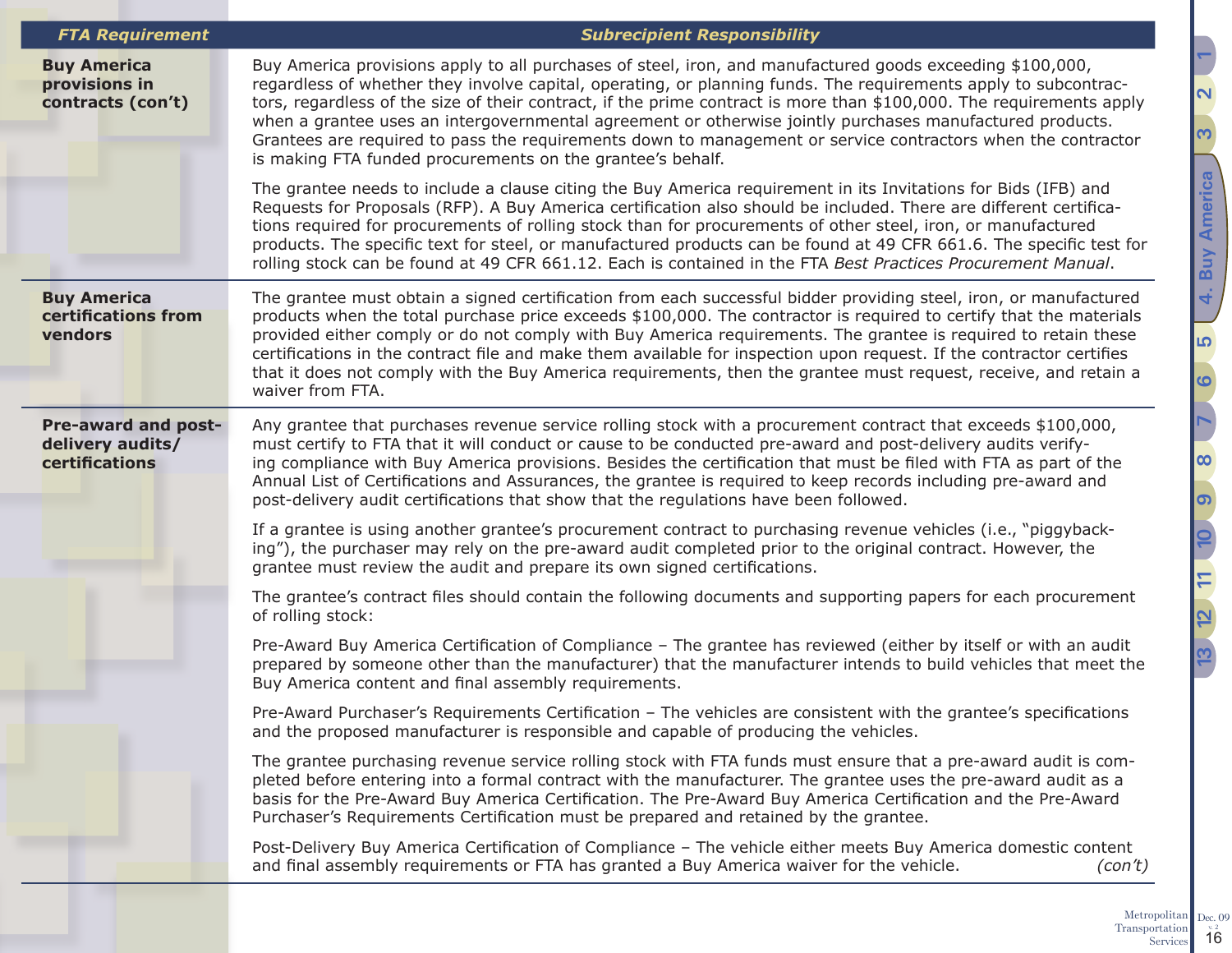### *FTA Requirement Subrecipient Responsibility*

### **Pre-award and postdelivery audits/ certifications (con't)**

Post-Delivery Purchaser's Requirements Certification – For vehicle orders of more than ten buses or rail vehicles for urbanized areas over 200,000 in population and more than 20 buses for urbanized areas 200,000 or less in population, the grantee must certify that an on-site inspector was present throughout the manufacturing period and the grantee has received an inspector's report that accurately records the construction process and explains how construction and operation of the vehicle meets specifications.

For all other vehicle orders, the grantee must certify that it has visually inspected and road tested the delivered vehicles and determined that the vehicles meet contract specifications.

Following construction of the vehicles, the grantee must complete a post-delivery audit before title to the rolling stock can be transferred to ensure that the manufacturer has complied with the Buy America requirements. The grantee shall use the post-delivery audit as a basis for completing the Post-Delivery Certification. The Post-Delivery Certification and the Post-Delivery Purchaser's Requirements Certifications must be completed and retained on file by the grantee.

Certification of Compliance with the Federal Motor Vehicle Safety Standards – The grantee has received from the vehicle manufacturer at both the pre-award and post-delivery stage a certification that the vehicles comply with the Federal Motor Vehicle Safety Standards (FMVSS) issued by the National Highway Traffic Safety Administration (49 CFR Part 571).

If the vehicle purchased is subject to FMVSS, the grantee shall obtain a copy of the manufacturer's self-certification at the pre-award and post-delivery stage. Both the pre-award and post-delivery audits must include the grantee's review of the manufacturer's FMVSS self-certification information. The grantee should keep on file the certification that it received at both the pre-award and post-delivery stages, and a copy of the manufacturer's self-certification information that the vehicle complies with relevant FMVSS. While it is suggested that the grantee complete separate certifications of FMVSS compliance at both the pre-award and post-delivery stages, it is acceptable for the grantee to use one certification of FMVSS compliance as long as the certification covers both audits.

All of these certifications are to be completed by the grantee.

FTA has published two guidance manuals to assist grantees conducting pre-award and post-delivery audits. Conducting Pre-Award and Post-Delivery Audits for Bus Procurements, FTA T-90-7713-93-1, Rev. B.

Conducting Pre-Award and Post-Delivery Audits for Rail Vehicle Procurements, FTA DC-90-7713-94-1, Rev. B.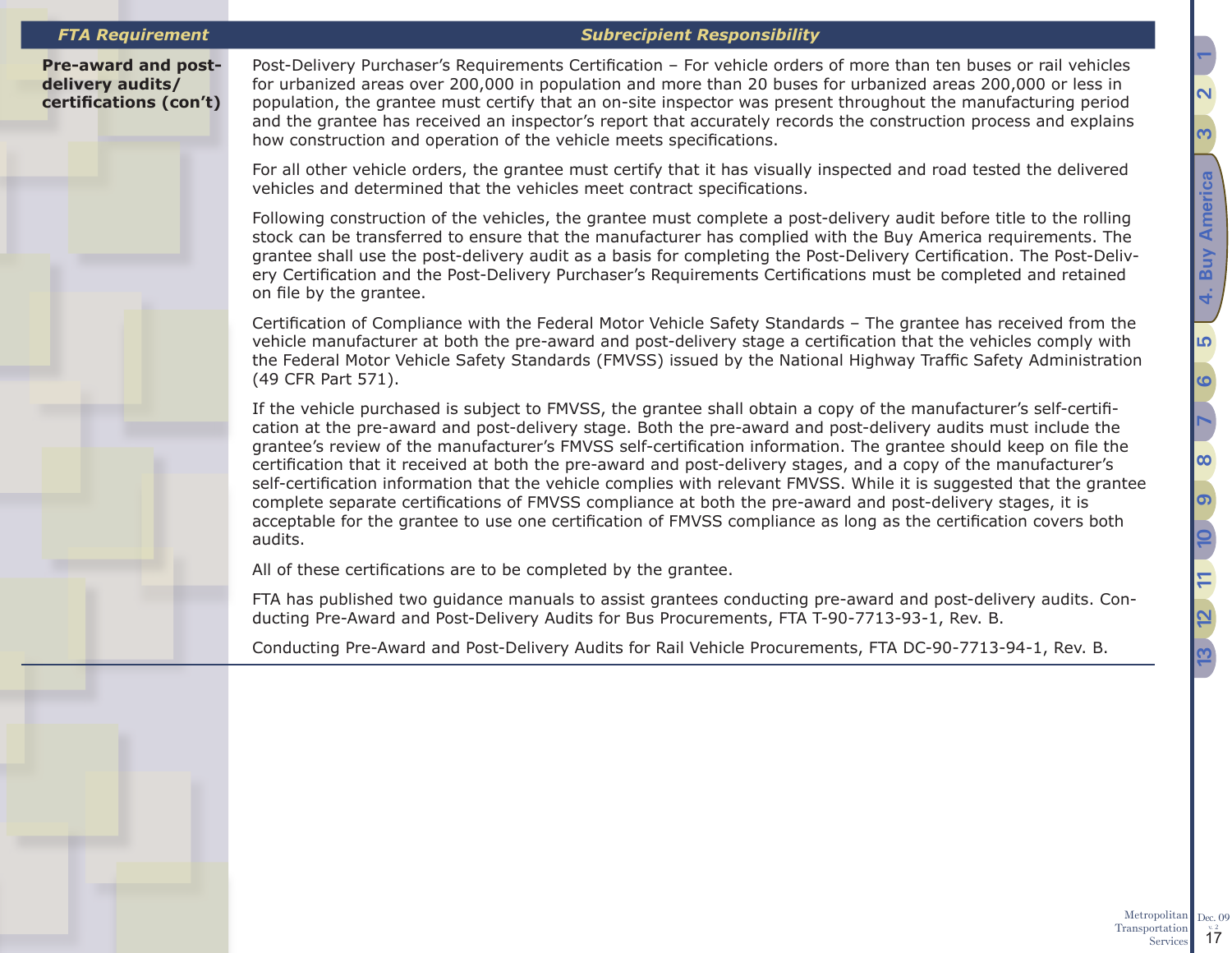## <span id="page-17-1"></span>**5. Suspension/Debarment**

<span id="page-17-0"></span>**Grantee's Responsibility:** To protect the public interest and prevent fraud, waste, and abuse in federal transactions, persons or entities, which by defined events or behavior, potentially threaten the integrity of federally administered programs, are excluded from participating in FTA assisted programs. Federal agencies use the government-wide nonprocurement debarment and suspension system to exclude from Federal programs persons who are not presently responsible. Grantees are required to ensure to the best of their knowledge and belief that none of the grantee's "principals" (as defined in the governing regulation 2 CFR Part 180), subrecipients, and third-party contractors and subcontractors is debarred, suspended, ineligible, or voluntarily excluded from participation in federally assisted transactions or procurements. Grantees are strongly encouraged to review the Excluded Parties Listing System ([http://www.epls.gov/\)](http://www.epls.gov/) before entering into any third party contracts.

| <b>FTA Requirement</b>                                        | <b>Subrecipient Responsibility</b>                                                                                                                                                                                                                                                                                                                                                                                                                                                                                                                                                                                                                                                                |  |  |  |
|---------------------------------------------------------------|---------------------------------------------------------------------------------------------------------------------------------------------------------------------------------------------------------------------------------------------------------------------------------------------------------------------------------------------------------------------------------------------------------------------------------------------------------------------------------------------------------------------------------------------------------------------------------------------------------------------------------------------------------------------------------------------------|--|--|--|
| <b>Excluded parties</b>                                       | Each grantee is required to ensure to the best of their knowledge and belief that none of the grantee's principals,                                                                                                                                                                                                                                                                                                                                                                                                                                                                                                                                                                               |  |  |  |
| participating in                                              | affiliates, third-party contractors, and subcontractors is suspended, debarred, ineligible, or voluntarily excluded                                                                                                                                                                                                                                                                                                                                                                                                                                                                                                                                                                               |  |  |  |
| covered transactions                                          | from participation in federally assisted transactions or procurements.                                                                                                                                                                                                                                                                                                                                                                                                                                                                                                                                                                                                                            |  |  |  |
| <b>Term or conditions</b><br>in contracts \$25,000<br>or more | Any subgrantee, third-party contractor, and sub-contractor whose contract is \$25,000 or more must agree to<br>comply with the Debarment and Suspension requirements. The prime contractor makes this agreement by sub-<br>mitting a bid or offer that includes the clause/certification found in the Appendix of the Best Practices Procure-<br>ment Manual: Certification Regarding Debarment, Suspension, and Other Responsibility Matters - Lower Tier<br>Covered Transaction. The grantee also must require that proposed subcontractors with subcontracts expected to<br>be \$25,000 or more similarly agree. It is not necessary to include a separate certification for this requirement. |  |  |  |
| <b>New information</b>                                        | In the event that a grantee becomes aware, after the award of a contract, that an excluded party is participating                                                                                                                                                                                                                                                                                                                                                                                                                                                                                                                                                                                 |  |  |  |
| following an award                                            | in a covered transaction, the grantee must promptly inform FTA in writing of this information.                                                                                                                                                                                                                                                                                                                                                                                                                                                                                                                                                                                                    |  |  |  |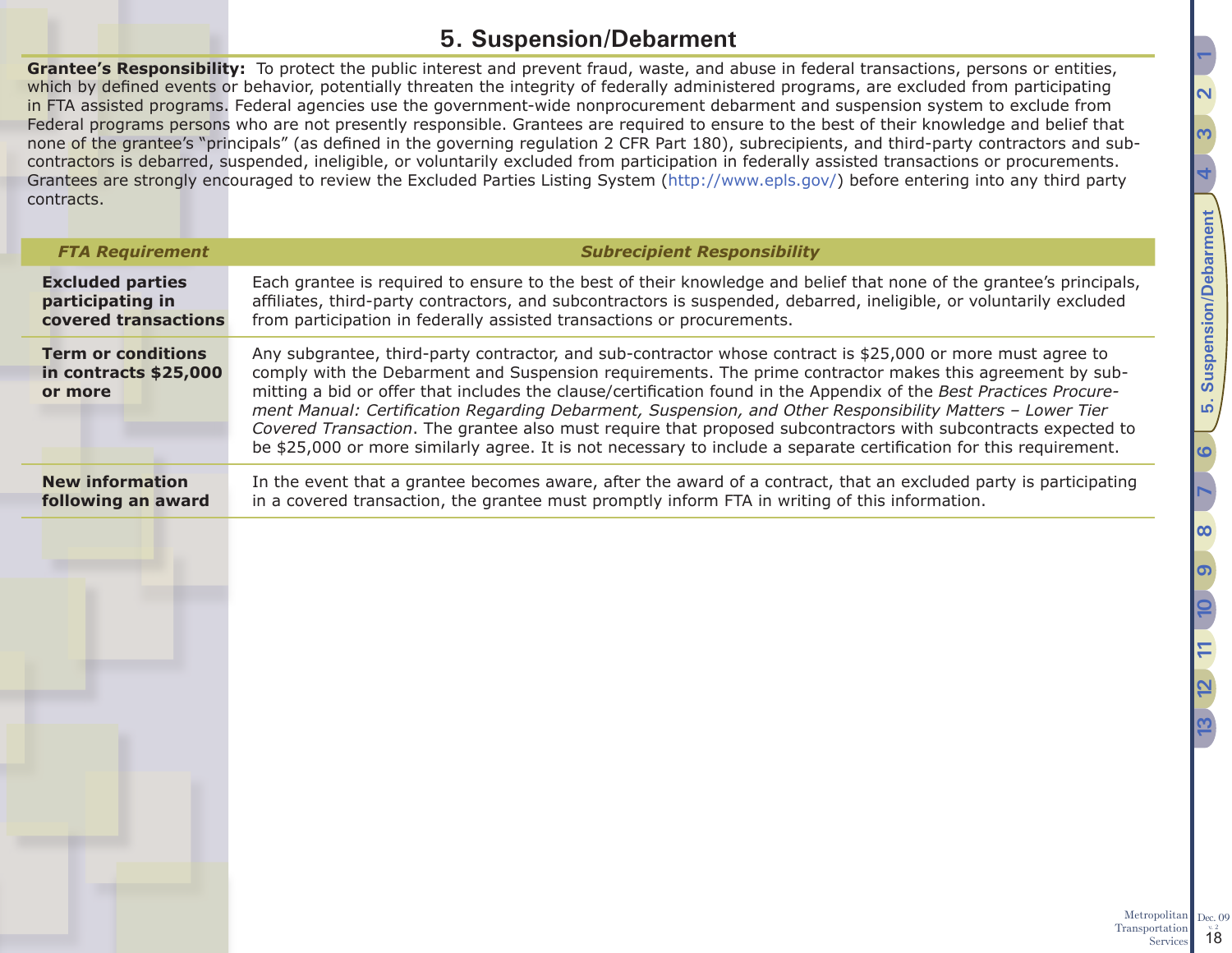## **6. Lobbying**

<span id="page-18-0"></span>**Grantee's Responsibility**: Recipients of federal grants and contracts exceeding \$100,000 must certify compliance with Restrictions on Lobbying before they can receive funds. In addition, grantees are required to impose the lobbying restriction provisions on their contractors.

| <b>FTA Requirement</b>                                                          | <b>Subrecipient Responsibility</b>                                                                                                                                                                                                                                                                                                                                                                                                                                                                |  |  |  |  |
|---------------------------------------------------------------------------------|---------------------------------------------------------------------------------------------------------------------------------------------------------------------------------------------------------------------------------------------------------------------------------------------------------------------------------------------------------------------------------------------------------------------------------------------------------------------------------------------------|--|--|--|--|
| <b>Lobbying clause</b>                                                          | Grantees are required to include the lobbying clause in agreements, contracts, and subcontracts exceeding<br>\$100,000. Signed Certifications Regarding Lobbying must be obtained by the grantee from subgrantees and con-<br>tractors. The contractor retains its subcontractors' certifications.                                                                                                                                                                                                |  |  |  |  |
| <b>Lobbying activities</b>                                                      | The use of federal funds for lobbying is prohibited. If lobbying services are procured with non-federal funds, the<br>grantee is required to submit the disclosure form, Standard Form LLL. Activities that are required to be disclosed<br>include the hiring of any third-party (i.e., lobbyist) for the purposes of attempting to influence a covered federal<br>action. Disclosure is not required for activities performed by the grantees own regularly employed officers and<br>employees. |  |  |  |  |
|                                                                                 | Covered federal action means any of the following federal actions:                                                                                                                                                                                                                                                                                                                                                                                                                                |  |  |  |  |
|                                                                                 | 1. The awarding of any federal contract;<br>2. The making of any federal grant;<br>3. The making of any federal loan;<br>4. The entering into of any cooperative agreement; and,<br>5. The extension, continuation, renewal, amendment, or modification of any Federal contract, grant, loan, or<br>cooperative agreement.                                                                                                                                                                        |  |  |  |  |
|                                                                                 | Updates to Standard Form LLL are required for each calendar quarter in which any event occurs that requires dis-<br>closure, or that materially affects the accuracy of the information contained in any disclosure form previously filed<br>by the entity. Those events may include:                                                                                                                                                                                                             |  |  |  |  |
|                                                                                 | • a cumulative increase of \$25,000 or more in the amount paid or expected to be paid for influencing or<br>attempting to influence a "covered federal action";<br>• a change in the person(s) attempting to influence such action; or<br>a change in the officer(s), employee(s), or member(s) contacted to attempt to influence such action.                                                                                                                                                    |  |  |  |  |
| <b>Process for</b><br>receiving and filing<br>certifications and<br>disclosures | Any subgrantee, contractor, and subcontractor in receipt of a grant/contract exceeding \$100,000 is subject to the<br>same disclosure and updating requirements as the grantee. All certifying entities must ensure that any quarterly<br>disclosure forms are forwarded to the grantee, which must report to FTA.                                                                                                                                                                                |  |  |  |  |
|                                                                                 |                                                                                                                                                                                                                                                                                                                                                                                                                                                                                                   |  |  |  |  |

<span id="page-18-1"></span>**[2](#page-5-1) [1](#page-2-1)**

Metropolitan Transportation  $\frac{1}{19}$ 

Dec.  $09$ <sub>v.  $2$ </sub>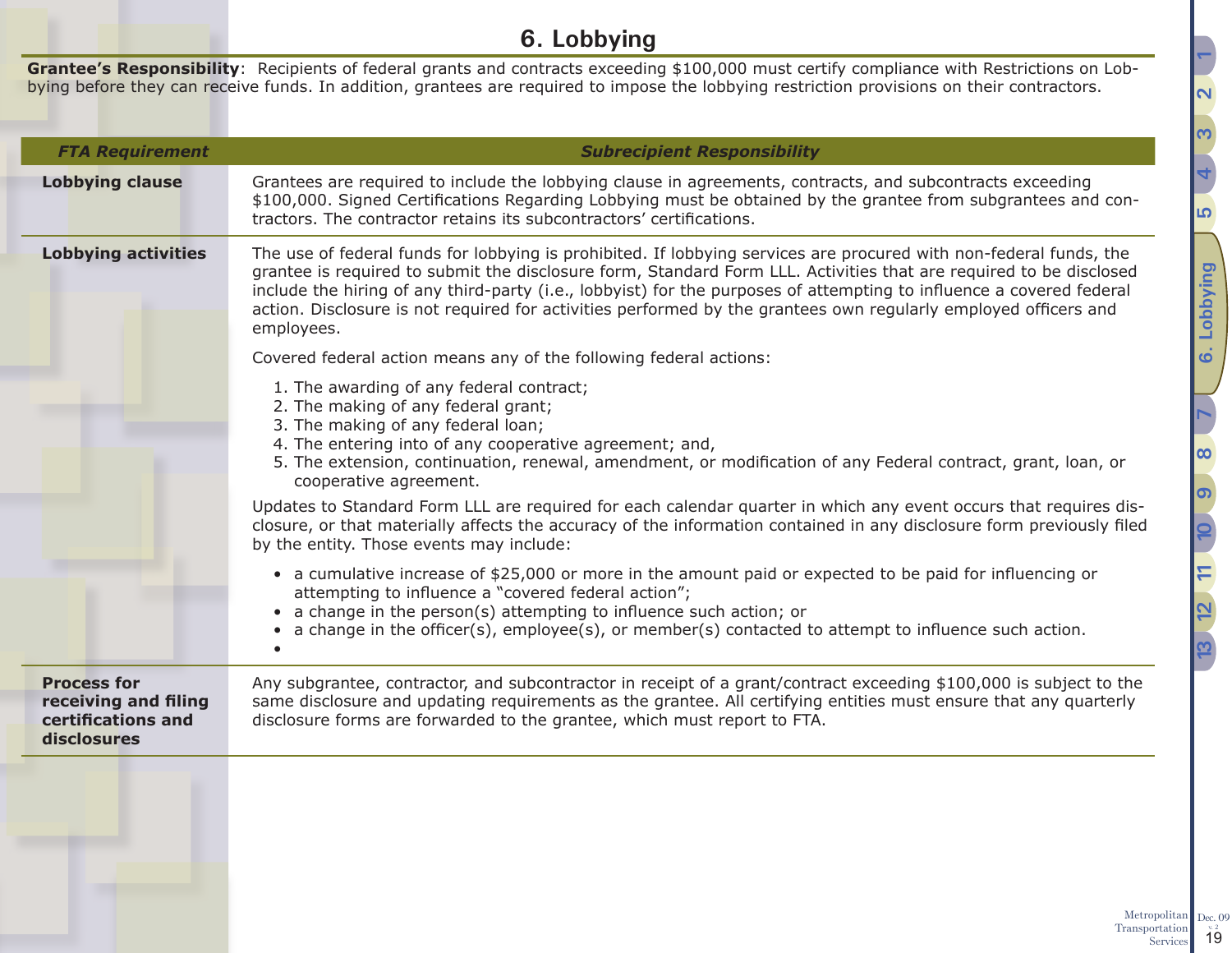## **7. Title VI**

<span id="page-19-0"></span>**Grantee's Responsibility**: The grantee must ensure that no person in the United States shall, on the grounds of race, color, or national origin, be excluded from participating in, or denied the benefits of, or be subject to discrimination under any program, or activity receiving federal financial assistance. The grantee must ensure that federally supported transit services and related benefits are distributed in an equitable manner.

| <b>FTA Requirement</b>                                              | <b>Subrecipient Responsibility</b>                                                                                                                                                                                                                                                                                                                                                                                                                                                                                                                                                                                                                                                  |  |  |  |  |
|---------------------------------------------------------------------|-------------------------------------------------------------------------------------------------------------------------------------------------------------------------------------------------------------------------------------------------------------------------------------------------------------------------------------------------------------------------------------------------------------------------------------------------------------------------------------------------------------------------------------------------------------------------------------------------------------------------------------------------------------------------------------|--|--|--|--|
| <b>Customer</b><br><b>Notification of Title</b><br><b>VI Rights</b> | The U.S. DOT Title VI Regulations at 49 CFR §21.9(d) state that, "each recipient shall make available to partici-<br>pants, beneficiaries, and other interested persons such information regarding the provisions of this part and its<br>applicability to the program for which the recipient receives Federal financial assistance, and make such informa-<br>tion available to them in such a manner as the Secretary finds necessary to apprise such persons of the protec-<br>tions against discrimination assured them by the Act and this part."                                                                                                                             |  |  |  |  |
|                                                                     | Consistent with this provision, FTA has advised its grantees to notify beneficiaries of protection under Title VI.<br>Chapter IV section 5 of FTA C 4702.1A states that, "recipients and subrecipients shall provide information to the<br>public regarding their Title VI obligations and apprise members of the public of the protections against discrimina-<br>tion afforded to them by Title VI. Recipients and subrecipients that provide transit service shall disseminate this<br>information to the public through measures that can include, but shall not be limited to a posting on the agency's<br>Web site."                                                          |  |  |  |  |
|                                                                     | FTA C 4702.1A, Chapter IV section 5a states that the contents of the notice shall include: "(1) a statement that<br>the agency operates programs without regard to race, color, and national origin; (2) a description of the proce-<br>dures that members of the public should follow in order to request additional information on the recipient's or<br>subrecipient's nondiscrimination obligations; and (3) a description of the procedures that members of the public<br>should follow in order to file a discrimination complaint against the recipient or subrecipient." FTA C 4702.1A,<br>Chapter IV section 5b provides guidance on how to disseminate this notification. |  |  |  |  |
|                                                                     | Grantees need not necessarily refer to "Title VI of the Civil Rights Act of 1964" in their notification to the public,<br>since most of the public is not aware of this provision. Rather, grantees can fulfill this requirement by notify-<br>ing the public that they are committed to providing non-discriminatory service and informing customers how to<br>request more information and how to file a discrimination complaint.                                                                                                                                                                                                                                                |  |  |  |  |
| <b>Title VI Complaint</b><br><b>Procedures</b>                      | FTA requires that its grantees maintain, as part of their records, a description of the process that they use to<br>investigate Title VI complaints filed against the agency. FTA C 4702.1A states that, "recipients and subrecipients<br>shall develop procedures for investigating and tracking Title VI complaints filed against them and make their pro-<br>cedures for filing a complaint available to the public upon request."                                                                                                                                                                                                                                               |  |  |  |  |
|                                                                     | Grantees do not need to develop separate procedures for investigating and resolving Title VI complaints beyond<br>what procedures have already been established to respond to complaints of discrimination filed on bases not cov-<br>ered under Title VI, or procedures to respond to non-civil rights related complaints. Most grantees have a well-<br>established process and schedule for receiving and acknowledging complaints, determining whether it is appro-<br>priate to investigate the complaint, conducting investigations, and issuing determinations. This process can be<br>applied to Title VI complaints.<br>(con't)                                            |  |  |  |  |
|                                                                     |                                                                                                                                                                                                                                                                                                                                                                                                                                                                                                                                                                                                                                                                                     |  |  |  |  |

<u></u>

**[6](#page-18-1)**

**[7. Title VI](#page-19-1)**

Title

 $\overline{5}$ 

**[9](#page-28-1)**

**[12](#page-41-1) [10](#page-33-1)**

**[13](#page-47-1) [11](#page-40-1)**

**[8](#page-26-1)**

**[4](#page-13-1)**

<span id="page-19-1"></span><u>ო</u>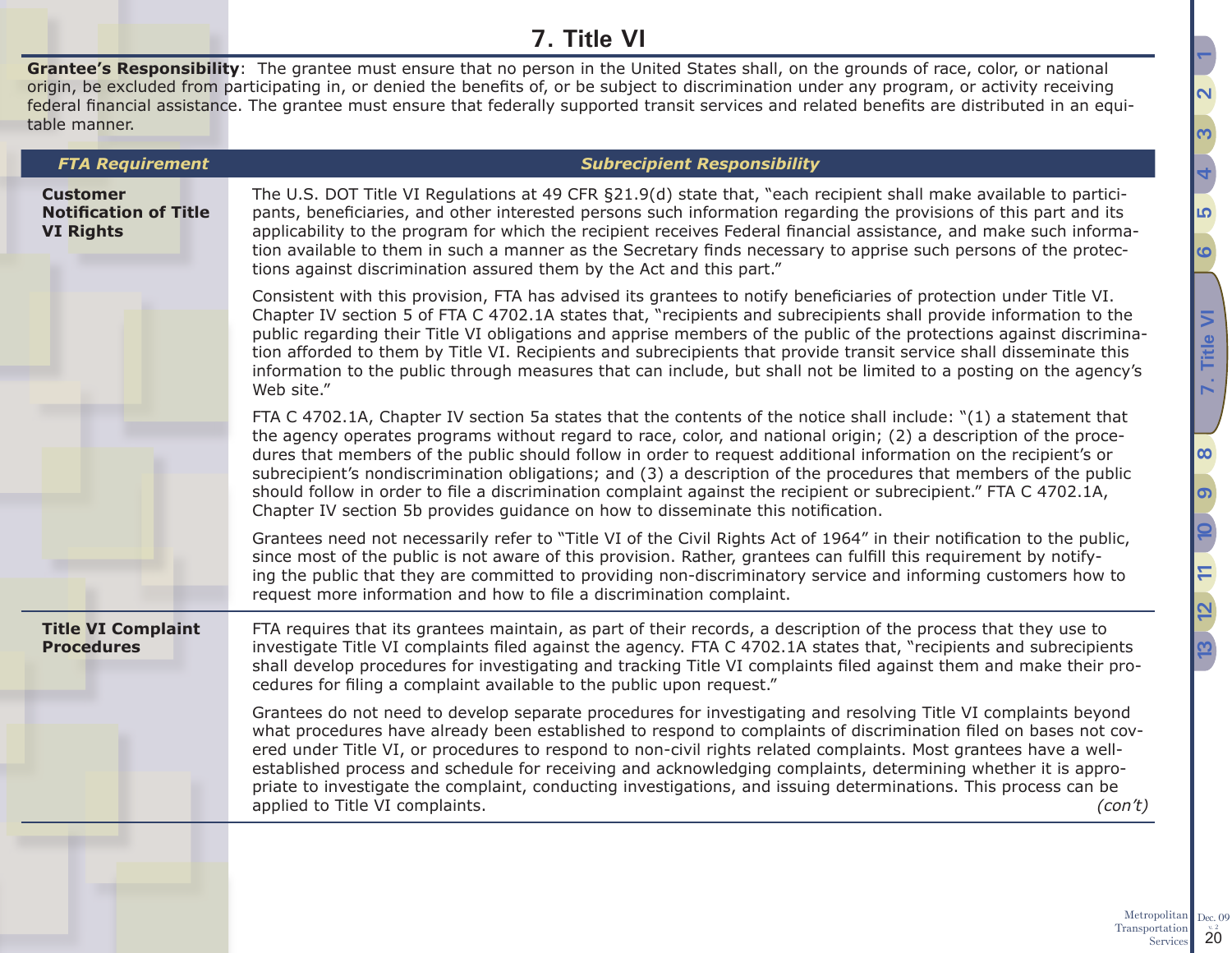| <b>FTA Requirement</b>                                   | <b>Subrecipient Responsibility</b>                                                                                                                                                                                                                                                                                                                                                                                                                                                                                                                                                                                                                     |  |  |  |  |
|----------------------------------------------------------|--------------------------------------------------------------------------------------------------------------------------------------------------------------------------------------------------------------------------------------------------------------------------------------------------------------------------------------------------------------------------------------------------------------------------------------------------------------------------------------------------------------------------------------------------------------------------------------------------------------------------------------------------------|--|--|--|--|
| <b>Title VI Complaint</b><br><b>Procedures (con't)</b>   | The grantee should have a system in place whereby it can identify which, if any, of its complaints have been filed<br>because the complainant believes that he or she was denied the benefits of, excluded from participation in, or<br>subject to discrimination on the grounds of race, color, or national origin under any program or activity offered<br>by the recipient. Although the complainant may not refer to Title VI in the complaint to the grantee, the grantee<br>should be able to identify and classify this type of complaint as a Title VI complaint.                                                                              |  |  |  |  |
| <b>Record of</b><br>Complaints/<br><b>Investigations</b> | Chapter IV section 3 of FTA C 4702.1A requires that grantees "prepare and maintain a list of any active investiga-<br>tions conducted by entities other than FTA, lawsuits, or complaints naming the recipient and/or subrecipient that<br>allege discrimination on the basis of race, color, or national origin. This list shall include the date that the inves-<br>tigation, complaint, or lawsuit was filed; a summary of the allegation(s); the status of the investigation, lawsuit,<br>or complaint; and actions taken by the recipient or subrecipient in response to the investigation, lawsuit, or<br>complaint."                            |  |  |  |  |
| <b>LEP Persons Access</b><br>to Service                  | Executive Order 13166, "Improving Access to Services for Persons with Limited English Proficiency," reprinted<br>at 65 FR 50121 (August 16, 2000), directs each Federal agency to examine the services it provides and develop<br>and implement a system by which LEP persons can meaningfully access those services. Federal agencies were<br>instructed to publish guidance for their respective recipients in order to assist them with their obligations to LEP<br>persons under Title VI. The Executive Order states that recipients must take reasonable steps to ensure meaning-<br>ful access to their programs and activities by LEP persons. |  |  |  |  |
|                                                          | The U.S. DOT published revised guidance for its recipients on December 14, 2005 (Federal Register, vol. 70, no.<br>239, pp. 74087-74100, December 14, 2005). This document states that Title VI and its implementing regulations<br>require that DOT recipients take responsible steps to ensure meaningful access to the benefits, services, informa-<br>tion, and other important portions of their programs and activities for individuals who are Limited English Profi-<br>cient (LEP) and that recipients should use the DOT LEP Guidance to determine how best to comply.                                                                       |  |  |  |  |
|                                                          | The DOT LEP Guidance advises grantees to determine what steps are necessary to provide "meaningful access"<br>on the basis of four factors: (1) the number and proportion of LEP persons served or encountered in the eligible<br>service population; (2) the frequency with which LEP individuals come into contact with the program, activity, or<br>service; (3) the nature and importance of the program, activity, or service provided by the program; and (4) the<br>resources available to the recipient and costs.                                                                                                                             |  |  |  |  |
|                                                          | The DOT LEP Guidance also recommends that grantees develop an implementation plan to address the identified<br>needs of the population it serves. Such a plan should have five components: (1) identifying LEP individuals who<br>need language assistance; (2) developing language assistance measures; (3) training staff; (4) providing notice<br>to LEP persons; and (5) monitoring and updating the plan.                                                                                                                                                                                                                                         |  |  |  |  |
|                                                          | Chapter IV section 4 of FTA C 4702.1A repeats the language in the DOT LEP Guidelines that Title VI and its imple-<br>menting regulations require that recipients take responsible steps to ensure meaningful access to the benefits,<br>services, information, and other important portions of their programs and activities for individuals who are limited<br>English proficient (LEP).<br>(con't)                                                                                                                                                                                                                                                   |  |  |  |  |
|                                                          |                                                                                                                                                                                                                                                                                                                                                                                                                                                                                                                                                                                                                                                        |  |  |  |  |

<u> הו</u>

**[6](#page-18-1)**

**[7. Title VI](#page-19-1)**

7. Title VI

<u>၈</u>

**[12](#page-41-1) [10](#page-33-1)**

 $12 \t11 \t10$ 

**[13](#page-47-1) [11](#page-40-1)**

 $\overline{\omega}$ 

**[8](#page-26-1)**

**[4](#page-13-1)**

<u>ო</u>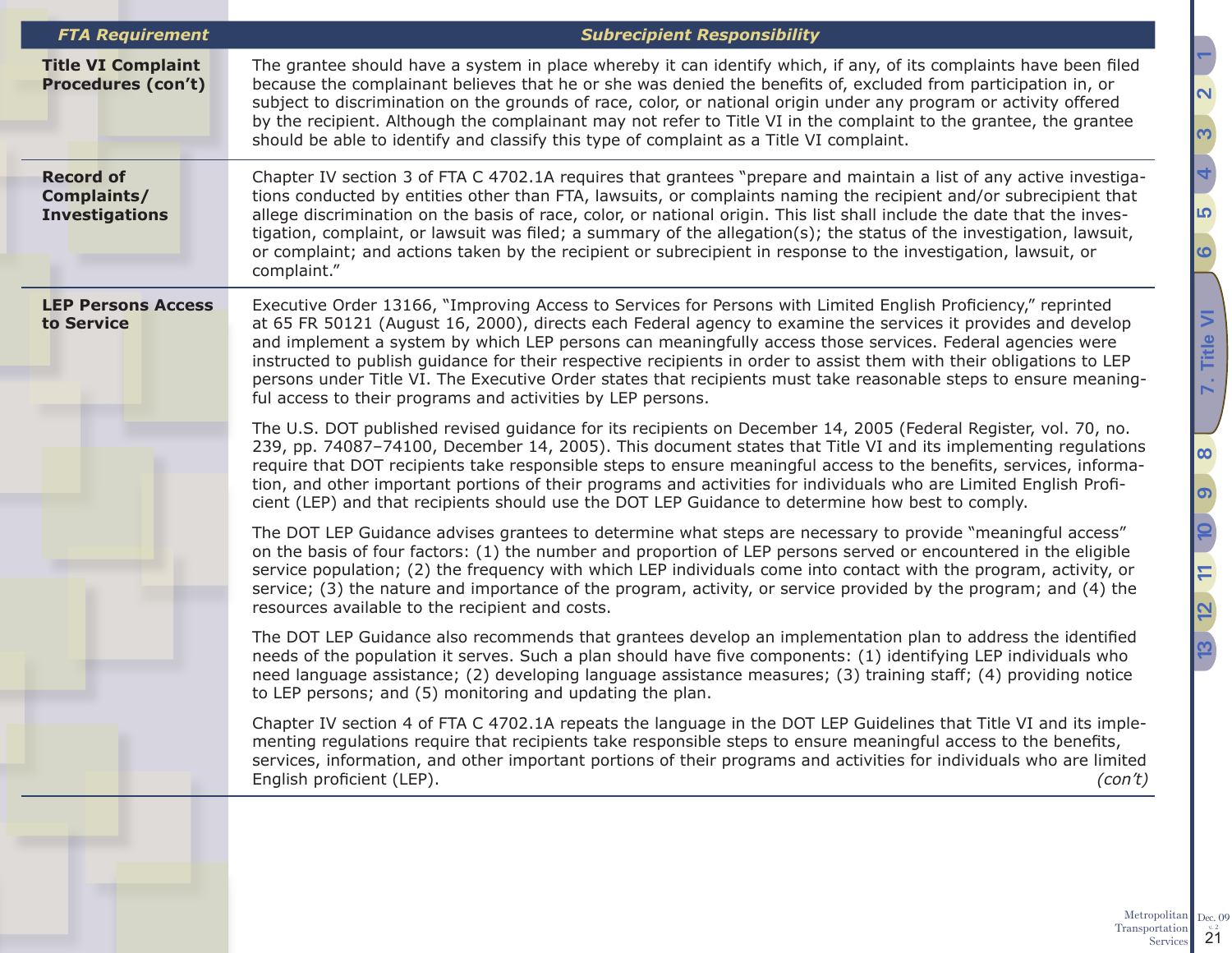| <b>FTA Requirement</b>                          | <b>Subrecipient Responsibility</b>                                                                                                                                                                                                                                                                                                                                                                                                                                                                                                                                                                                                                                                                                                                                                                                       |  |  |  |  |
|-------------------------------------------------|--------------------------------------------------------------------------------------------------------------------------------------------------------------------------------------------------------------------------------------------------------------------------------------------------------------------------------------------------------------------------------------------------------------------------------------------------------------------------------------------------------------------------------------------------------------------------------------------------------------------------------------------------------------------------------------------------------------------------------------------------------------------------------------------------------------------------|--|--|--|--|
| <b>LEP Persons Access</b><br>to Service (con't) | Chapter IV section 4a states that "recipients and subrecipients can ensure that LEP persons have meaningful<br>access to their programs and activities by developing and carrying out a language implementation plan pursu-<br>ant to the recommendations in Section VII of the DOT LEP Guidance. Certain recipients or subrecipients, such as<br>those serving very few LEP persons or those with very limited resources may choose not to develop a written LEP<br>plan. However the absence of a written LEP plan does not obviate the underlying obligation to ensure meaningful<br>access by LEP persons to a recipient's program or activities. Recipients or subrecipients electing not to prepare a<br>written language implementation plan should consider other ways to reasonably provide meaningful access." |  |  |  |  |
| <b>LEP Population</b><br>Input                  | LEP Population Input The grantee is not deficient if it has conducted the four-factor analysis and has developed an<br>implementation plan to address the identified needs of the population it serves.                                                                                                                                                                                                                                                                                                                                                                                                                                                                                                                                                                                                                  |  |  |  |  |
|                                                 | The grantee is also not deficient if it has analyzed how the four factors in the DOT LEP Guidance apply to its pro-<br>grams and services and has elected not to develop a language implementation plan, but can nonetheless dem-<br>onstrate that it has taken responsible steps to provide meaningful access to LEP persons on the basis of its four-<br>factor analysis. Such steps can include the following actions:                                                                                                                                                                                                                                                                                                                                                                                                |  |  |  |  |
|                                                 | • training bilingual staff to act as interpreters and translators<br>• using telephonic and video conferencing interpretation services<br>• formalizing use of qualified community volunteers<br>• using centralized interpreter and translator services<br>• hiring staff interpreters<br>• using symbolic signs (pictographs)<br>• translating into languages other than English vital written materials, such as applications or instructions on<br>how to participate in a recipient's program, signs in bus and train stations, notice of public hearings and<br>other community outreach, and notices advising LEP persons of free language assistance                                                                                                                                                             |  |  |  |  |
|                                                 | If a grantee can demonstrate it has taken responsible steps to provide access but has elected not to develop a<br>written implementation plan, reviewers should recommend (although it is not a finding) that they consider devel-<br>oping such a plan in the future, as it is likely to help the recipient improve the quality and reliability of its existing<br>language assistance measures.                                                                                                                                                                                                                                                                                                                                                                                                                        |  |  |  |  |
|                                                 | The grantee is deficient if the reviewer determines that it has not conducted an analysis of how the four fac-<br>tors in the DOT LEP Guidance apply to the grantee's programs and activities. Even if the grantee has taken spe-<br>cific actions, such as those listed above, to provide language assistance, FTA and the grantee cannot determine<br>whether or not such actions constitute "meaningful access" without information on the number and proportion of<br>LEP persons in the recipient's service area, which programs and activities are most frequently used by LEP per-<br>sons, and which programs and activities are most important to LEP persons.                                                                                                                                                  |  |  |  |  |
|                                                 |                                                                                                                                                                                                                                                                                                                                                                                                                                                                                                                                                                                                                                                                                                                                                                                                                          |  |  |  |  |
|                                                 |                                                                                                                                                                                                                                                                                                                                                                                                                                                                                                                                                                                                                                                                                                                                                                                                                          |  |  |  |  |
|                                                 |                                                                                                                                                                                                                                                                                                                                                                                                                                                                                                                                                                                                                                                                                                                                                                                                                          |  |  |  |  |

<u> הו</u>

**[6](#page-18-1)**

**[7. Title VI](#page-19-1)**

7. Title VI

<u>၈</u>

 $\overline{a}$ 

**[12](#page-41-1) [10](#page-33-1)**

 $\frac{1}{2}$ 

**[13](#page-47-1) [11](#page-40-1)**

5

 $\overline{12}$ 

**[8](#page-26-1)**

**[4](#page-13-1)**

<u>ო</u>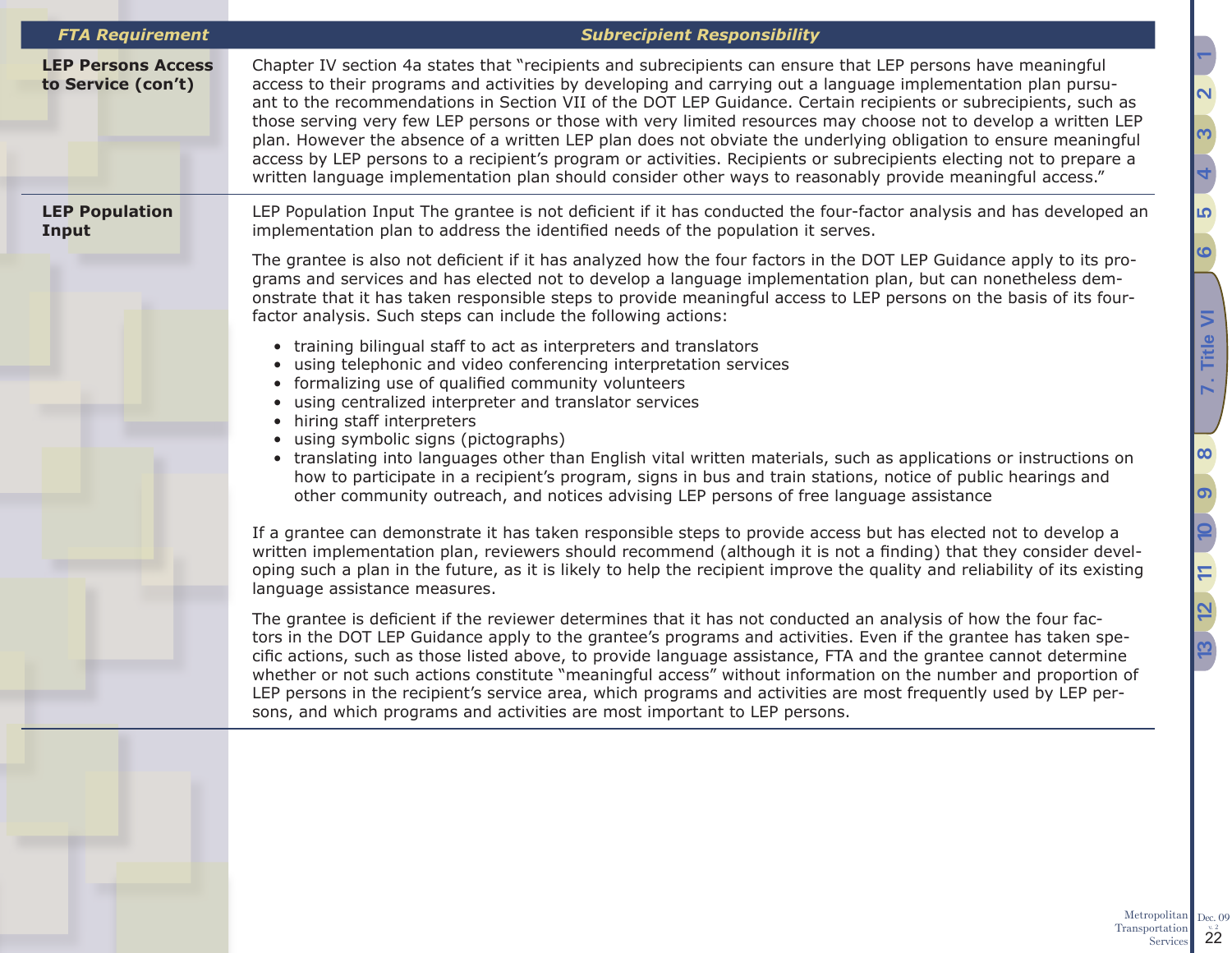### *FTA Requirement Subrecipient Responsibility*

**Environmental Justice Analysis** The U.S. DOT Title VI Regulations at 49 CFR §21.5(b)(3) state that, "in determining the site or location of facilities, a recipient or applicant may not make selections with the purpose or effect of excluding persons from, denying them the benefits of, or subjecting them to discrimination under any program to which this regulation applies, on the grounds of race, color or national origin…."

The authority of Federal Title VI regulations was reaffirmed in Executive Order 12898, "Federal Actions to Address Environmental Justice in Minority Populations and Low-Income Populations," which addresses fair treatment of all people regardless of race, color, ethnicity, or income with respect to the benefits and burdens of environmentally related programs, policies, and activities. The Executive Order states that each Federal agency shall make achieving environmental justice part of its mission by identifying and addressing, as appropriate, disproportionately high and adverse human health or environmental effects of its programs, policies, and activities on minority populations and low-income populations in the United States.

The U.S. Order on Environmental Justice (Order 5610.2) sets forth a process by which DOT and its Operating Administrations will integrate the goals of the Executive Order into their operations. This Order states that, "It is the policy of DOT to promote the principles of environmental justice (as embodied in the Executive Order) through the incorporation of those principles in all DOT programs, policies, and activities. This will be done by fully considering environmental justice principles throughout planning and decision-making processes in the development of programs, policies, and activities, using the principles of the National Environmental Policy Act of 1969 (NEPA), Title VI of the Civil Rights Act of 1964 (Title VI), the Uniform Relocation Assistance and Real Property Acquisition Policies Act of 1970, as amended, (URA), the Intermodal Surface Transportation Efficiency Act of 1991 (ISTEA) and other DOT statutes, regulations and guidance that address or affect infrastructure planning and decisionmaking; social, economic, or environmental matters; public health; and public involvement." (Order 5610.2 section 4a).

Order 5610.2 also states, "planning and programming activities that have the potential to have a disproportionately high and adverse effect on human health or the environment shall include explicit consideration of the effects on minority populations and low-income populations." (Order 5610.2 section 5(b)(1)).

Consistent with Order 5610.2, FTA's C 4702.1A advises grantees to integrate an environmental justice analysis into NEPA documentation of construction projects (see Chapter IV section 8 of FTA C 4702.1A). This provision states that Environmental Justice information should be included in applications for a documented categorical exclusion (CE), Environmental Assessments (EA) and Environmental Impact Statements (EIS).

Chapter IV section 8a recommends that recipients preparing an EA or EIS include:

- a description of the low-income and minority population within the study affected by the project, and a discussion of the method used to identify this population;
- a discussion of all adverse effects of the project both during and after construction that would affect the identified minority and low-income population;
- a discussion of all positive effects that would affect the identified minority and low-income population; a description of all mitigation and environmental enhancement actions incorporated into the project to address the adverse effects;
- a discussion of the remaining effects, if any, and why further mitigation is not proposed; and
- a comparison of mitigation and environmental enhancement actions that affect predominantly low-income and minority areas with mitigation implemented in predominantly non-minority and non-low income areas.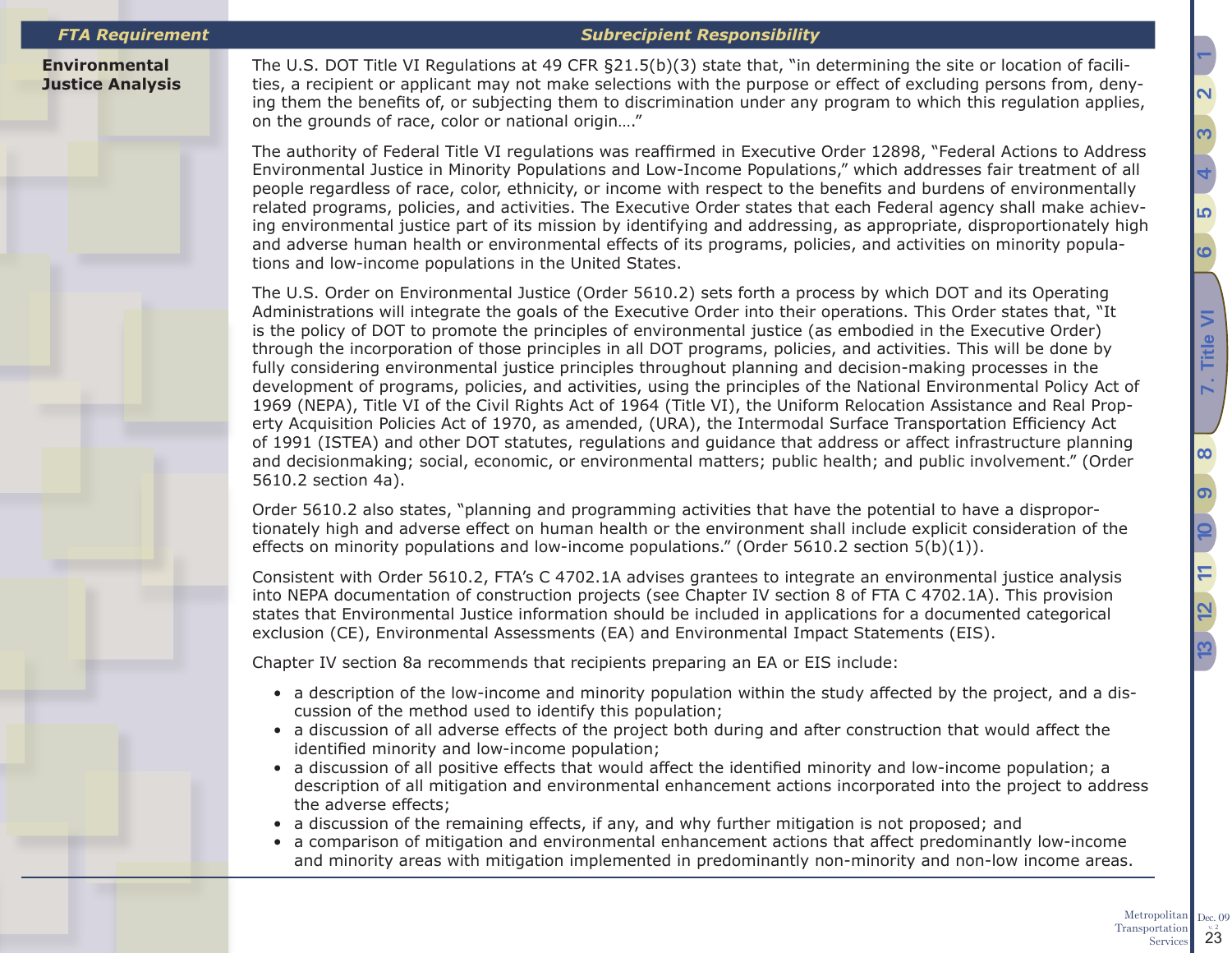| <b>FTA Requirement</b>                          | <b>Subrecipient Responsibility</b>                                                                                                                                                                                                                                                                                                                                                                                                                                                                                                                                                                                                                                                                                                                                       |  |  |  |  |  |
|-------------------------------------------------|--------------------------------------------------------------------------------------------------------------------------------------------------------------------------------------------------------------------------------------------------------------------------------------------------------------------------------------------------------------------------------------------------------------------------------------------------------------------------------------------------------------------------------------------------------------------------------------------------------------------------------------------------------------------------------------------------------------------------------------------------------------------------|--|--|--|--|--|
| <b>Collection of</b><br><b>Demographic Data</b> | The U.S. DOT Regulations at 49 CFR §21.9(b) state that, "In general, recipients should have available for the<br>Secretary racial and ethnic data showing the extent to which members of minority groups are beneficiaries of<br>programs receiving Federal financial assistance."                                                                                                                                                                                                                                                                                                                                                                                                                                                                                       |  |  |  |  |  |
|                                                 | Consistent with this provision, Chapter V section 1 of FTA C 4702.1A requires recipients to which this Chapter<br>applies to collect and analyze racial and ethnic data showing the extent to which members of minority groups are<br>beneficiaries of programs receiving Federal financial assistance. This provision of the circular recommends that<br>recipients fulfill this requirement either by preparing demographic and service profile maps and charts (described<br>in Chapter V section 1a), by collecting demographic information as part of agency ridership surveys (described in<br>Chapter V section 1b), or by developing their own procedures to collect and analyze demographic data on their<br>beneficiaries (described in Chapter V section 1c). |  |  |  |  |  |
| <b>Service Standards</b><br>and Policies        | The U.S. DOT Title VI Regulations at 49 CFR $\S21.5(b)(7)$ state that, "even in the absence of prior discrimina-<br>tory practice or usage, a recipient, in administering a program or activity to which this part applies, is expected<br>to take affirmative action to assure that no person is excluded from participation in or denied the benefits of the<br>program or activity on the grounds of race, color, or national origin."                                                                                                                                                                                                                                                                                                                                |  |  |  |  |  |
|                                                 | The appendix to 49 CFR 21 provides examples, without being exhaustive, that illustrate the application of the<br>nondiscrimination provisions of this part under the programs of certain U.S. DOT operating administration. Part<br>(a)(3)(iii) of the appendix states that, "no person or group of persons shall be discriminated against with regard<br>to the routing, scheduling, or quality of service of transportation service furnished as part of the project on the<br>basis of race, color, or national origin. Frequency of service, age and quality of vehicles assigned to routes, quality<br>of stations serving different routes, and location of routes may not be determined on the basis of race, color, or<br>national origin."                      |  |  |  |  |  |
|                                                 | Consistent with these provisions, FTA requires grantees serving geographic areas with populations of 200,000<br>or more to set system-wide standards and policies necessary to guard against discriminatory service design or<br>operations decisions (see Chapter V section 2 and section 3 of FTA C 4702.1A).                                                                                                                                                                                                                                                                                                                                                                                                                                                          |  |  |  |  |  |
|                                                 | Chapter V section 2a of FTA C 4702.1A lists some examples of service standards a grantee can adopt. These<br>standards are: (1) vehicle load; (2) vehicle headway; (3) on-time performance; (4) distribution of transit ameni-<br>ties; and (5) service availability. Recipients are free to adopt additional service standards or other standards in<br>lieu of the ones cited in this provision.                                                                                                                                                                                                                                                                                                                                                                       |  |  |  |  |  |
|                                                 | Chapter V section 3a of FTA C 4702.1A lists examples of system-wide service policies a grantee can adopt. (Ser-<br>vice policies differ from service standards in that they are not necessarily based on a quantitative threshold).<br>These policies are: (1) vehicle assignment; and (2) transit security. Recipients are free to adopt additional service<br>policies or other policies in lieu of those cited in this provision.                                                                                                                                                                                                                                                                                                                                     |  |  |  |  |  |
| <b>Service Monitoring</b>                       | The U.S. DOT Title VI Regulations at 49 CFR $\S21.5(b)(7)$ state that, "even in the absence of prior discrimina-<br>tory practice or usage, a recipient, in administering a program or activity to which this part applies, is expected<br>to take affirmative action to assure that no person is excluded from participation in or denied the benefits of the<br>program or activity on the grounds of race, color, or national origin."<br>(con't)                                                                                                                                                                                                                                                                                                                     |  |  |  |  |  |
|                                                 |                                                                                                                                                                                                                                                                                                                                                                                                                                                                                                                                                                                                                                                                                                                                                                          |  |  |  |  |  |

<u> הו</u>

**[6](#page-18-1)**

**[7. Title VI](#page-19-1)**

7. Title VI

<u>၈</u>

**[12](#page-41-1) [10](#page-33-1)**

 $12 \t11 \t10$ 

**[13](#page-47-1) [11](#page-40-1)**

<u>13</u>

**[8](#page-26-1)**

**[4](#page-13-1)**

<u>ო</u>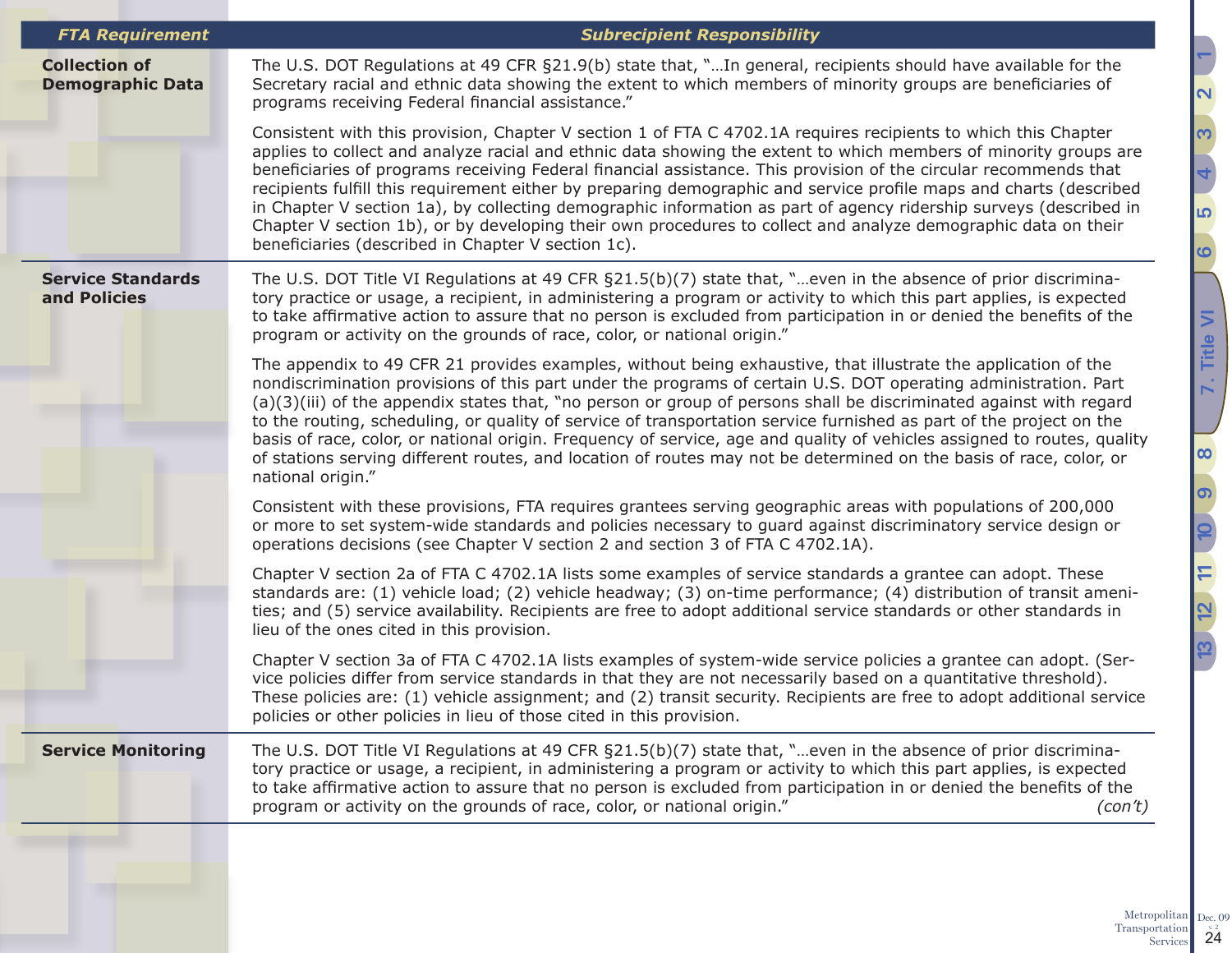**Service Monitoring** 

**(con't)**

### *FTA Requirement Subrecipient Responsibility*

The appendix to 49 CFR 21 provides examples, without being exhaustive, that illustrate the application of the nondiscrimination provisions of this part under the programs of certain U.S. DOT operating administration. Part (a)(3)(iii) of the appendix states that, "no person or group of persons shall be discriminated against with regard to the routing, scheduling, or quality of service of transportation service furnished as part of the project on the basis of race, color, or national origin. Frequency of service, age and quality of vehicles assigned to routes, quality of stations serving different routes, and location of routes may not be determined on the basis of race, color, or national origin."

Consistent with these provisions, Chapter V section 5 of FTA C 4702.1A states that, "recipients to which this Chapter applies shall monitor the transit service provided throughout the recipient's service area. Periodic service monitoring activities shall be undertaken to compare the level and quality of service provided to predominantly minority areas with service provided in other areas to ensure that the end result of policies and decision making is equitable service. Monitoring shall be conducted at minimum once every three years. If a recipient's monitoring determines that prior decisions have resulted in disparate impacts, agencies shall take corrective action to remedy the disparities."

Grantees must implement one of four service monitoring procedures identified in Chapter V sections 5a, 5b, 5c, and 5d of FTA C 4702.1A, as follows:

- Option A: Level of Service Methodology, based on a sample of bus routes and (if applicable) fixed guideway routes that provide service to a demographic cross-section of grantee's population.
- Option B: Quality of Service Methodology, based on an appropriate number of Census tracts or traffic analysis zones that represent a cross-section of grantees population.
- Option C: Title VI Analysis of Customer Surveys, based on most recent passenger survey, grantees should compare the responses from individuals who identified themselves as members of minority groups and/or in low-income brackets, and the responses of those who identified themselves white and/or in middle and upper-income brackets.
- Option D: Locally Developed Alternative, grantees have the option of modifying the above options or developing their own procedures to monitor their transit service to ensure compliance with Title VI.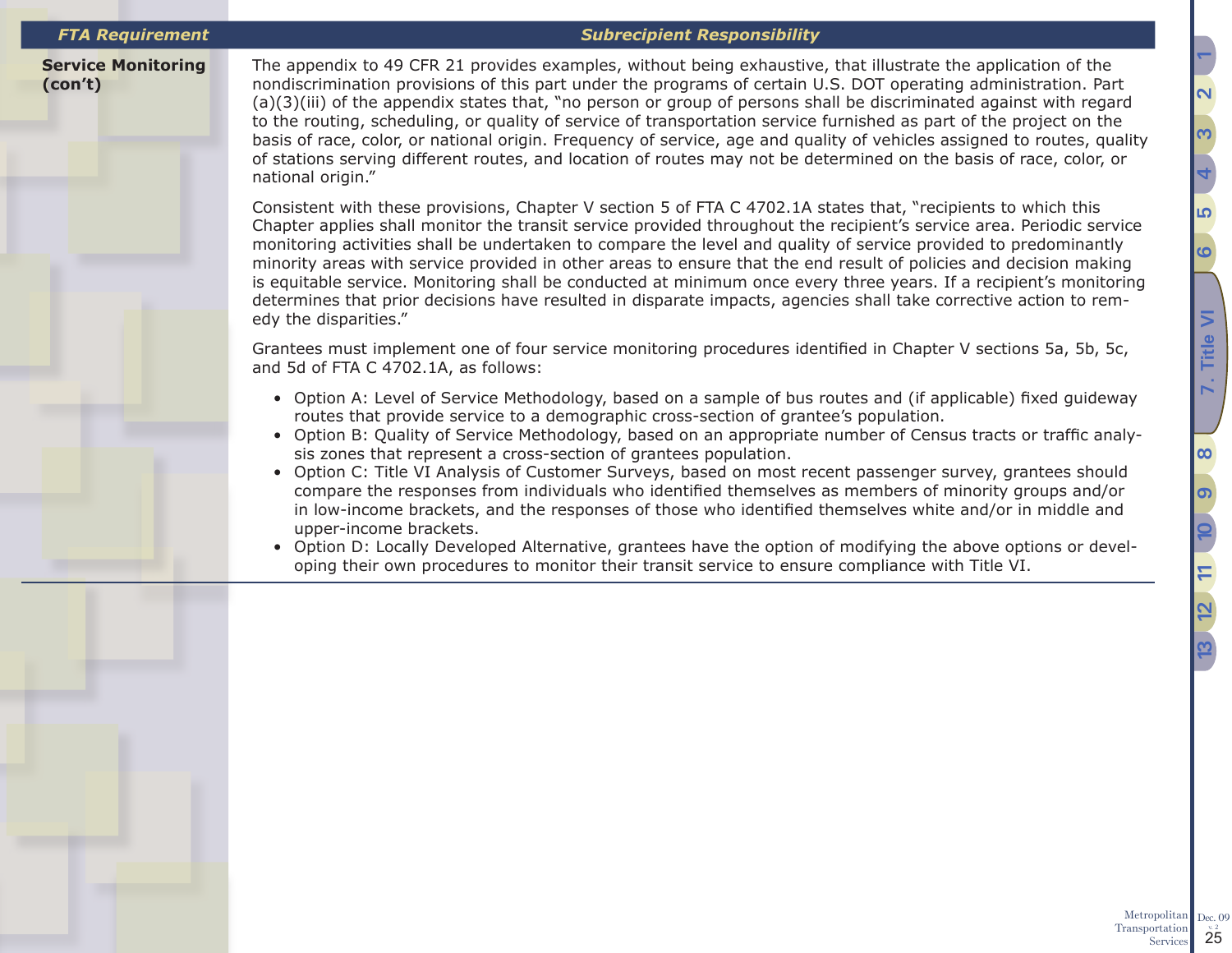*FTA Requirement Subrecipient Responsibility*

**Evaluation of Service Changes** The U.S. DOT Order on Environmental Justice states that, "Planning and programming activities that have the potential to have a disproportionately high and adverse effect on human health or the environment shall include explicit consideration of the effects on minority populations and low-income populations." (DOT Order 5610.2 section 5b(1)).

This order also states that, "[Title VI] requirements will be administered so as to identify, early in the development of the program, policy or activity, the risk of discrimination so that positive corrective action can be taken." (DOT Order 5610.2 section 7b).

The U.S. DOT Order on environmental justice defines "adverse effects" to include social and economic effects, such as, "isolation, exclusion or separation of minority or low-income individuals within a given community or from the broader community; and the denial of, reduction in, or significant delay in the receipt of, benefits of DOT programs, policies, or activities." (DOT Order 5610.2, Appendix 1f). Under this definition, service and fare changes could have adverse effects if the service reductions result in isolating minority or low-income community. Likewise, if a fare increase means that low-income persons would be unable to afford to continue to take all or a portion of their trips on public transit, they may experience isolation from the broader community, within their own community.

Consistent with these provisions, Chapter V section 4 of FTA C 4702.1A states that, "recipients to which this chapter applies shall evaluate significant system-wide service and fare changes and proposed improvements at the planning and programming stages to determine whether those changes have a discriminatory impact. For service changes, this requirement applies to "major service changes" only. The recipient should have established guidelines or thresholds for what it considers a "major service change" to be. Often, this is defined as a numerical standard, such as a change that affects 25 percent of service hours of a route." Chapter V section 4a recommends specific procedures for conducting an analysis of service changes and fare changes. Chapter V section 4b states that grantees can conduct an analysis of service and fare changes using a locally modified version of the procedures at Chapter V section 4a or a locally-developed set of procedures.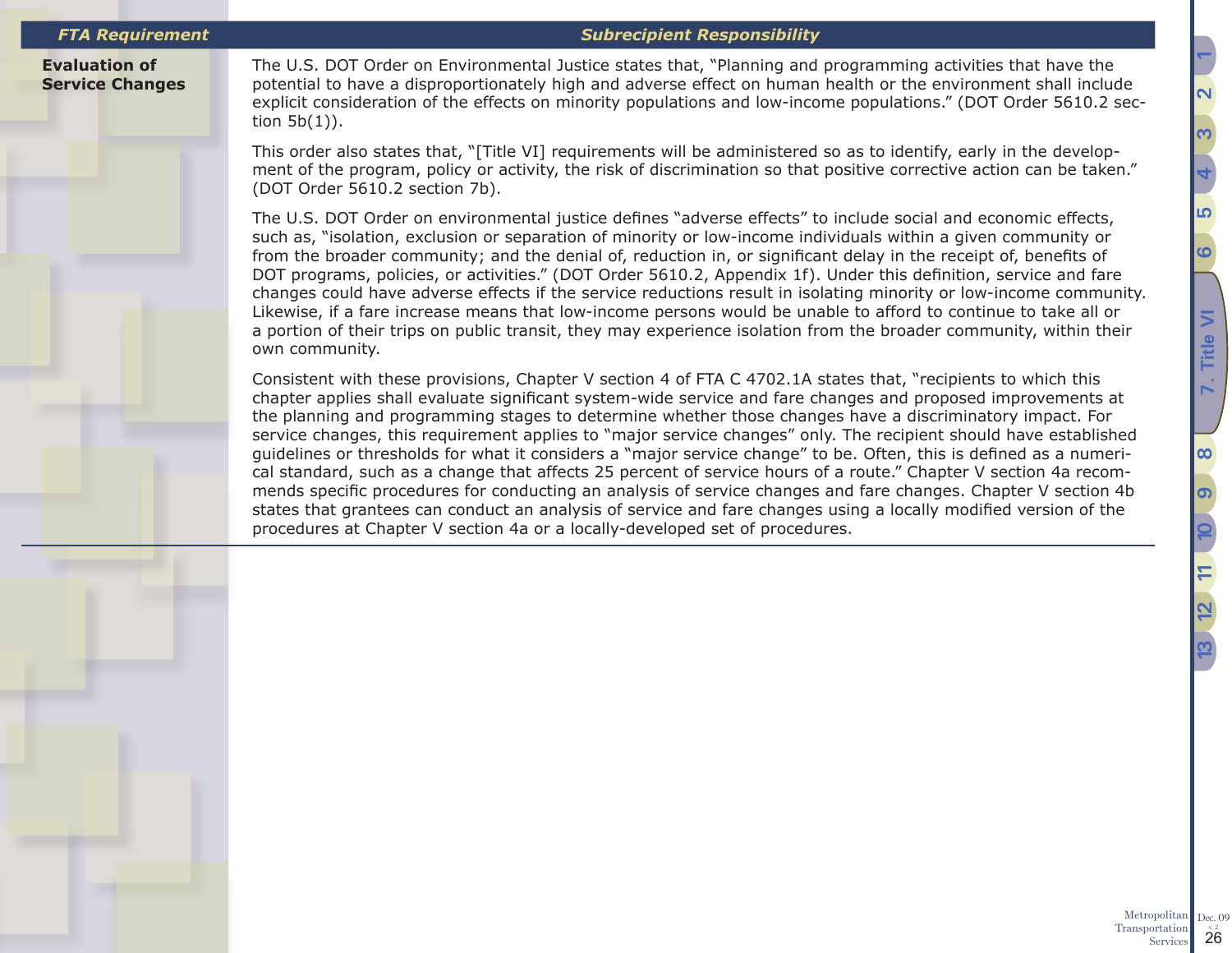## **8. ADA**

<span id="page-26-0"></span>**Grantee's Responsibility**: Titles II and III of the Americans with Disabilities Act of 1990 provide that no entity shall discriminate against an individual with a disability in connection with the provision of transportation service. The law sets forth specific requirements for vehicle and facility accessibility and the provision of service, including complementary paratransit service.

| <b>FTA Requirement</b>                              | <b>Subrecipient Responsibility</b>                                                                                                                                                                                                                                                                                                                                                                                                                                                                                                                                                                                                                                                                                                                                                                                                                                                                                                                                                                                                                                                                                                                                                                                 |  |  |  |  |  |
|-----------------------------------------------------|--------------------------------------------------------------------------------------------------------------------------------------------------------------------------------------------------------------------------------------------------------------------------------------------------------------------------------------------------------------------------------------------------------------------------------------------------------------------------------------------------------------------------------------------------------------------------------------------------------------------------------------------------------------------------------------------------------------------------------------------------------------------------------------------------------------------------------------------------------------------------------------------------------------------------------------------------------------------------------------------------------------------------------------------------------------------------------------------------------------------------------------------------------------------------------------------------------------------|--|--|--|--|--|
| <b>ADA Service</b><br><b>Provisions</b>             | The DOT ADA regulations (49 CFR 37.161-167) detail specific service requirements. For bus stop announcements,<br>if the grantee indicates that a union agreement prevents the grantee from calling stops, reviewers should note<br>the ADA is a federal law that supersedes any union agreement.                                                                                                                                                                                                                                                                                                                                                                                                                                                                                                                                                                                                                                                                                                                                                                                                                                                                                                                   |  |  |  |  |  |
|                                                     | The DOT ADA regulations define service animal as any animal individually trained to work or perform tasks for an<br>individual with a disability, including but not limited to guiding individuals with impaired vision, alerting individuals<br>with impaired hearing to intruders or sounds, providing minimal protection or rescue work, pulling a wheelchair,<br>or fetching dropped items. It is discriminatory to require a person with a disability to certify or register a service<br>animal.                                                                                                                                                                                                                                                                                                                                                                                                                                                                                                                                                                                                                                                                                                             |  |  |  |  |  |
| <b>Service Provision</b><br><b>Communication</b>    | The key to ensuring compliance with these policies is ensuring that all employees and contractors are aware of<br>them. This might be done through initial and refresher training. It might even be beneficial for these policies to<br>be communicated to riders, giving them an even knowledge base with the employees serving them.                                                                                                                                                                                                                                                                                                                                                                                                                                                                                                                                                                                                                                                                                                                                                                                                                                                                             |  |  |  |  |  |
| <b>Service Provision</b><br><b>Monitoring</b>       | Having policies is not sufficient. The grantee should monitor compliance with the policies. Many grantees find it<br>necessary to monitor compliance with these service provisions, especially the stop announcement requirement<br>(i.e., secret riders, progressive discipline, etc.). Documentation of this monitoring should be provided by the<br>grantee.                                                                                                                                                                                                                                                                                                                                                                                                                                                                                                                                                                                                                                                                                                                                                                                                                                                    |  |  |  |  |  |
| <b>ADA Service</b><br><b>Training</b>               | The ADA requires that each fixed-route or demand responsive service operator ensure that personnel are trained<br>to proficiency, as appropriate for their duties. This training is required so that personnel operate vehicles and<br>equipment safely, properly assist passengers, and treat persons with disabilities who use the service in a respect-<br>ful and courteous way, with appropriate attention to the differences among persons with disabilities. The DOT<br>ADA regulations do not specify an acceptable course or frequency of training. The grantee must establish appro-<br>priate standards for its particular operation. There is no requirement for recurrent or refresher training, but there<br>is an obligation to ensure that each employee is proficient at all times. The training must be appropriate to the<br>duties of each employee, and must address both technical requirements and human relations. The reviewers<br>should assess if the grantee is meeting its own standards, how it is monitoring performance to determine if per-<br>sonnel, contractors, and subcontractors are "proficient," and what, if any, consequences result if these standards<br>are not met. |  |  |  |  |  |
| <b>New Fixed-Route</b><br><b>Vehicle Compliance</b> | The DOT ADA regulations include specific vehicle acquisition requirements for entities operating fixed-route bus,<br>rail, and demand responsive systems. In general, all new vehicles purchased or leased after August 25, 1990, by<br>public entities operating fixed-route service must be accessible (must comply with Part 38 standards). A public<br>fixed-route operator may purchase or lease new non-accessible vehicles only after obtaining a waiver from the<br>FTA Administrator.                                                                                                                                                                                                                                                                                                                                                                                                                                                                                                                                                                                                                                                                                                                     |  |  |  |  |  |
|                                                     |                                                                                                                                                                                                                                                                                                                                                                                                                                                                                                                                                                                                                                                                                                                                                                                                                                                                                                                                                                                                                                                                                                                                                                                                                    |  |  |  |  |  |

**[5](#page-17-1)** 

**[6](#page-18-1)**

**[7](#page-19-1)**

**[8. ADA](#page-26-1)**

**[9](#page-28-1)**

**[12](#page-41-1) [10](#page-33-1)**

 $\mathbf{\Xi}$ 

**[13](#page-47-1) [11](#page-40-1)**

**[4](#page-13-1)**

<span id="page-26-1"></span><u>ო</u>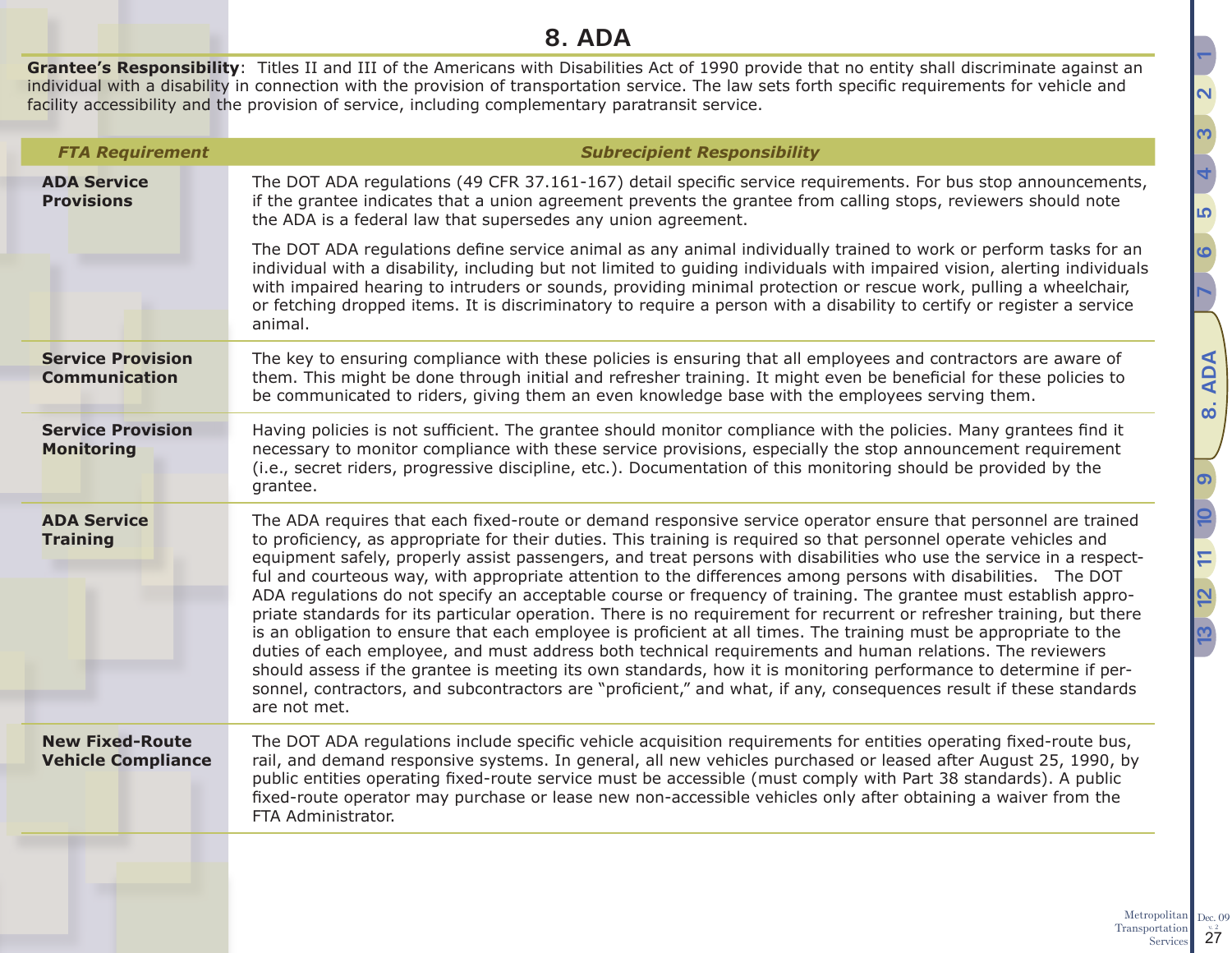| <b>FTA Requirement</b>                                 | <b>Subrecipient Responsibility</b>                                                                                                                                                                                                                                                                                                                                                                                                                                                                                                                                                                                                                                                                                                                                                                                                                                                                                                                                                                                            |  |  |  |  |
|--------------------------------------------------------|-------------------------------------------------------------------------------------------------------------------------------------------------------------------------------------------------------------------------------------------------------------------------------------------------------------------------------------------------------------------------------------------------------------------------------------------------------------------------------------------------------------------------------------------------------------------------------------------------------------------------------------------------------------------------------------------------------------------------------------------------------------------------------------------------------------------------------------------------------------------------------------------------------------------------------------------------------------------------------------------------------------------------------|--|--|--|--|
| <b>Used Fixed-Route</b><br><b>Vehicle Compliance</b>   | Used vehicles that are not accessible may be purchased or leased only after a good faith effort has been demon-<br>strated to obtain accessible vehicles. Good faith efforts include specific steps described in the DOT ADA regula-<br>tions (49 CFR 37.73 (c), 37.81 (c), and 37.87 (c)). The grantee must keep records documenting the good faith<br>effort for three years.                                                                                                                                                                                                                                                                                                                                                                                                                                                                                                                                                                                                                                               |  |  |  |  |
| <b>Demand Response</b><br><b>Vehicle Accessibility</b> | Public entities operating demand responsive service for the general public must purchase or lease accessible<br>vehicles unless it can be demonstrated that the system, when viewed in its entirety, provides a level of service<br>to persons with disabilities that is equivalent to the level of service it provides to persons without disabilities.<br>The regulations provide guidance for evaluating equivalent service ( $\S 37.77(a)$ & (b)). Before procuring any non-<br>accessible vehicle for demand responsive service, the entity must file an equivalent service certification with FTA<br>or with the state if the grantee receives its Urbanized Area Formula Grant Program funds from a state administer-<br>ing agency. Appendix C to Part 37 of the DOT ADA regulations includes a copy of the Certification of Equivalent<br>Service.                                                                                                                                                                   |  |  |  |  |
| <b>Remanufactured</b><br><b>Vehicle Compliance</b>     | Remanufactured vehicles must be made accessible to the maximum extent feasible. It is considered feasible to<br>remanufacture a vehicle so that it is accessible unless an engineering analysis demonstrates that including acces-<br>sibility features would have a significant adverse effect on the structural integrity of the vehicle. Specific stan-<br>dards for the various types of transit vehicle are established by 49 CFR Part 38.                                                                                                                                                                                                                                                                                                                                                                                                                                                                                                                                                                               |  |  |  |  |
| <b>New Transit Facility</b><br><b>Accessibility</b>    | Any new facility to be used in providing public transportation services that is constructed must be accessible<br>according to the standards in 49 CFR Part 37, Appendix A.                                                                                                                                                                                                                                                                                                                                                                                                                                                                                                                                                                                                                                                                                                                                                                                                                                                   |  |  |  |  |
| <b>Modified Facility</b><br><b>Accessibility</b>       | If the grantee alters an existing facility used to provide public transportation, the altered portions of the facility<br>must be accessible. An exception may be made if the cost of making the facility accessible is disproportionate.<br>The regulations provide guidance to define disproportionate costs, specify what costs may be counted, and pro-<br>vide a priority listing for accessible features. Departures from the standards in Appendix A are permitted if the<br>alternative designs and technologies used provide equivalent or greater access and usability of the facility. Grant-<br>ees must obtain approval from FTA for equivalent facilitation.                                                                                                                                                                                                                                                                                                                                                    |  |  |  |  |
| <b>ADA Maintenance</b><br><b>Inspections</b>           | The grantee must have a system of regular and frequent maintenance checks for wheelchair lifts, ramps, and<br>other required equipment on non-rail vehicles that is sufficient to ensure that the lifts are operative. There is no<br>specific requirement for daily cycling of lifts or ramps, though many grantees have adopted this practice to meet<br>this requirement. The adequacy of the grantee's system may be reflected in the frequency of in-service failures.                                                                                                                                                                                                                                                                                                                                                                                                                                                                                                                                                   |  |  |  |  |
| <b>ADA Equipment</b><br><b>Failures</b>                | Operators must report immediately any failure of a lift or ramp to operate in service. When wheelchair lift or<br>ramp failure is experienced on an in-service vehicle, the grantee must meet several requirements. If lift or ramp<br>failure occurs on a route where the headway is greater than 30 minutes, the grantee is required to provide alter-<br>native service promptly. The vehicle must be removed from service before the beginning of the next service day<br>if the lift or ramp is not repaired. The lift or ramp should be repaired before the vehicle is returned to service. In<br>the event that there is no spare vehicle available and the grantee would be required to reduce service to repair<br>the lift or ramp, the grantee can keep the vehicle with the inoperable lift or ramp in service for no more than five<br>days (if the grantee serves an area of 50,000 persons or fewer in population) or three days (if the grantee serves<br>an area of more than 50,000 persons in population). |  |  |  |  |
| <b>ADA Complaints/</b><br><b>Lawsuits</b>              | Complaints or legal actions may indicate a problem with implementation of the ADA requirements. The FTA Office<br>of Civil Rights should be advised of any pending lawsuits.                                                                                                                                                                                                                                                                                                                                                                                                                                                                                                                                                                                                                                                                                                                                                                                                                                                  |  |  |  |  |

**[7](#page-19-1)[8. ADA](#page-26-1)** <u>၈</u> P **[12](#page-41-1) [10](#page-33-1)**  $\Box$ **[13](#page-47-1) [11](#page-40-1)** 2 <u>ო</u>

<u> הו</u>

**[6](#page-18-1)**

<u>ო</u>

**[4](#page-13-1)**

**[2](#page-5-1) [1](#page-2-1)**

Metropolitan Transportation 28 Dec.  $09$ <sub>v.  $2$ </sub>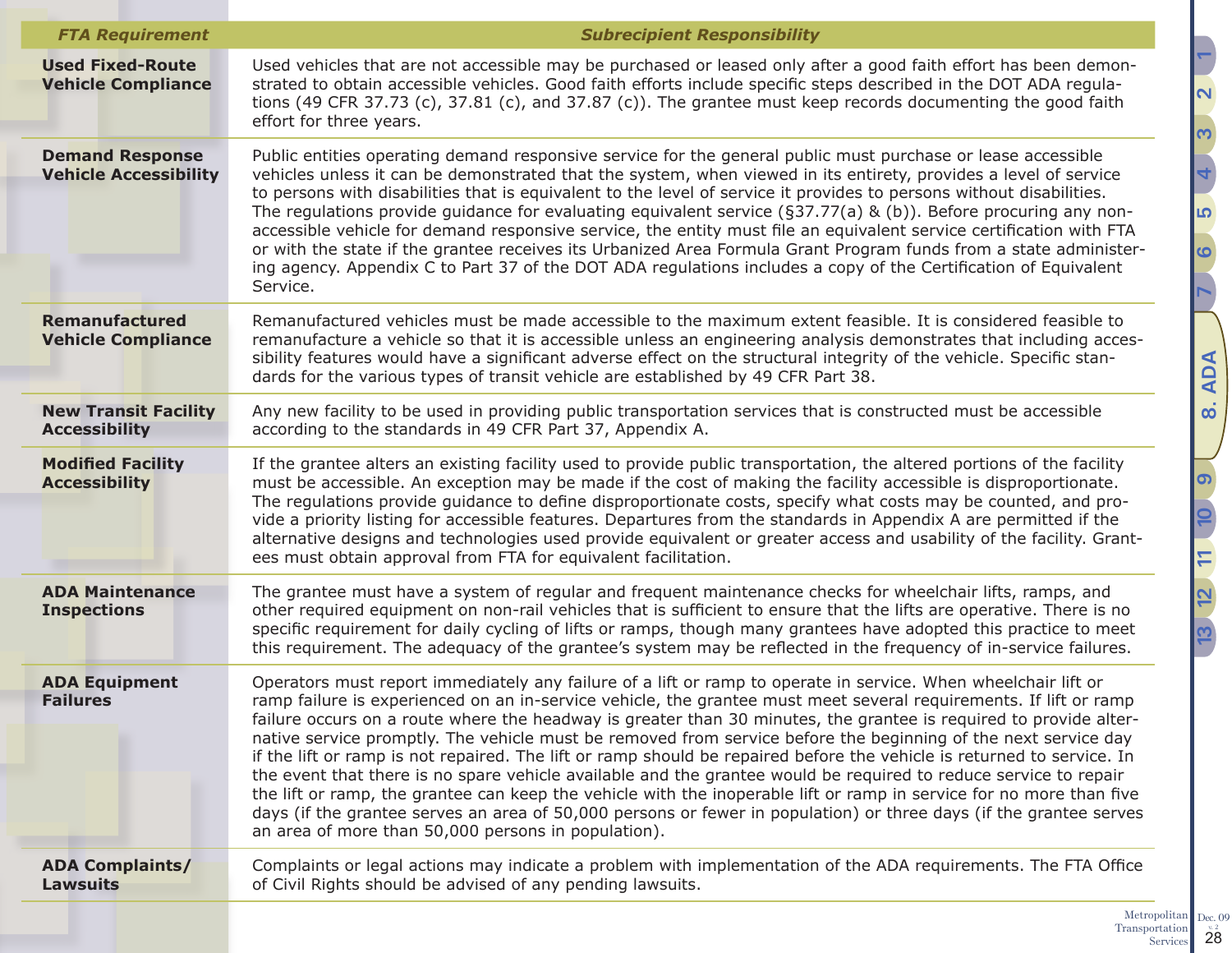## **9. Charter Bus**

<span id="page-28-0"></span>**Grantee's Responsibility**: FTA grantees are prohibited from using federally funded equipment and facilities to provide charter service if a registered private charter operator expresses interest in providing the service. The grantees are allowed to operate community based charter services exempted under the regulations; some irregular or limited duration services; and those that are covered by the exceptions.

| <b>FTA Requirement</b>                        | <b>Subrecipient Responsibility</b>                                                                                                                                                                                                                                                                                                                                                                                                                                                                                  |  |  |  |  |
|-----------------------------------------------|---------------------------------------------------------------------------------------------------------------------------------------------------------------------------------------------------------------------------------------------------------------------------------------------------------------------------------------------------------------------------------------------------------------------------------------------------------------------------------------------------------------------|--|--|--|--|
| <b>Operation of Charter</b><br><b>Service</b> | 1. Transportation provided at the request of a third party for the exclusive use of a bus or van for a negotiated<br>price. The following features may be characteristics of charter service:                                                                                                                                                                                                                                                                                                                       |  |  |  |  |
|                                               | • A third party pays a negotiated price for the group;<br>• Any fares charged to individual member of the group are collected by a third party;<br>• The service is not part of the regularly scheduled service, or is offered for a limited period of time; or<br>• A third party determines the origin and destination of the trip as well as scheduling.                                                                                                                                                         |  |  |  |  |
| <b>Irregular Charter</b>                      | The regulations define charter service as follows:                                                                                                                                                                                                                                                                                                                                                                                                                                                                  |  |  |  |  |
| <b>Service</b>                                | 2. Transportation provided to the public for events or functions that occur on an irregular basis or for a limited<br>duration and:                                                                                                                                                                                                                                                                                                                                                                                 |  |  |  |  |
|                                               | • A premium fare is charged that is greater than the usual or customary fixed route fare; or<br>• The service is paid for in whole or in part by a third party.                                                                                                                                                                                                                                                                                                                                                     |  |  |  |  |
| <b>Charter Service</b>                        | The charter service regulations provided for the following six exemptions:                                                                                                                                                                                                                                                                                                                                                                                                                                          |  |  |  |  |
| <b>Exemptions</b>                             | 1. Transportation of Employees, Contractors and Government Officials: Grantees are allowed to transport its<br>employees, other transit system employees, transit management officials, transit contractors and bidders, gov-<br>ernment officials and their contractors and official guests, to or from transit facilities or projects within its geo-<br>graphic service area or proposed geographic service area for the purpose of conducting oversight functions such<br>as inspection, evaluation, or review, |  |  |  |  |
|                                               | 2. Private Charter Operators: Private charter operators that receive, directly or indirectly, Federal financial assis-<br>tance under section 3038 of TEA 21, as amended, or to non-FTA funded activities of private charter operators<br>that receive, directly or indirectly, FTA financial assistance under any of the programs: Sections 5307, 5309,<br>5310, 5311, 5316, or 5317.                                                                                                                              |  |  |  |  |
|                                               | 3. Emergency Preparedness Planning and Operation: Grantees are allowed to transport its employees, other<br>transit system employees, transit management officials, transit contractors and bidders, government officials and<br>their contractors and official guests, for emergency preparedness planning and operations.                                                                                                                                                                                         |  |  |  |  |
|                                               | 4. Recipients of Funds Under Sections 5310, 5311, 5316 and 5317: Grantees that use Federal financial assistance<br>from FTA, for program purposes only, under Section 5310, 5311, 5316, or 5317.                                                                                                                                                                                                                                                                                                                    |  |  |  |  |
|                                               | 5. Emergency Response: Grantees are allowed to provide service, up to 45 days, for actions directly responding<br>to an emergency declared by the President, governor, or mayor or in an emergency requiring immediate action<br>prior to a formal declaration.                                                                                                                                                                                                                                                     |  |  |  |  |
|                                               | 6. Recipients in Non-Urbanized Areas: Grantees in non-urbanized areas for transporting its employees, other<br>transit system employees, transit management officials, and transit contractors and bidders to or from transit<br>training outside its geographic service area.<br>(con't)                                                                                                                                                                                                                           |  |  |  |  |

**[5](#page-17-1)**

**[6](#page-18-1)**

**[7](#page-19-1)**

**[8](#page-26-1)**

**[9. Charter Bus](#page-28-1)**

 $\overline{a}$ 

**Charter Bus** 

**[12](#page-41-1) [10](#page-33-1)**

**[13](#page-47-1) [11](#page-40-1)**

**[4](#page-13-1)**

<span id="page-28-1"></span><u>ო</u>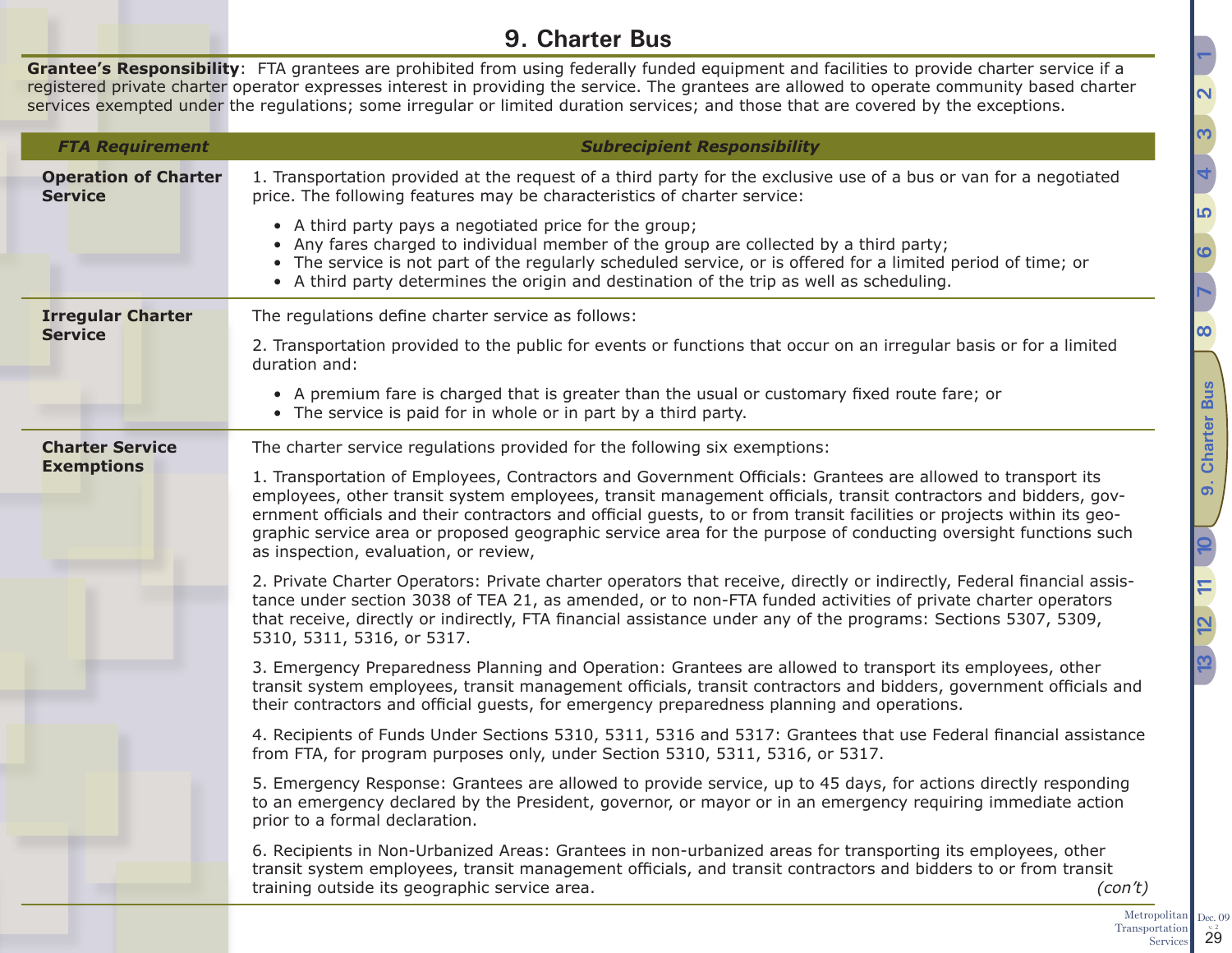### **Charter Service Exemptions (con't)**

The charter service regulations apply to all grantees that receive Federal funds from FTA, whether or not it operates fixed-route service (many rural providers do not and the charter regulations still apply to them).

| Exemption                                                          | Notification to<br><b>Registered Charter</b><br>Providers? | Record<br>Keeping? | Quarterly<br>Reporting? | Other<br>Requirements? |
|--------------------------------------------------------------------|------------------------------------------------------------|--------------------|-------------------------|------------------------|
| 1. Transportation of Employees                                     | N <sub>o</sub>                                             | No.                | No.                     | None                   |
| 2. Private Charter Operators                                       | <b>No</b>                                                  | N <sub>o</sub>     | <b>No</b>               | <b>None</b>            |
| 3. Emergency Preparedness Planning and<br>Operation                | N <sub>o</sub>                                             | No.                | No.                     | None                   |
| 4. Recipients of Funds Under Sections 5310,<br>5311, 5316 and 5317 | <b>No</b>                                                  | <b>No</b>          | <b>No</b>               | <b>None</b>            |
| 5. Emergency Response                                              | No.                                                        | No.                | No.                     | None                   |
| 6. Recipients in Non-Urbanized Areas                               | <b>No</b>                                                  | N <sub>o</sub>     | <b>No</b>               | <b>None</b>            |

The examples of irregular or limited duration services grantees are allowed to operate under the regulation are as follows:

- Service that is irregular or on a limited basis for an exclusive group of individuals and provides the service free of charge when a third party requests service. When the transit agency initiates service it is allowed so long as the grantee does not charge a premium fare for the service and there is no third party paying for the service in whole or in part.
- Shuttle service for a one-time event if the service is open to the public; the itinerary is determined by the grantee; the grantee charges its customary fixed route fare; and there is no third party involvement.
- When a university pays the grantee a fixed charge to allow all faculty, staff, and students to ride the transit system for free. So long as the grantee provides the service on a regular basis, along a fixed route, and the service is open to the public.
- When the grantee sees a need and wants to provide service for a limited duration at the customary fixed route fare.

**Charter Service Exceptions**

The grantees are allowed to operate community-based charter services under the following **exceptions**.

1. Government Officials: A grantee is allowed to provide charter service (up to 80 service hours annually) to government officials (Federal, state and local) for official government business, which can include non-transit related purposes, if the grantee:

- Provides the service in its geographic service area;
- Does not generate revenue from the charter service, except as required by law;
- Records the following information after providing such service:
	- The government organization's name, address, phone number and e-mail address;
	- The date and time of service;
	- The number of government officials and other passengers;
	- The fee collected, if any; and
	- The vehicle number for the vehicle used to provide the service. *(con't)*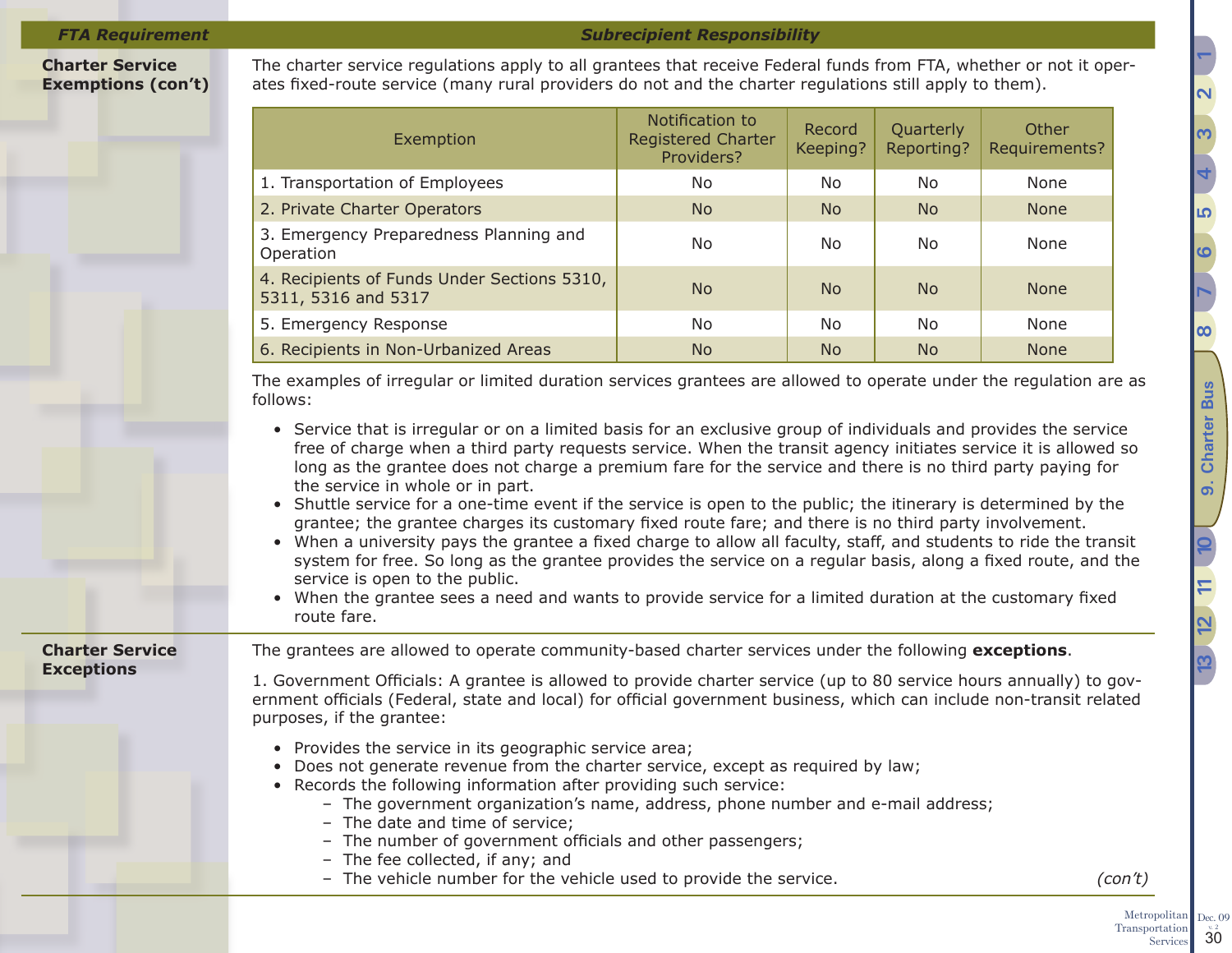### *FTA Requirement Subrecipient Responsibility*

### **Charter Service Exceptions (con't)**

Charter service hours include both time spent transporting passengers and time spent waiting for passengers. Charter service hours also include "deadhead" hours which is time spent getting from the garage to the origin of the trip and then the time spent from trip's ending destination back to the garage.

2. Qualified Human Service Organization (QHSO): A grantee is allowed to provide charter service to a QHSO for the purpose of serving persons:

- With mobility limitations related to advanced age;
- With disabilities; or
- With low income.

If the QHSO receives funding, directly or indirectly, from the programs listed in Appendix A of the regulation, the QHSO is not required to register on the FTA's charter registration Web site. Otherwise, the QHSO is required to register. The grantee may provide service only if the QHSO is registered at least 60 days before the date of the first request for charter service.

The grantee is required to record the following information after providing such service:

- The QHSO's name, address, phone number and e-mail address;
- The date and time of service;
- The number of passengers;
- The origin, destination, and trip length (miles and hours);
- The fee collected, if any; and
- The vehicle number for the vehicle used to provide the service.

3. Leasing of Equipment and Driver: A grantee is allowed to lease its FTA-funded equipment and drivers to registered charter providers for charter service only if the following conditions exist:

- The private charter operator is registered on the FTA charter registration Web site;
- The registered charter provider owns and operates buses or vans in a charter service business;
- The registered charter provider received a request for charter service that exceeds its available capacity either of the number of vehicles operated or the number of accessible vehicles operated by the registered charter provider; and
- The registered charter provider has exhausted all of the available vehicles of all registered charter providers in the grantee's geographic service area.
- The grantee is required to record the following information after leasing equipment and drivers:
- The registered charter provider's name, address, telephone number, and e-mail address;
- The number of vehicles leased, type of vehicles leased, and vehicle identification numbers; and
- The documentation provided be the registered charter provider in support of the four conditions discussed above.

4. No response by Registered Charter Provider: A grantee is allowed to provide charter service, on its own initiative or at the request of a third party, if no registered charter provider responds to the notice issued:

- Within 72 hours for charter service requested to be provided in less than 30 days; or
- Within 14 calendar days for charter service requested to be provided in 30 days or more.

The grantee is not allowed to provide charter service under this exception if a registered charter provider indicates an interest in providing the charter service described in the notice and the registered charter provider has informed the grantee of its interest in providing the service. This is true even if the registered charter provider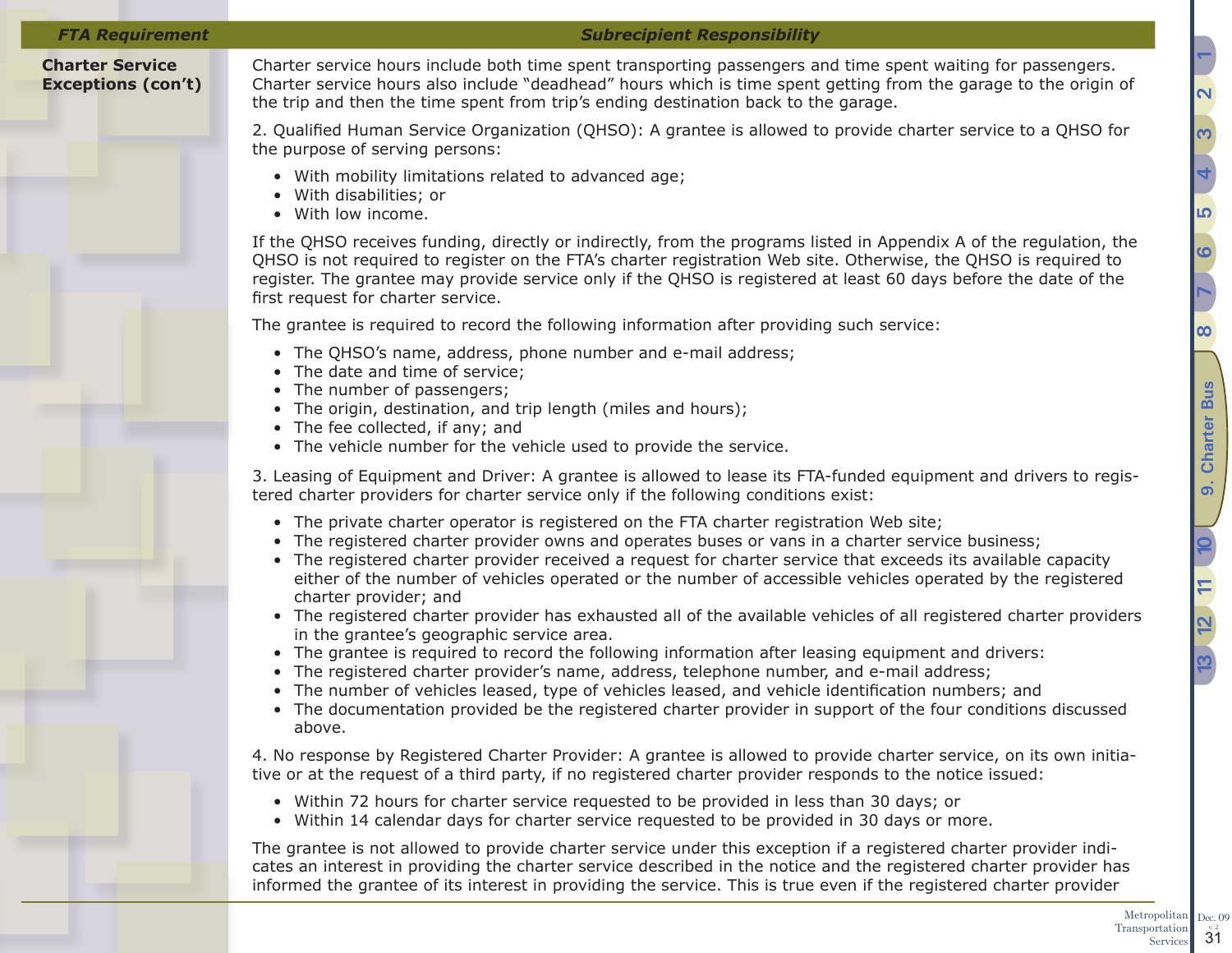| <b>Subrecipient Responsibility</b> |                                                                |  |
|------------------------------------|----------------------------------------------------------------|--|
|                                    | Upon receiving a request for charter service, the grantee may: |  |

### **Service Under "No Response by Registered Provider"**

*FTA Requirement Subrecipient Responsibility*

- 1. Decline to provide the service with or without referring the requestor to FTA's charter registration Web site: ([http://www.fta.dot.gov/laws/leg\\_reg\\_179.html](http://www.fta.dot.gov/laws/leg_reg_179.html));
- 2. Provide the service under an exception discussed above; or
- 3. Provide notice to registered charter providers as discussed below.

If the grantee is interested in providing charter service under the exception "No Response by Registered Charter Provider" discussed above, then upon receipt of a request for charter service, the grantee shall provide e-mail notice to registered charter providers in the grantee's geographic service area in the following manner:

- 4. By the close of business on the day the grantee received the request unless the request was received after 2:00 pm; in which case the notice the notice shall be sent by the close of business the next business day;
- 5. E-mail notice sent to the list of registered charter providers shall include:
	- Customer name, address, phone number, and e-mail address (if available);
	- Requested date of service;
	- Approximate number of passengers
	- Type of equipment requested, bus(es) or Van(s);
	- Trip itinerary and approximate duration; and
	- The intended fare to be charged for the service.

The grantee shall retain an electronic copy of the e-mail notice and the list of registered charter providers that were sent e-mail notice of the requested charter service for a period of at least three years from the date the e-mail notice was sent. If the grantee receives an "undeliverable" notice in response to its e-mail notice, the grantee shall send the notice via facsimile. The grantee shall maintain the record of the undeliverable e-mail notice and the facsimile sent confirmation for three years.

**Service Provision Notification**

A grantee that provides charter service under one or more of the exceptions under this regulation is required to maintain notices and records in an electronic format for a period of at least three years from the date of service or lease. The grantee may maintain the required records in other formats in addition to the electronic format. The records maintained by the grantee shall include a clear statement identifying which exception the grantee relied upon when it provided the charter service.

**Charter Service Reporting**

Beginning on July 30, 2008, grantees providing charter service under the exceptions shall post the required records on the FTA charter Web site, through the TEAM system, 30 days after the end of each calendar quarter, as follows:

- October 1 to December 31: on January 30th;
- January 1 to March 31: on April 30th;
- April 1 to June 30th: on July 30; and
- July 1 to September 30th: October 30.

A single document or charter log may include all charter service trips provided during the quarter. The grantee may exclude specific origin to destination information for safety and security reasons. If such information is excluded, the record of the service shall describe the reason why such information was excluded and provide generalized information.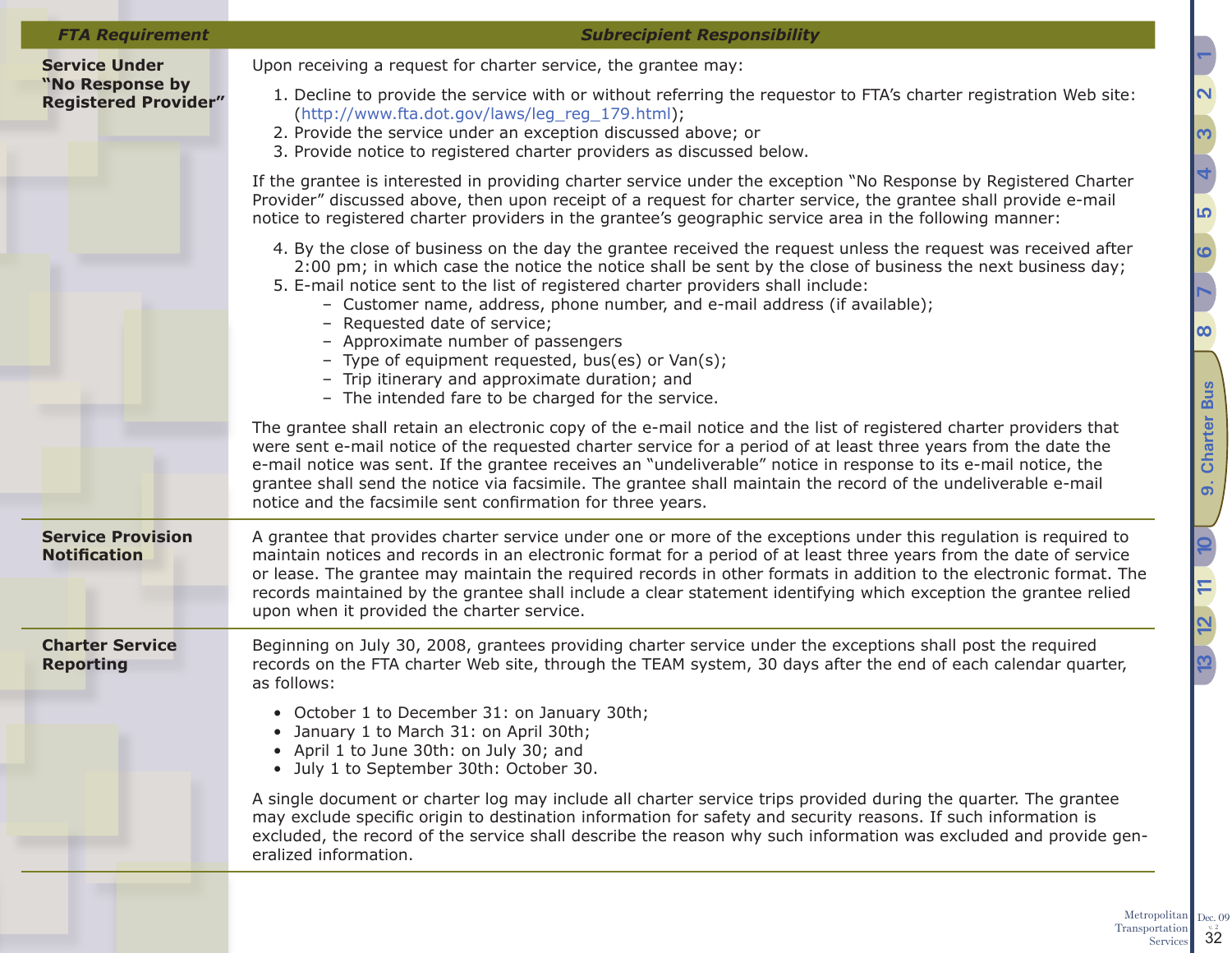| <b>FTA Charter</b>                                   |                                                                                                                                                                                                                                                                                                                                                                                                                                                                                      |
|------------------------------------------------------|--------------------------------------------------------------------------------------------------------------------------------------------------------------------------------------------------------------------------------------------------------------------------------------------------------------------------------------------------------------------------------------------------------------------------------------------------------------------------------------|
| <b>Registration Web</b><br><b>Site</b>               | The grantee shall ensure that its affected employees and contractors have the necessary competency to effec-<br>tively use the FTA charter registration Web site.                                                                                                                                                                                                                                                                                                                    |
| <b>Cease and Desist</b><br><b>Order</b>              | Any interested party (a grantee or registered charter service provider) may request a cease and desist order as<br>part of its request for an advisory opinion. Issuance of a cease and desist order against a grantee shall be con-<br>sidered as an aggravating factor in determining the remedy to impose against the grantee in future findings of<br>noncompliance, if the grantee provides the service described in the cease and desist order issued by the Chief<br>Counsel. |
| <b>Charter Complaints</b>                            | A registered charter provider, or its duly authorized representative may file a complaint with the Office of the<br>Chief Counsel, entitled "Notice of Charter Service Complaint".                                                                                                                                                                                                                                                                                                   |
| <b>Response to Charter</b><br><b>Complaints</b>      | Unless the complaint is dismissed, FTA shall notify the grantee within 30 days after receiving the complaint that<br>the complaint has been docketed. The grantee shall have 30 days from the date of service of the FTA notification<br>to file an answer. The complainant may file a reply within 20 days. The grantee may file a reply within 20 days of<br>the date of service of the respondent's answer.                                                                       |
| <b>Charter with Locally</b><br><b>Owned Vehicles</b> | The charter regulations do not apply to equipment that is fully funded with local funds and is stored in a locally<br>funded facility and is maintained with only local funds. A complete segregation is necessary to avoid the applica-<br>tion of these requirements to charter services operated with locally owned vehicles.                                                                                                                                                     |
|                                                      |                                                                                                                                                                                                                                                                                                                                                                                                                                                                                      |
|                                                      |                                                                                                                                                                                                                                                                                                                                                                                                                                                                                      |

Dec.  $09$ <sub>v.  $2$ </sub>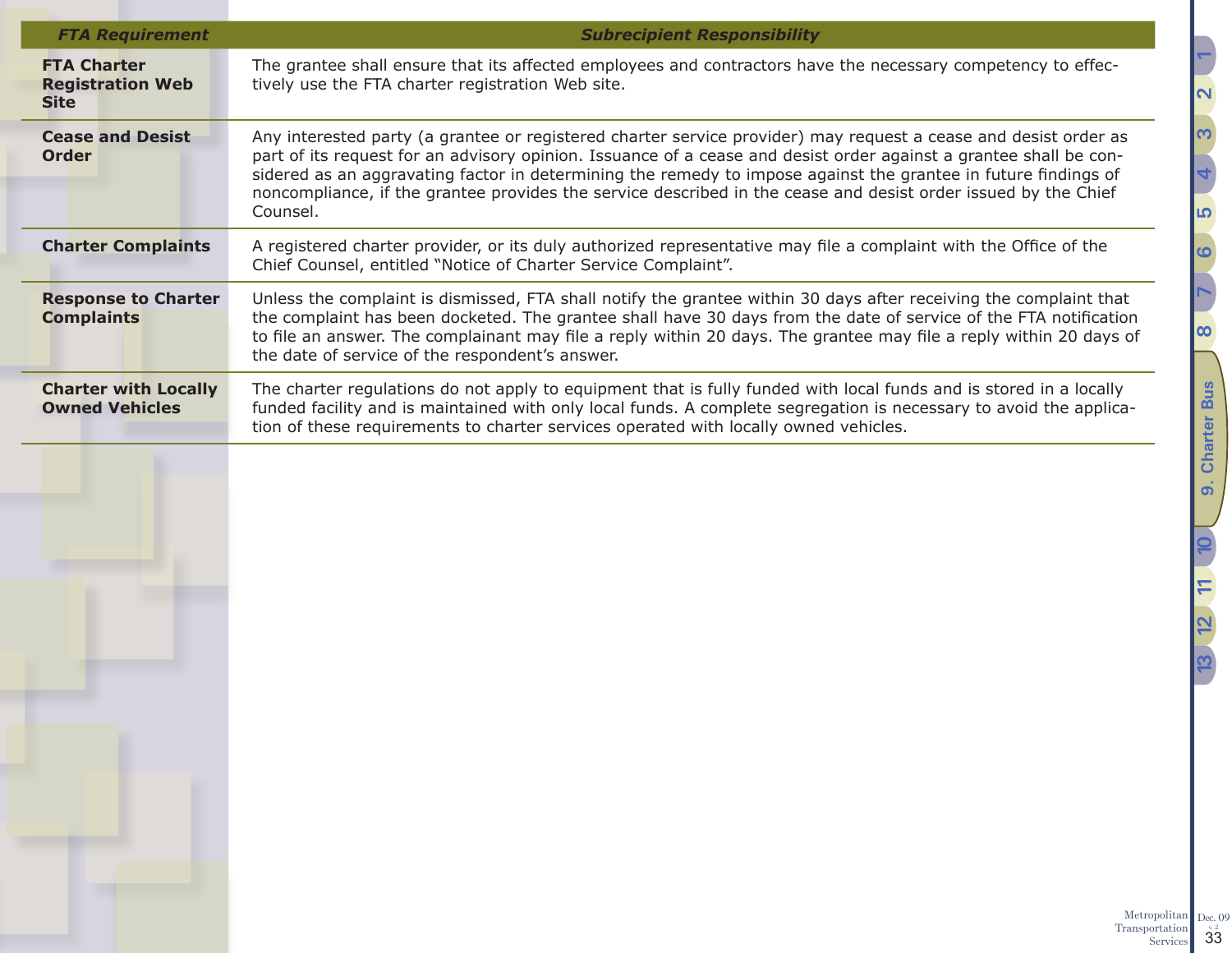## <span id="page-33-1"></span>**10. Safety and Security**

<span id="page-33-0"></span>**Grantee's Responsibility**: Any recipient of Urbanized Area Formula Grant Program funds must annually certify that it is spending at least one percent of such funds for transit security projects or that such expenditures for security systems are not necessary.

Under the safety authority provisions of the Federal transit laws, the Secretary has the authority to investigate the operations of the grantee for any conditions that appear to create a serious hazard of death or injury, especially to patrons of the transit service. States are required to oversee the safety of rail fixed guideway systems through a designated oversight agency, per 49 CFR Part 659, Rail Fixed Guideway Systems, State Safety Oversight.

Under security, a list of 17 Security and Emergency Management Action Items has been developed by FTA and the Department of Homeland Security's Transportation Security Administration (TSA). This list of 17 items, an update to the original FTA Top 20 security action items list, was developed in consultation with the public transportation industry through the Mass Transit Sector Coordinating Council, for which the American Public Transportation Association (APTA) serves as Executive Chair. Security and Emergency Management Action Items for Transit Agencies aim to elevate security readiness throughout the public transportation industry by establishing baseline measures that transit agencies should employ.

The goal of FTA's Safety and Security Program is to achieve the highest practical level of safety and security in all modes of transit. To this end, FTA continuously promotes the awareness of safety and security throughout the transit community by establishing programs to collect and disseminate information on safety/security concepts and practices. In addition, FTA develops guidelines that transit systems can apply in the design of their procedures and by which to compare local actions. As such, many of the questions in this review area are designed to determine what efforts grantees have made to develop and implement safety, security, and emergency management plans. While there may not be specific requirements associated with all of the questions, grantees are encouraged to implement the plans, procedures, and programs referenced in these questions. For this reason, findings in this area will most often result in advisory comments rather than deficiencies.

| <b>FTA Requirement</b>                      | <b>Subrecipient Responsibility</b>                                                                                                                                                                                                                                                                                                                                                                                                                                                                                                                                                                                                                                                                                                                                                                                                                                                                                         |
|---------------------------------------------|----------------------------------------------------------------------------------------------------------------------------------------------------------------------------------------------------------------------------------------------------------------------------------------------------------------------------------------------------------------------------------------------------------------------------------------------------------------------------------------------------------------------------------------------------------------------------------------------------------------------------------------------------------------------------------------------------------------------------------------------------------------------------------------------------------------------------------------------------------------------------------------------------------------------------|
| <b>System Safety</b><br><b>Program Plan</b> | FTA is concerned about the safety of both transit passengers and transit workers. FTA can conduct safety inves-<br>tigations when conditions of any facility, equipment, or manner of operation appear to create a serious hazard of<br>death or injury.                                                                                                                                                                                                                                                                                                                                                                                                                                                                                                                                                                                                                                                                   |
|                                             | Recognizing that safety is an integral part of transit operations, grantees are encouraged to have a written safety<br>policy and safety plan. The safety plan should assign responsibilities for safety management from the most senior<br>executive to the first-line supervisory level. Endorsement by the CEO conveys this importance. At a minimum,<br>a grantee's safety plan should address compliance with applicable legal requirements. Striving for continual<br>improvement to achieve a high level of safety performance should be a program goal. Guidance on the develop-<br>ment of a written bus transit system safety program plan is available in an APTA publication entitled, Manual for<br>the Development of Bus Transit System Safety Program Plans (1998). Note that the grantee may have a safety<br>plan developed from another source, which responds to specific state or local requirements. |
|                                             |                                                                                                                                                                                                                                                                                                                                                                                                                                                                                                                                                                                                                                                                                                                                                                                                                                                                                                                            |

Metropolitan Transportation Services

Dec. 09  $\overline{34}$ 

**[12](#page-41-1) [13](#page-47-1) [11](#page-40-1)**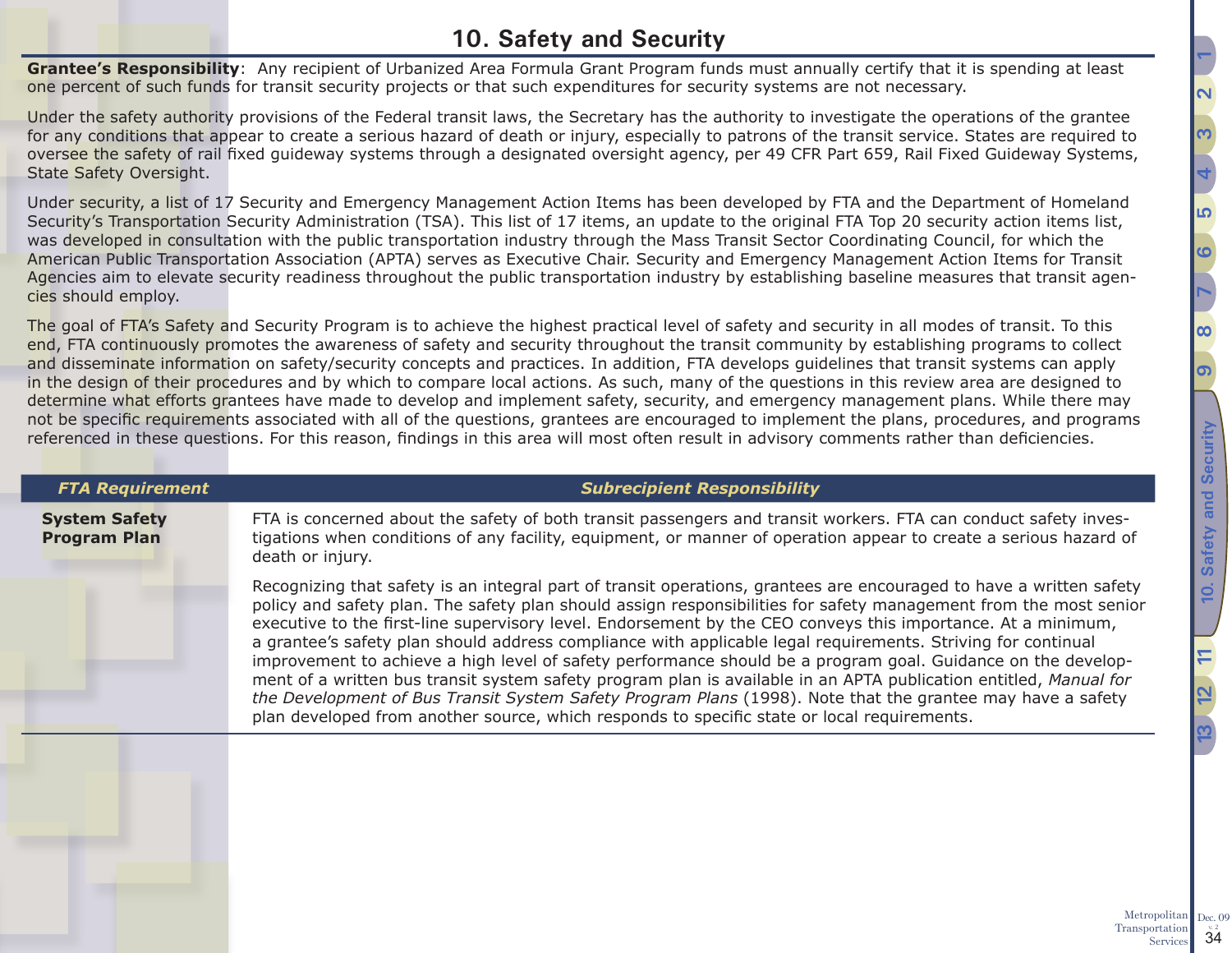| <b>FTA Requirement</b>                         | <b>Subrecipient Responsibility</b>                                                                                                                                                                                                                                                                                                                                                                                                                                                                                                                                                                                                                                                                                                                                                                                                                                                                                                                                                                                 |
|------------------------------------------------|--------------------------------------------------------------------------------------------------------------------------------------------------------------------------------------------------------------------------------------------------------------------------------------------------------------------------------------------------------------------------------------------------------------------------------------------------------------------------------------------------------------------------------------------------------------------------------------------------------------------------------------------------------------------------------------------------------------------------------------------------------------------------------------------------------------------------------------------------------------------------------------------------------------------------------------------------------------------------------------------------------------------|
| <b>Safety Function</b><br><b>Management</b>    | Safety issues include more than vehicle and passenger accidents and workplace injuries. As such, the grantee's<br>safety-related responsibilities may be numerous. They may include, for example:                                                                                                                                                                                                                                                                                                                                                                                                                                                                                                                                                                                                                                                                                                                                                                                                                  |
|                                                | • investigating major incidents<br>identifying workplace hazards<br>proper handling of hazardous materials<br>• emergency preparedness.                                                                                                                                                                                                                                                                                                                                                                                                                                                                                                                                                                                                                                                                                                                                                                                                                                                                            |
|                                                | The grantee should have established procedures to investigate, identify, and address safety issues. The process<br>should be both reactive in terms of investigating incidents and proactive in terms of identifying and responding to<br>key safety issues and potential hazardous conditions.                                                                                                                                                                                                                                                                                                                                                                                                                                                                                                                                                                                                                                                                                                                    |
| <b>Major Incident</b>                          | A Major Incident is defined as an event involving a transit vehicle or transit-controlled property, involving one or<br>more of the following:                                                                                                                                                                                                                                                                                                                                                                                                                                                                                                                                                                                                                                                                                                                                                                                                                                                                     |
| <b>Investigations</b>                          | • A fatality<br>• Injuries requiring immediate medical attention away from the scene for two or more persons<br>• Property damage equal to or exceeding \$25,000<br>• An evacuation due to life safety reasons<br>• A collision at a grade crossing<br>• A main-line derailment<br>• A collision with person(s) on a rail right of way resulting in injuries that require immediate medical attention<br>away from the scene for one or more persons<br>• A collision between a rail transit vehicle and another rail transit vehicle or a transit non-revenue vehicle<br>resulting in injuries that require immediate medical attention away from the scene for one or more persons.<br>• Forcible rape<br>• Confirmed terrorist/security events<br>- Bombings<br>- Chemical/biological/radiological/other release<br>- Cyber incident<br>- Hijacking<br>• Sabotage<br>Non-Major Incident Safety data include any incident not reported as a Major Incident and meeting one or more of<br>the following criteria: |
|                                                | • Injuries requiring immediate medical attention away from the scene for one person<br>• Property damage equal to or exceeding \$7,500, but less than \$25,000<br>• All non-arson fires not qualifying as a Major Incident.                                                                                                                                                                                                                                                                                                                                                                                                                                                                                                                                                                                                                                                                                                                                                                                        |
| <b>Safety Training for</b><br><b>Employees</b> | Grantees are encouraged to clearly define the safety responsibilities for all employees and establish a compre-<br>hensive safety training program. By providing training to the appropriate personnel, grantees can enhance safety<br>performance in all areas (e.g., accidents, workplace hazards, and emergency preparedness). Training may consist<br>of initial training to new hires as well as recurrent training to all employees. Additional training may be provided<br>on a case-by-case basis, if employees have a high number of incidents in a particular area of concern.                                                                                                                                                                                                                                                                                                                                                                                                                           |

Transportation 5<br>Services 35

Dec.  $09$ <sub>v.  $2$ </sub>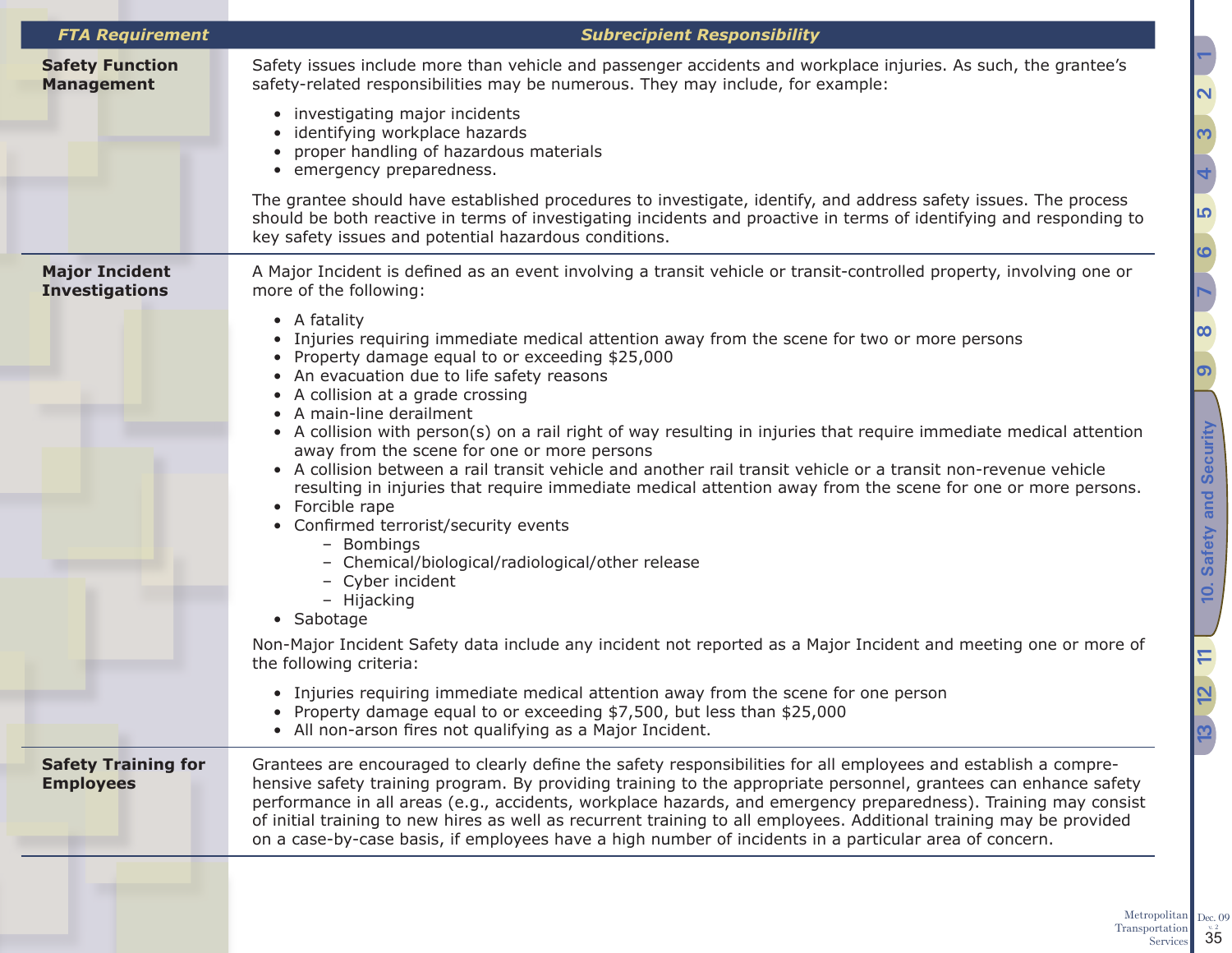| <b>FTA Requirement</b>                                              | <b>Subrecipient Responsibility</b>                                                                                                                                                                                                                                                                                                                                                                                                                                                                                                                                                                                                                                                                                                                                                                                                                                                                                                                                                                                                                                                                                                                                                                                                                                                                                                                                                     |
|---------------------------------------------------------------------|----------------------------------------------------------------------------------------------------------------------------------------------------------------------------------------------------------------------------------------------------------------------------------------------------------------------------------------------------------------------------------------------------------------------------------------------------------------------------------------------------------------------------------------------------------------------------------------------------------------------------------------------------------------------------------------------------------------------------------------------------------------------------------------------------------------------------------------------------------------------------------------------------------------------------------------------------------------------------------------------------------------------------------------------------------------------------------------------------------------------------------------------------------------------------------------------------------------------------------------------------------------------------------------------------------------------------------------------------------------------------------------|
| <b>NTD Safety Data</b><br><b>Reporting</b>                          | All transit agencies, regardless of the number of vehicles operated, are required to provide information by mode<br>and type of service in the Safety & Security Module of NTD on a monthly basis. If a grantee operates nine or<br>fewer vehicles and has been granted a waiver, it is exempt from the safety and security reporting requirements.                                                                                                                                                                                                                                                                                                                                                                                                                                                                                                                                                                                                                                                                                                                                                                                                                                                                                                                                                                                                                                    |
|                                                                     | The NTD Safety & Security Module has three components: Major Incident Reporting, Non-Major Incident Safety,<br>and Non-Major Incident Security reporting. Grantees are required to submit information for each component and<br>for all modes except commuter rail. Agencies that operate commuter rail service do not have to report Major<br>Safety Incident and Non-Major Incident Safety data to FTA since these data are available from FRA. However,<br>agencies operating commuter rail service must complete the NTD Major Security Incident and Non-Major Incident<br>Security reports. Major Incident forms are due thirty days after the major incident occurred.                                                                                                                                                                                                                                                                                                                                                                                                                                                                                                                                                                                                                                                                                                           |
| <b>Written Security</b><br>and Emergency<br><b>Management Plans</b> | FTA has specific requirements for a written system security plan for rail fixed guideway systems (RFGS). FTA<br>encourages all transit systems, particularly those in areas with populations of 200,000 or more, to develop and<br>implement a transit system security program plan and emergency management plans that cover passengers,<br>employees, vehicles, and facilities, including the planning, design, and construction of new facilities. Guidance on<br>the development and implementation of system security program plans is available in a report entitled, The Public<br>Transportation System Security and Emergency Preparedness Planning Guide (DOT-VNTSC-FTA-03-01), dated<br>January 2003.                                                                                                                                                                                                                                                                                                                                                                                                                                                                                                                                                                                                                                                                       |
|                                                                     | Grantees should ensure that security and emergency management plans are endorsed by senior level man-<br>agement in order that they are communicated throughout the agency from the highest level. Plans should be<br>reviewed annually and updated as circumstances warrant. Plans should integrate visibility, randomness, and<br>unpredictability into security deployment activities in order to avoid exploitable patterns and to enhance deterrent<br>effects. Plans should also address Continuity of Operations and Business Recovery in the event that normal oper-<br>ations need to be suspended or altered as the result of a catastrophic incident. In addition, plans and protocols<br>should address specific threats from Improvised Explosive Devices (IED), Weapons of Mass Destruction (WMD),<br>and other high consequence risks identified in transit risk assessments. Grantees should also establish and main-<br>tain standard security and emergency operations procedures (SOPs/EOPs) for each mode operated, including<br>procedures for operations control centers. In situations where grantees are planning the construction or modifica-<br>tion of systems and facilities, security design and crime prevention criteria through environmental design (CPTED)<br>should be applied to ensure a secure environment for the riding public and employees. |
| <b>Personnel Roles/</b><br><b>Responsibilities</b>                  | The security and emergency management programs should be assigned to the senior level managers in the<br>grantee's organization. The names and titles of the Primary and Alternate Security Coordinator (including Security<br>Directors and Transit Police Chiefs) should be recorded and maintained on file. The telephone numbers, e-mail<br>addresses and other contact information for these individuals should be accurately maintained so that they are<br>accessible at all times. The Security Coordinators also should report to the senior level management of the orga-<br>nization. Security duties should be defined and properly delegated to front line employees. The grantee should<br>distribute the security and emergency management plans to appropriate personnel. Regular security coordina-<br>tion meetings involving all personnel assigned security responsibilities should be held. Informational briefings<br>with appropriate personnel also should be held whenever security protocols are substantially updated. In order<br>to ensure continuity of the plans, the grantee should establish lines of delegated authority and/or succession of<br>security responsibilities and inform the affected personnel.                                                                                                                                        |

<u> הו</u> **[6](#page-18-1) [7](#page-19-1)[8](#page-26-1) [9](#page-28-1)** 10. Safety and Security **[10. Safety and Security](#page-33-1) [12](#page-41-1) [13](#page-47-1) [11](#page-40-1)**

 $\overline{5}$ 

<u>ო</u>

**[4](#page-13-1)**

**[2](#page-5-1) [1](#page-2-1)**

Metropolitan Transportation 5<sup>x<sub>2</sup></sub></sup> Dec.  $09$ <sub>v.  $2$ </sub>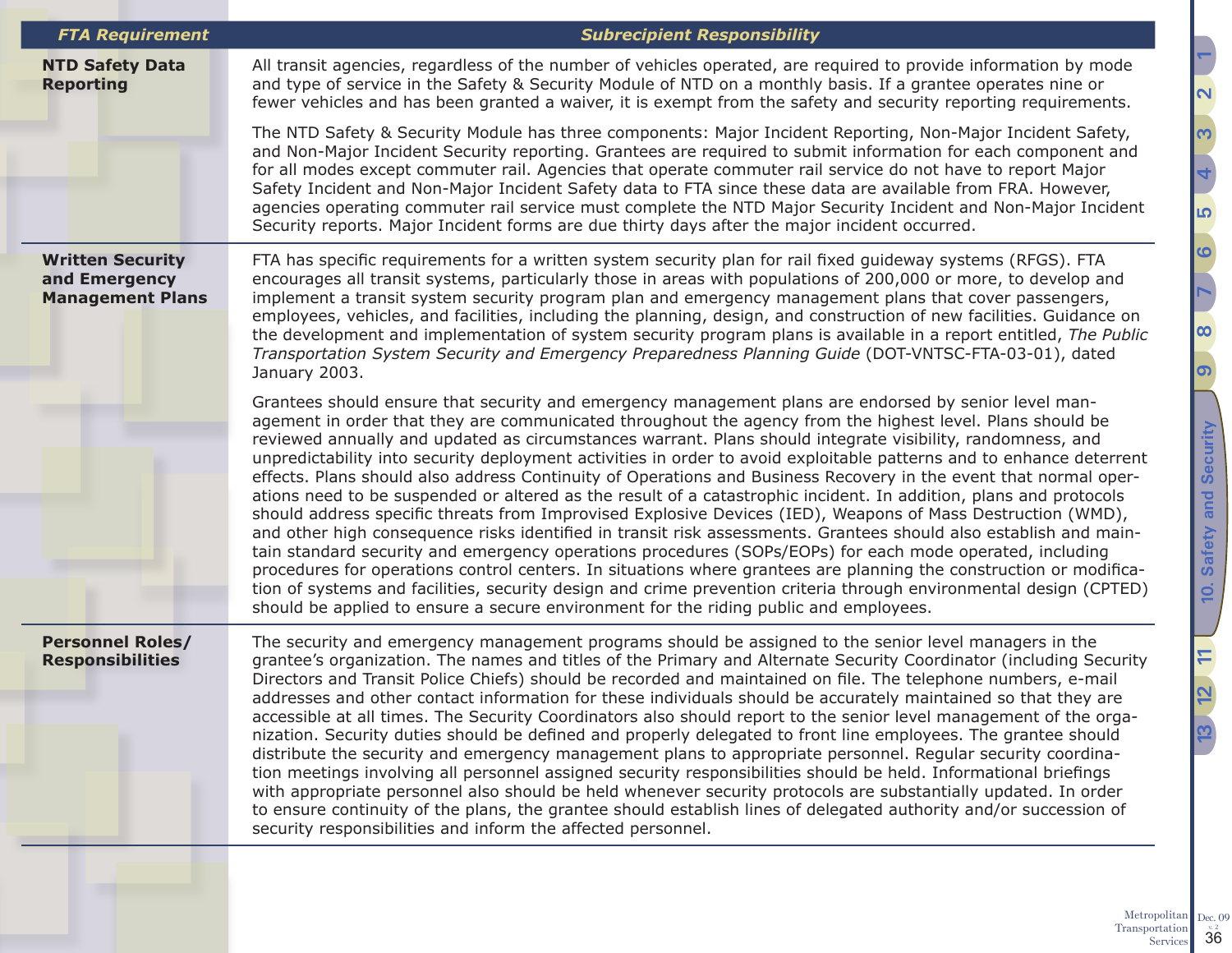| <b>FTA Requirement</b>                                | <b>Subrecipient Responsibility</b>                                                                                                                                                                                                                                                                                                                                                                                                                                                                                                                                                                                                                                                                                                                                                                                                                                                                                                                                                                                                                                                                                                                                                                |
|-------------------------------------------------------|---------------------------------------------------------------------------------------------------------------------------------------------------------------------------------------------------------------------------------------------------------------------------------------------------------------------------------------------------------------------------------------------------------------------------------------------------------------------------------------------------------------------------------------------------------------------------------------------------------------------------------------------------------------------------------------------------------------------------------------------------------------------------------------------------------------------------------------------------------------------------------------------------------------------------------------------------------------------------------------------------------------------------------------------------------------------------------------------------------------------------------------------------------------------------------------------------|
| <b>Supervisor</b><br><b>Accountability</b>            | The grantee should hold regular supervisor and foreperson security review and coordination briefings for opera-<br>tions and maintenance personnel. An internal security incident reporting system should be developed and main-<br>tained and a Security Review Committee should be established in order to regularly review security incident<br>reports, trends, and program audit findings, and make recommendations to senior level management for changes<br>to plans and processes.                                                                                                                                                                                                                                                                                                                                                                                                                                                                                                                                                                                                                                                                                                        |
| <b>Coordination with</b><br><b>Local Agencies</b>     | A grantee's security and emergency management plans should be an integrated system program and be coor-<br>dinated with local first responders. Coordination should include mutual aid agreements with these agencies and<br>should address communications interoperability with first responders (e.g., police and fire departments) in the<br>grantee's service area. Grantees also should coordinate with federal and state entities associated with public<br>transportation security such as the TSA's Surface Transportation Security Inspection Program (STSIP) area office,<br>the FBI's Joint Terrorism Task Force (JTTF), the State Homeland Security Office, and FTA Regional Office. Coor-<br>dinated plans should be consistent with the National Incident Management System, (NIMS) and the National<br>Response Framework (NRF). NIMS provides a unified approach to incident management including standard com-<br>mand and management structures and an emphasis on preparedness, mutual aid and resource management. The<br>NRP forms the basis of how the federal government coordinates with state, local, and tribal governments and the<br>private sector during incidents. |
| <b>Security/Emergency</b><br><b>Training Program</b>  | The grantee should provide ongoing basic training to all employees in security orientation and awareness and<br>emergency response. Ongoing training should be provided to employees that have direct security responsibilities<br>such as operating, maintenance, law enforcement and fare inspection. Ongoing training should include advanced<br>security and emergency response training by job function and actions required at incremental Homeland Security<br>Advisory System (HSAS) threat advisory levels. Security training programs should emphasize integration of vis-<br>ible deterrence, randomness, and unpredictability into security deployment activities to avoid exploitable patterns<br>and heighten deterrent effect.                                                                                                                                                                                                                                                                                                                                                                                                                                                     |
|                                                       | Advanced security training programs also should be established for transit managers, including but not limited to<br>CEOs, General Managers, Operations Managers, and Security Coordinators (includes Security Directors and Tran-<br>sit Police Chiefs). The materials should be updated regularly to address high consequence risks that have been<br>identified by the grantee's risk assessments. Training should reinforce roles and responsibilities and should ensure<br>that employees are proficient in their duties at all times.                                                                                                                                                                                                                                                                                                                                                                                                                                                                                                                                                                                                                                                       |
|                                                       | The grantee should establish a system that records personnel training in security and emergency response that,<br>at a minimum, documents employee's initial training, and any recurrent training (e.g., periodic and/or refresher).<br>Grantees should also establish and maintain a security notification process to inform personnel of significant<br>updates to security and emergency management plans and procedures, as necessary.                                                                                                                                                                                                                                                                                                                                                                                                                                                                                                                                                                                                                                                                                                                                                        |
| <b>Homeland Security</b><br><b>Advisory Protocols</b> | FTA recommends that all grantees have an updated security plan that addresses terrorism as well as procedures<br>to respond incrementally to the HSAS threat levels issued by the Department of Homeland Security.                                                                                                                                                                                                                                                                                                                                                                                                                                                                                                                                                                                                                                                                                                                                                                                                                                                                                                                                                                                |
| <b>Public Awareness</b><br><b>Materials</b>           | The grantee should disseminate information to the riding public on identifying and reporting suspicious or illegal<br>activity. Public service announcements, billboards, and brochures are effective mechanisms to provide security<br>information to passengers. Grantees also should consider implementing FTA's Transit Watch program at their<br>agency.                                                                                                                                                                                                                                                                                                                                                                                                                                                                                                                                                                                                                                                                                                                                                                                                                                     |
|                                                       |                                                                                                                                                                                                                                                                                                                                                                                                                                                                                                                                                                                                                                                                                                                                                                                                                                                                                                                                                                                                                                                                                                                                                                                                   |

**[2](#page-5-1) [1](#page-2-1)** <u>ო</u> **[4](#page-13-1)** <u> הו</u> **[6](#page-18-1) [7](#page-19-1)[8](#page-26-1) [9](#page-28-1)** 10. Safety and Security **[10. Safety and Security](#page-33-1)**  $\overline{11}$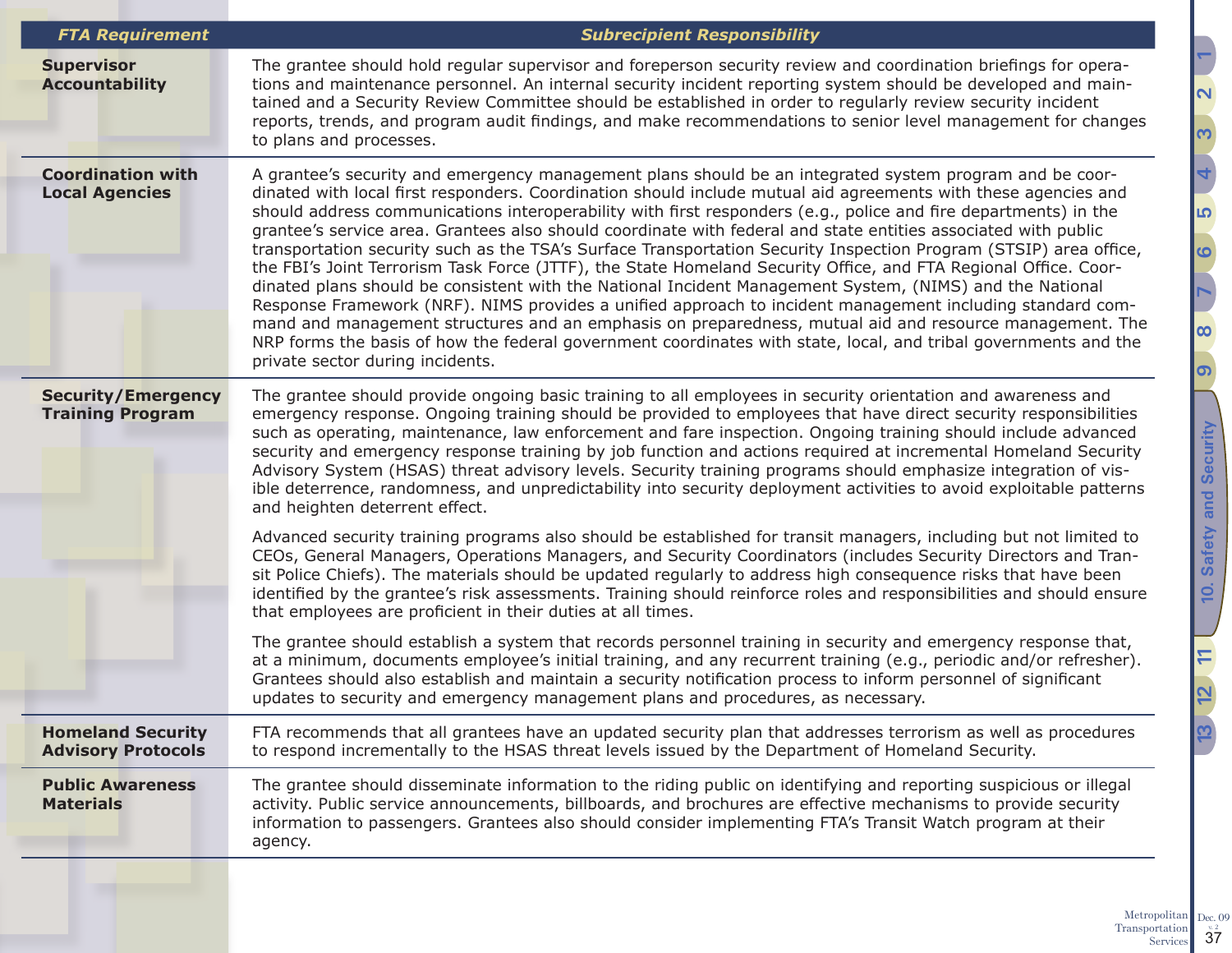| <b>FTA Requirement</b>                                          | <b>Subrecipient Responsibility</b>                                                                                                                                                                                                                                                                                                                                                                                                                                                                                                                                                                                                                                                                                                                                                                                                                                                                                                                                                                |
|-----------------------------------------------------------------|---------------------------------------------------------------------------------------------------------------------------------------------------------------------------------------------------------------------------------------------------------------------------------------------------------------------------------------------------------------------------------------------------------------------------------------------------------------------------------------------------------------------------------------------------------------------------------------------------------------------------------------------------------------------------------------------------------------------------------------------------------------------------------------------------------------------------------------------------------------------------------------------------------------------------------------------------------------------------------------------------|
| <b>Tabletop Drills/</b><br><b>Emergency</b><br><b>Exercises</b> | It is good practice for grantees to conduct tabletop exercises on a semi-annual basis and full scale exercises on<br>an annual basis. Such drills and exercises should be coordinated with regional security partners, including fed-<br>eral, state, and local governmental representatives and other affected entities (e.g., other transit agencies or rail<br>systems) to integrate their representatives into exercise programs. Recommended exercise plans and procedures<br>include threat scenarios involving improvised explosive devices (IEDs), weapons of mass destruction (WMD), and<br>other high consequence risks identified through the grantee's risk assessments. Following each exercise and drill,<br>the grantee should conduct and/or participate in de-briefings to examine the results of the exercise and/or drill<br>and develop after-action reports to address any updates to plans and procedures that might be warranted.                                          |
| <b>Risk Management</b><br><b>Process</b>                        | Grantees are encouraged to establish a risk management process that is based on a system-wide assessment<br>of risks and obtain management approval of this process. As part of the process, grantees should ensure proper<br>training of management and staff responsible for managing the risk assessments. Whenever a new asset/facility<br>is added or modified, and when conditions warrant (e.g. changes in threats or intelligence), the risk assessment<br>process should be updated. The risk assessment process should be used to prioritize security investments.<br>As with the overall security and emergency management plans, the risk assessment process should be coordi-<br>nated with regional security partners, including federal, state, and local governments as well as agencies with<br>shared infrastructure (e.g., other transit agencies or rail systems). Coordination will assist grantees to leverage<br>resources and experience for conducting risk assessments. |
| <b>Information Sharing</b><br><b>Networks</b>                   | Grantees are encouraged to participate in intelligence sharing networks such as the FBI's JTTF (if they have<br>their own law enforcement personnel) or PT-ISAC in order to facilitate coordination on regional security matters<br>throughout the area and share intelligence with law enforcement and other agencies. The PT-ISAC is a clearing-<br>house of security threats, vulnerabilities and solutions for the public transit industry. Members report and receive<br>information through the PT-ISAC to assist them and other members in preparing for and responding to threats.<br>APTA is the coordinator for the PT-ISAC. Other intelligence sharing networks include the DHS Homeland Security<br>Information Network (HSIN) and the TSA's Surface Transportation Security Inspectors (STSI).                                                                                                                                                                                       |
| <b>NTD Security</b><br><b>Reporting</b>                         | All grantees, regardless of the size of their urbanized areas, are required to report security data as part of their<br>National Transit Database (NTD) report. Transit agencies are required to provide information by mode and type of<br>service in the Safety & Security Module of NTD on a monthly basis. If a grantee operates nine or fewer vehicles<br>and has been granted a waiver, it is exempt from the safety and security reporting requirements.<br>The NTD Safety & Security Module has three components: Major Incident Reporting, Non-Major Incident Safety,<br>and Non-Major Incident Security reporting. Grantees are required to submit information for each component and<br>for all modes except commuter rail. Agencies that operate commuter rail service do not have to report Major                                                                                                                                                                                    |
|                                                                 | Safety Incident and Summary Safety data to FTA since these data are available from FRA. However, agencies<br>operating commuter rail service must complete the NTD Major Security Incident and Non-Major Incident Security<br>reports. Major Incident forms are due thirty days after the major incident occurred.<br>(con't)                                                                                                                                                                                                                                                                                                                                                                                                                                                                                                                                                                                                                                                                     |
|                                                                 |                                                                                                                                                                                                                                                                                                                                                                                                                                                                                                                                                                                                                                                                                                                                                                                                                                                                                                                                                                                                   |

 $\boxed{11}$ **[13](#page-47-1) [11](#page-40-1) [12](#page-41-1)** <u>13</u>

<u> הו</u>

**[6](#page-18-1)**

**[7](#page-19-1)**

**[9](#page-28-1)**

**[10. Safety and Security](#page-33-1)**

10. Safety and Security

**[8](#page-26-1)**

**[4](#page-13-1)**

<u>ო</u>

**[2](#page-5-1) [1](#page-2-1)**

Metropolitan Transportation 58 Dec.  $09$ <sub>v.  $2$ </sub>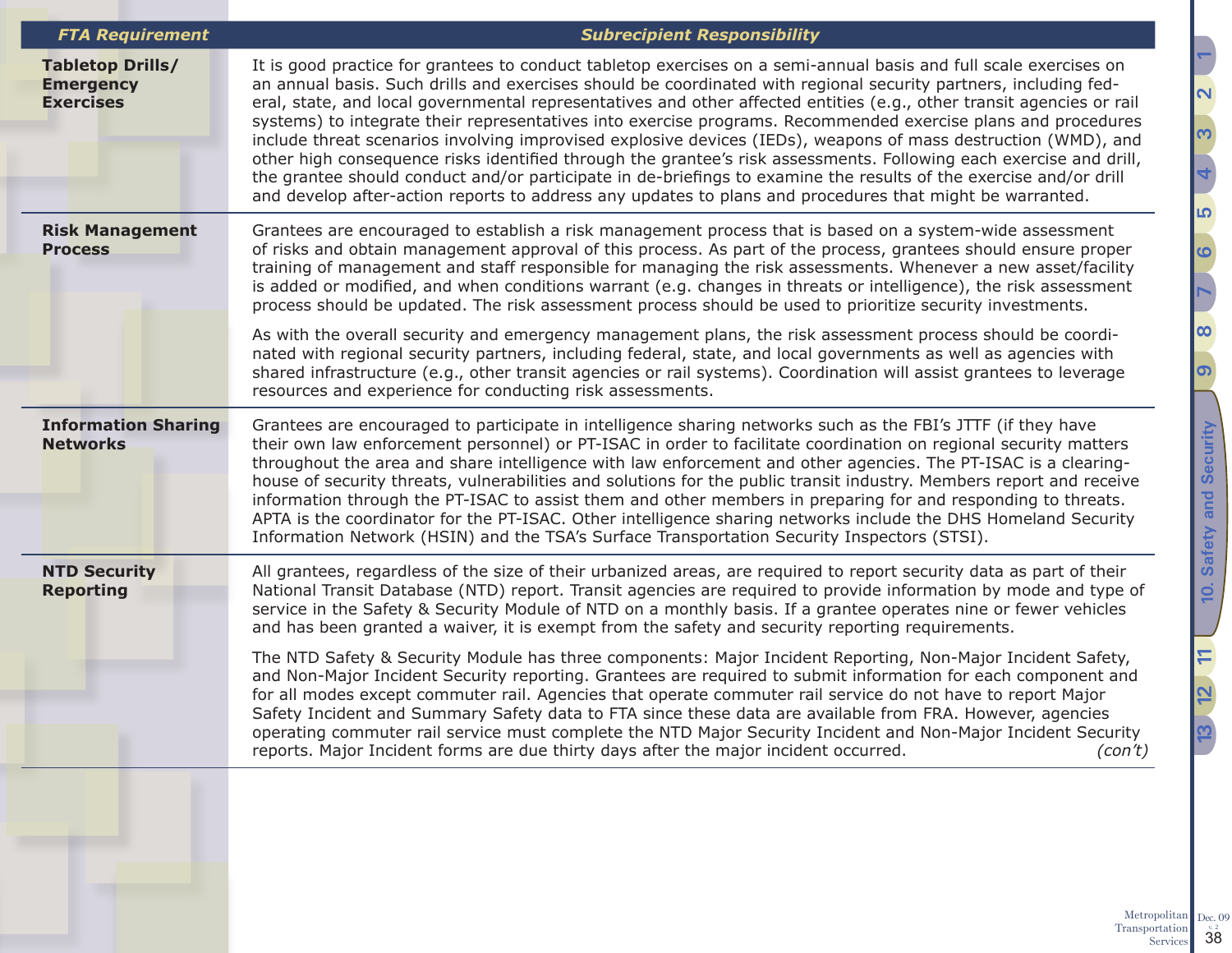| <b>FTA Requirement</b>                            | <b>Subrecipient Responsibility</b>                                                                                                                                                                                                                                                                                                                                                                                                                                                                                                                                                                                                                                                                                                                                                                                                                                                                         |
|---------------------------------------------------|------------------------------------------------------------------------------------------------------------------------------------------------------------------------------------------------------------------------------------------------------------------------------------------------------------------------------------------------------------------------------------------------------------------------------------------------------------------------------------------------------------------------------------------------------------------------------------------------------------------------------------------------------------------------------------------------------------------------------------------------------------------------------------------------------------------------------------------------------------------------------------------------------------|
| <b>NTD Security</b><br><b>Reporting (con't)</b>   | Non-Major Incident Security data include any incident not reported as a Major Incident and meeting one or more<br>of the following criteria:                                                                                                                                                                                                                                                                                                                                                                                                                                                                                                                                                                                                                                                                                                                                                               |
|                                                   | Occurrence of Part I Offenses (except homicide):                                                                                                                                                                                                                                                                                                                                                                                                                                                                                                                                                                                                                                                                                                                                                                                                                                                           |
|                                                   | • Robbery<br>• Aggravated assault<br>- Burglary<br>- Larceny/theft<br>- Motor vehicle theft<br>- Arson                                                                                                                                                                                                                                                                                                                                                                                                                                                                                                                                                                                                                                                                                                                                                                                                     |
|                                                   | Arrest/Citation for Part II Offenses:                                                                                                                                                                                                                                                                                                                                                                                                                                                                                                                                                                                                                                                                                                                                                                                                                                                                      |
|                                                   | • Other assaults<br>• Vandalism<br>- Trespassing<br>- Fare evasion                                                                                                                                                                                                                                                                                                                                                                                                                                                                                                                                                                                                                                                                                                                                                                                                                                         |
|                                                   | Occurrence of Other Security Issues:                                                                                                                                                                                                                                                                                                                                                                                                                                                                                                                                                                                                                                                                                                                                                                                                                                                                       |
|                                                   | • Bomb threat<br>• Non-violent civil disturbance                                                                                                                                                                                                                                                                                                                                                                                                                                                                                                                                                                                                                                                                                                                                                                                                                                                           |
|                                                   | Occurrence of Suicides and Attempts                                                                                                                                                                                                                                                                                                                                                                                                                                                                                                                                                                                                                                                                                                                                                                                                                                                                        |
| <b>ID Badges for</b><br><b>Visitors/Employees</b> | Grantees should identify security critical facilities and assets and ensure that access to these facilities is con-<br>trolled. Grantees should develop written procedures to control access to security critical facilities and areas. The<br>use of ID badges, while not required, is encouraged, for employees, visitors, and contractors that need entry to<br>controlled areas. As with all policies and procedures, access control procedures should be updated as conditions<br>warrant (e.g., new threats are identified).                                                                                                                                                                                                                                                                                                                                                                         |
| <b>Secure Access</b><br><b>Inspection</b>         | Grantees should conduct, monitor and document facility security inspections (e.g., perimeter/access control) on a<br>regular basis. The frequency of such inspections should increase in response to elevation of the HSAS threat advi-<br>sory level. In addition, grantees should develop and use protocols for vehicle (e.g. buses and rail cars) inspec-<br>tions as well as protocols for inspections of rights-of-way corresponding to HSAS threat advisory levels. In order<br>to integrate unpredictability in the process, grantees should vary the manner in which inspections of facilities,<br>vehicles, and rights-of-way are conducted to avoid setting discernible and exploitable patterns.                                                                                                                                                                                                |
| <b>Background</b><br><b>Investigations</b>        | Operating personnel have a responsibility for the safety of the public that they serve. As such, it is impera-<br>tive that grantees take all available precautions in the hiring process to ensure the public's safety and security.<br>Criminal background checks can be used to identify individuals that may pose a potential threat to the public<br>safety and security. Although the focus of background checks is on new hires, grantees are encouraged to con-<br>duct checks for all operating employees, particularly those with access to safety and/or security critical systems<br>(e.g., revenue vehicle operations and maintenance, signal rooms, and control centers). Grantees should establish<br>specific criteria for background checks by employee type (e.g., operator, maintenance employees, safety/security<br>sensitive, and contractors). These criteria should be documented. |

**[10. Safety and Security](#page-33-1)**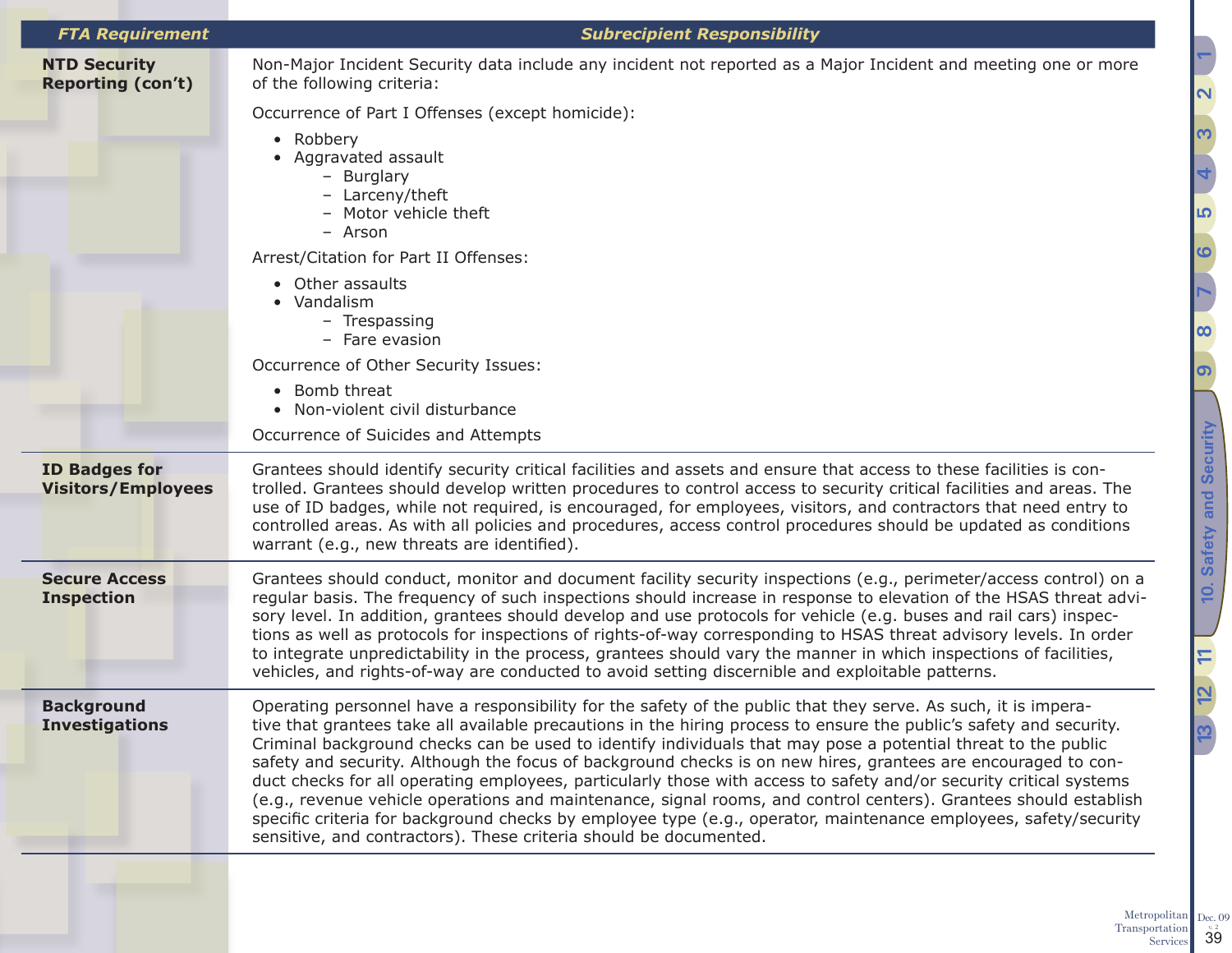| <b>FTA Requirement</b>                                 | <b>Subrecipient Responsibility</b>                                                                                                                                                                                                                                                                                                                                                                                                                                                                                                                                                                                                                                    |
|--------------------------------------------------------|-----------------------------------------------------------------------------------------------------------------------------------------------------------------------------------------------------------------------------------------------------------------------------------------------------------------------------------------------------------------------------------------------------------------------------------------------------------------------------------------------------------------------------------------------------------------------------------------------------------------------------------------------------------------------|
| <b>Document Control</b>                                | Controlling access to documents of security critical systems safeguards the public, transit employees and transit<br>assets from potential sabotage and security risks. Grantees should ensure that an appropriate level of security is<br>provided around the plans and designs of its operating and maintenance facilities and its infrastructure (e.g., tun-<br>nels, bridges, electrical substations, etc.).                                                                                                                                                                                                                                                      |
| <b>Security Sensitive</b><br><b>Information Access</b> | Measures to protect documentation for security detection systems also should be tightly controlled. The grantee<br>should develop document control procedures to ensure that such documents are identified and that a person or<br>department is made responsible for administering the document control program.                                                                                                                                                                                                                                                                                                                                                     |
| <b>Security Audit</b>                                  | It is important for grantees to audit security and emergency response procedures and to take all necessary steps<br>to identify potential security and emergency events. In determining the likelihood of security and emergency<br>scenarios, a grantee can take actions to reduce the chances of an event occurring or, at a minimum, lessen its<br>effects. For example, identifying fire hazards and implementing measures to address them can reduce or even<br>eliminate the risk of fires from potential sources. Some events, such as natural disasters, are not preventable.<br>However, with proper planning, the effects of these events can be mitigated. |
|                                                        |                                                                                                                                                                                                                                                                                                                                                                                                                                                                                                                                                                                                                                                                       |
|                                                        |                                                                                                                                                                                                                                                                                                                                                                                                                                                                                                                                                                                                                                                                       |
|                                                        |                                                                                                                                                                                                                                                                                                                                                                                                                                                                                                                                                                                                                                                                       |
|                                                        |                                                                                                                                                                                                                                                                                                                                                                                                                                                                                                                                                                                                                                                                       |
|                                                        |                                                                                                                                                                                                                                                                                                                                                                                                                                                                                                                                                                                                                                                                       |
|                                                        |                                                                                                                                                                                                                                                                                                                                                                                                                                                                                                                                                                                                                                                                       |
|                                                        |                                                                                                                                                                                                                                                                                                                                                                                                                                                                                                                                                                                                                                                                       |
|                                                        |                                                                                                                                                                                                                                                                                                                                                                                                                                                                                                                                                                                                                                                                       |
|                                                        |                                                                                                                                                                                                                                                                                                                                                                                                                                                                                                                                                                                                                                                                       |
|                                                        |                                                                                                                                                                                                                                                                                                                                                                                                                                                                                                                                                                                                                                                                       |
|                                                        | Metropolitan<br>Transportation<br>Services                                                                                                                                                                                                                                                                                                                                                                                                                                                                                                                                                                                                                            |

Dec.  $09$ <sub>v.  $2$ </sub>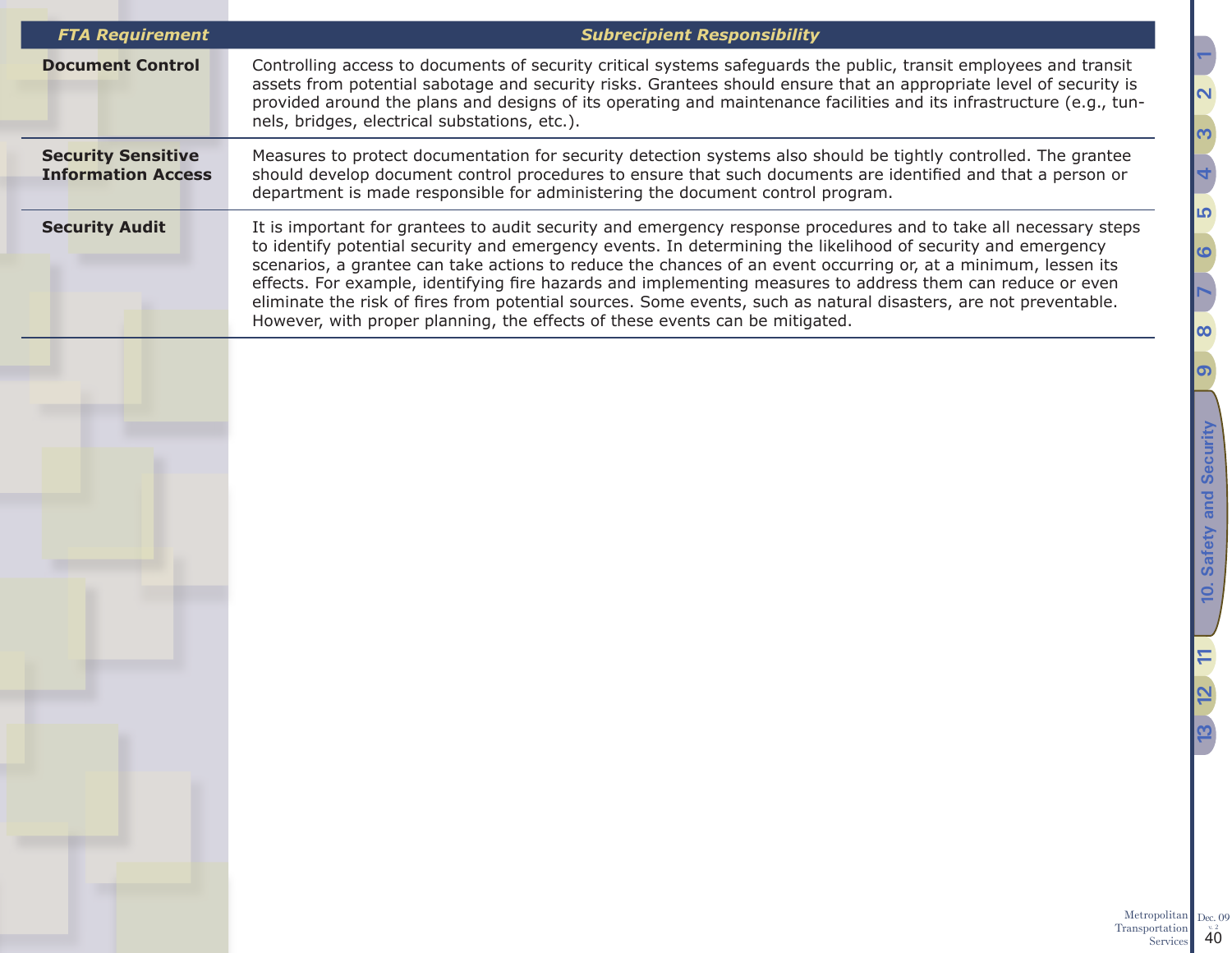<span id="page-40-1"></span><span id="page-40-0"></span>**Grantee's Responsibility**: FTA grantees are required to maintain a drug-free workplace for all employees and to have an ongoing drug-free awareness program.

Note: The provisions of the Drug-Free Workplace Act (DFWA) are separate from and in addition to the FTA Drug and Alcohol Testing Program. Specific requirements of the Drug and Alcohol Testing Program are discussed in Section 21 of this handbook.

| <b>FTA Requirement</b>                                                                                                                   | <b>Subrecipient Responsibility</b>                                                                                                                                                                                                                                                                                                                                                                                                                                                                                                                                                                                                                                                                                                                                                                                                                                                      |
|------------------------------------------------------------------------------------------------------------------------------------------|-----------------------------------------------------------------------------------------------------------------------------------------------------------------------------------------------------------------------------------------------------------------------------------------------------------------------------------------------------------------------------------------------------------------------------------------------------------------------------------------------------------------------------------------------------------------------------------------------------------------------------------------------------------------------------------------------------------------------------------------------------------------------------------------------------------------------------------------------------------------------------------------|
| <b>Drug Free Workplace</b><br><b>Established</b>                                                                                         | In addition to establishing and maintaining a drug-free workplace environment, a grantee must establish an<br>ongoing drug-free awareness program that informs employees about the dangers of drug abuse, and any avail-<br>able drug counseling, rehabilitation, and employee assistance programs.                                                                                                                                                                                                                                                                                                                                                                                                                                                                                                                                                                                     |
| <b>Written Policy and</b><br><b>Elements</b>                                                                                             | The grantee is required to provide a written policy that the workplace is drug-free and that the unlawful, manu-<br>facture, distribution, dispensing, possession, or use of a controlled substance is prohibited in the workplace.<br>The grantee must notify employees that they must abide by the terms of the policy statement as a condition of<br>employment. The grantee is required to inform all employees that, if convicted of a drug statute violation occur-<br>ring in the workplace, they are to report it to the employer in writing no later than five calendar days after such<br>a conviction. The DFWA policy can be in the FTA Drug and Alcohol Testing Policy as long as it is clearly differenti-<br>ated and its applicability is extended to all employees, not just safety-sensitive employees.                                                               |
|                                                                                                                                          | Note that DFWA requirement applies to employees of a recipient directly engaged in the performance of work<br>under the grant, including both direct and indirect charge employees as well as temporary employees on the<br>recipient's payroll. If an indirect charge employee's impact or involvement in the performance of work under the<br>award is insignificant to the performance of the award, then the requirements do not apply to that employee. The<br>requirements do not apply to volunteers, consultants or independent contractors not on the grantee's payroll,<br>or employees of subrecipients or contractors in covered workplaces. These requirements should not be confused<br>with the FTA Drug and Alcohol Testing Program, which applies only to "safety sensitive" employees as well as con-<br>tractors and subcontractors with safety sensitive employees. |
| <b>On-going Drug Free</b><br><b>Awareness Program</b><br><b>Inform Employees</b><br>of Available<br>Counseling/<br><b>Rehabilitation</b> | In addition to establishing and maintaining a drug-free workplace environment, a grantee must establish an<br>ongoing drug-free awareness program that informs employees about the dangers of drug abuse, and any avail-<br>able drug counseling, rehabilitation, and employee assistance programs.                                                                                                                                                                                                                                                                                                                                                                                                                                                                                                                                                                                     |
| <b>Employee Reporting</b><br>of Criminal<br><b>Conviction</b><br><b>FTA Notification of</b><br><b>Criminal Conviction</b>                | When the grantee receives notice of an employee's criminal conviction for a drug statute violation that occurred in<br>the workplace, the grantee has ten calendar days within which to report the conviction to the FTA Regional Coun-<br>sel. Grantees must provide the individual's position title and the grants in which the individual was involved. Fur-<br>ther, the grantee must take one of the following actions within 30 days of receiving notice of such a conviction: 1)<br>take appropriate personnel action up to and including termination, consistent with the Rehabilitation Act of 1973,<br>as amended; or 2) require the employee to participate satisfactorily in a drug abuse assistance or rehabilitation<br>program approved for such purposes.                                                                                                               |

Metropolitan Transportation

Services 41

Dec.  $09$ <sub>v.  $2$ </sub>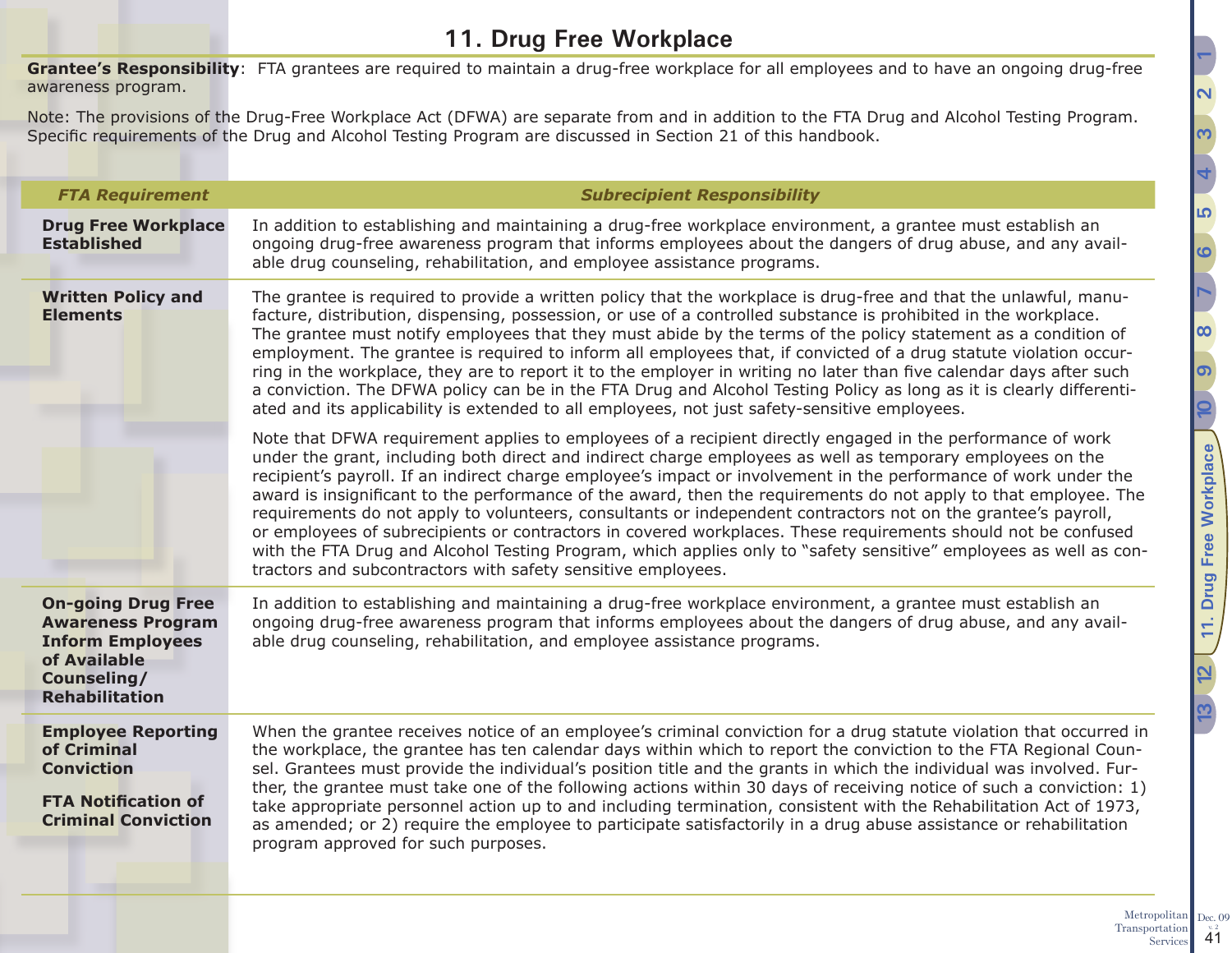## <span id="page-41-1"></span>**12. Drug and Alcohol Program**

<span id="page-41-0"></span>**Grantee's Responsibility**: Grantees receiving FTA funds under Capital Grant (Section 5309), Urbanized Area Formula Grant (Section 5307), or Non-Urbanized Area Formula Grant (Section 5311) Programs must have a drug and alcohol testing program in place for all safety-sensitive employees.

The FTA-mandated drug and alcohol testing program is separate from and in addition to the provisions of the Drug-Free Workplace Act (DFWA).

### *FTA Requirement Subrecipient Responsibility* **Drug and Alcohol Testing Program** Grantees and their contractors and subcontractors that have safety-sensitive employees are required to have a drug and alcohol testing program for these employees. For grantees that use volunteer drivers, the volunteers are not subject to testing unless the volunteer is required to hold a commercial driver's license (CDL) or receives remuneration in excess of expenses incurred while engaged in a safety-sensitive function. Safety-sensitive employees are employees that perform the following functions: • operating a revenue vehicle including when not in revenue service • operating a non-revenue vehicle when required to be operated by a holder of a Commercial Driver's License (CDL) • controlling dispatch or movement of a revenue service vehicle • maintaining, repairing, overhauling, and rebuilding a revenue service vehicle or equipment used in revenue service with the exception of: – all maintenance contractors of grantees in UZAs under 200,000; and – subcontractors of maintenance contractors. Note: contractors or subcontractors that provide maintenance services to an operations contractor are subject to FTA's drug and alcohol testing regulations. • carrying a firearm for security purposes. Grantees that operate a commuter railroad regulated by the Federal Railroad Administration (FRA) must follow FRA regulations for its railroad operations, and follow FTA regulations for its non-railroad operations,. Grantees that operate a ferry system are considered to be in compliance with FTA regulations when they comply with the U.S. Coast Guard's (USCG's) chemical and alcohol testing requirements. However, those ferry operations are subject to FTA's random alcohol testing requirement for employees considered safety-sensitive by the USCG, since the USCG does not have a similar requirement. Grantees that have employees, contractors, or subcontractors that are subject to drug and alcohol testing as part of a Federal Motor Carrier Safety Administration (FMCSA) program must ensure that any individual who also provides services to the transit system is subject to FTA regulations while performing FTA-defined safety-sensitive functions. For example, a municipal transit system may have maintenance performed by a mechanic employed by the city government who repairs transit vehicles as well as other city-operated equipment. At times when this employee works on transit vehicles, he or she would be subject to FTA regulations. Contractors that overhaul or rebuild vehicles, engines and parts, or that perform body work are subject to FTA regulations, unless this work is done on an ad hoc or one-time basis. Also, vendors from whom grantees purchase or exchange rebuilt engines or other components are not subject to the regulations. *(con't)*

<u>ما</u>

**[6](#page-18-1)**

**[7](#page-19-1)**

**[9](#page-28-1)**

Q

IJ

**[12. Drug and Alcohol Program](#page-41-1) [10](#page-33-1)**

**[13](#page-47-1) 12** Drug and Alcohol Program 1 [11](#page-40-1)

 $\frac{1}{2}$ 

Drug and Alcohol Program

**[8](#page-26-1)**

**[4](#page-13-1)**

<u>ო</u>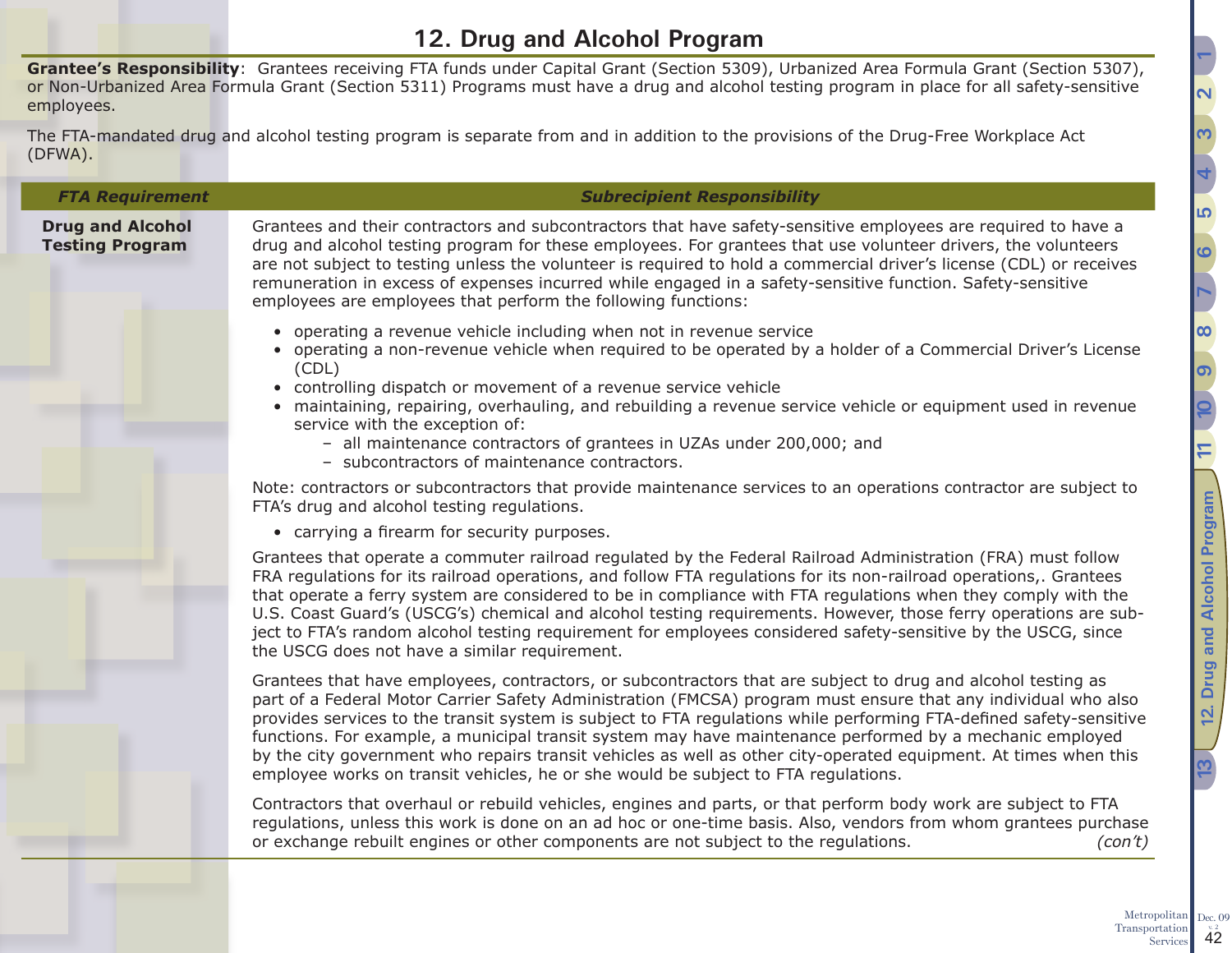| <b>FTA Requirement</b>                                       | <b>Subrecipient Responsibility</b>                                                                                                                                                                                                                                                                                                                                                                                                                                                                                                                                                                                                                                                                                                                                                                                                                                                                                                                                                                                                                                                                                                                                                                                                                     |
|--------------------------------------------------------------|--------------------------------------------------------------------------------------------------------------------------------------------------------------------------------------------------------------------------------------------------------------------------------------------------------------------------------------------------------------------------------------------------------------------------------------------------------------------------------------------------------------------------------------------------------------------------------------------------------------------------------------------------------------------------------------------------------------------------------------------------------------------------------------------------------------------------------------------------------------------------------------------------------------------------------------------------------------------------------------------------------------------------------------------------------------------------------------------------------------------------------------------------------------------------------------------------------------------------------------------------------|
| <b>Drug and Alcohol</b><br><b>Testing Program</b><br>(con't) | If a grantee utilizes taxicab companies to provide transit services (e.g., paratransit), the applicability of the drug<br>and alcohol testing depends on the nature of the service. If a grantee has a contract with one or more taxicab<br>company, then the drug and alcohol testing regulations apply. However, FTA regulations do not apply if a transit<br>patron (or broker) chooses the taxicab company, even if there is only one company available. The regulations do<br>not apply to taxicab maintenance contractors, provided the primary purpose of the taxicab company is not public<br>transit service.                                                                                                                                                                                                                                                                                                                                                                                                                                                                                                                                                                                                                                 |
| <b>Drug and Alcohol</b><br><b>Policy/Elements</b>            | Grantees and their contractors and subcontractors covered by 49 CFR Part 655 must have a drug and alcohol<br>policy detailing the provisions of their drug and alcohol program. The policy should cover all the provisions noted<br>above and should reflect all updates and regulation amendments.                                                                                                                                                                                                                                                                                                                                                                                                                                                                                                                                                                                                                                                                                                                                                                                                                                                                                                                                                    |
|                                                              | The following checklist identifies the minimum requirements of a policy as defined by 49 CFR 655.15:                                                                                                                                                                                                                                                                                                                                                                                                                                                                                                                                                                                                                                                                                                                                                                                                                                                                                                                                                                                                                                                                                                                                                   |
|                                                              | • Proof of policy adoption by the appropriate governing body with effective date indicated.<br>Identity of the person designated by the employer to answer questions about the anti-drug and alcohol mis-<br>use program.<br>• Categories of employees who are subject to testing.<br>• Prohibited behavior, including when the regulations prohibit the use of alcohol and drugs.<br>• Testing circumstances for drugs and alcohol (i.e., pre-employment, random, post-accident, reasonable sus-<br>picion, return-to-duty, and follow-up testing.<br>Drug and alcohol testing procedures consistent with 49 CFR Part 40, as amended. (Note: a grantee does not<br>$\bullet$<br>have to reiterate Part 40 in the policy provided that Part 40 is referenced in the policy and is readily avail-<br>able to any employee who requests a copy).<br>• The requirement that covered employees submit to drug and alcohol testing administered in accordance<br>with FTA regulations.<br>Description of the behavior and circumstances that constitute a refusal to take a drug and/or alcohol test<br>$\bullet$<br>and a statement that a refusal constitutes a verified positive test result. The following describes refusals<br>under the DOT program: |
|                                                              | 1. Fail to appear for any test (except a pre-employment test) within a reasonable time, as determined<br>by the employer, consistent with applicable DOT agency regulations, after being directed to do so by the<br>employer.                                                                                                                                                                                                                                                                                                                                                                                                                                                                                                                                                                                                                                                                                                                                                                                                                                                                                                                                                                                                                         |
|                                                              | 2. Fail to remain at the testing site until the testing process is complete (an employee who leaves the<br>testing site before the testing process commences for a pre-employment test is not deemed to have<br>refused to test).                                                                                                                                                                                                                                                                                                                                                                                                                                                                                                                                                                                                                                                                                                                                                                                                                                                                                                                                                                                                                      |
|                                                              | 3. Fail to provide a urine specimen for any drug test required by this part or DOT agency regulations.                                                                                                                                                                                                                                                                                                                                                                                                                                                                                                                                                                                                                                                                                                                                                                                                                                                                                                                                                                                                                                                                                                                                                 |
|                                                              | 4. In the case of a directly observed or monitored collection in a drug test, fail to permit the observation<br>or monitoring of your provision of a specimen.                                                                                                                                                                                                                                                                                                                                                                                                                                                                                                                                                                                                                                                                                                                                                                                                                                                                                                                                                                                                                                                                                         |
|                                                              | 5. Fail to provide a sufficient amount of urine when directed, and it has been determined, through a<br>required medical evaluation, that there was no adequate medical explanation for the failure.                                                                                                                                                                                                                                                                                                                                                                                                                                                                                                                                                                                                                                                                                                                                                                                                                                                                                                                                                                                                                                                   |
|                                                              | 6. Fail or decline to take an additional drug test the employer or collector has directed you to take.<br>(con't)                                                                                                                                                                                                                                                                                                                                                                                                                                                                                                                                                                                                                                                                                                                                                                                                                                                                                                                                                                                                                                                                                                                                      |

Transportation  $\begin{array}{c} \n \begin{array}{c}\n \times 2 \\
43\n \end{array}$ 

Dec.  $09$ <sub>v.  $2$ </sub>

<u> הו</u>

**[6](#page-18-1)**

**[9](#page-28-1)**

Q

 $\Xi$ 

**[12. Drug and Alcohol Program](#page-41-1) [10](#page-33-1)**

**[13](#page-47-1) 12** Drug and Alcohol Program 1 [11](#page-40-1)

13

12. Drug and Alcohol Program

**[8](#page-26-1)**

**[7](#page-19-1)**

**[4](#page-13-1)**

<u>ო</u>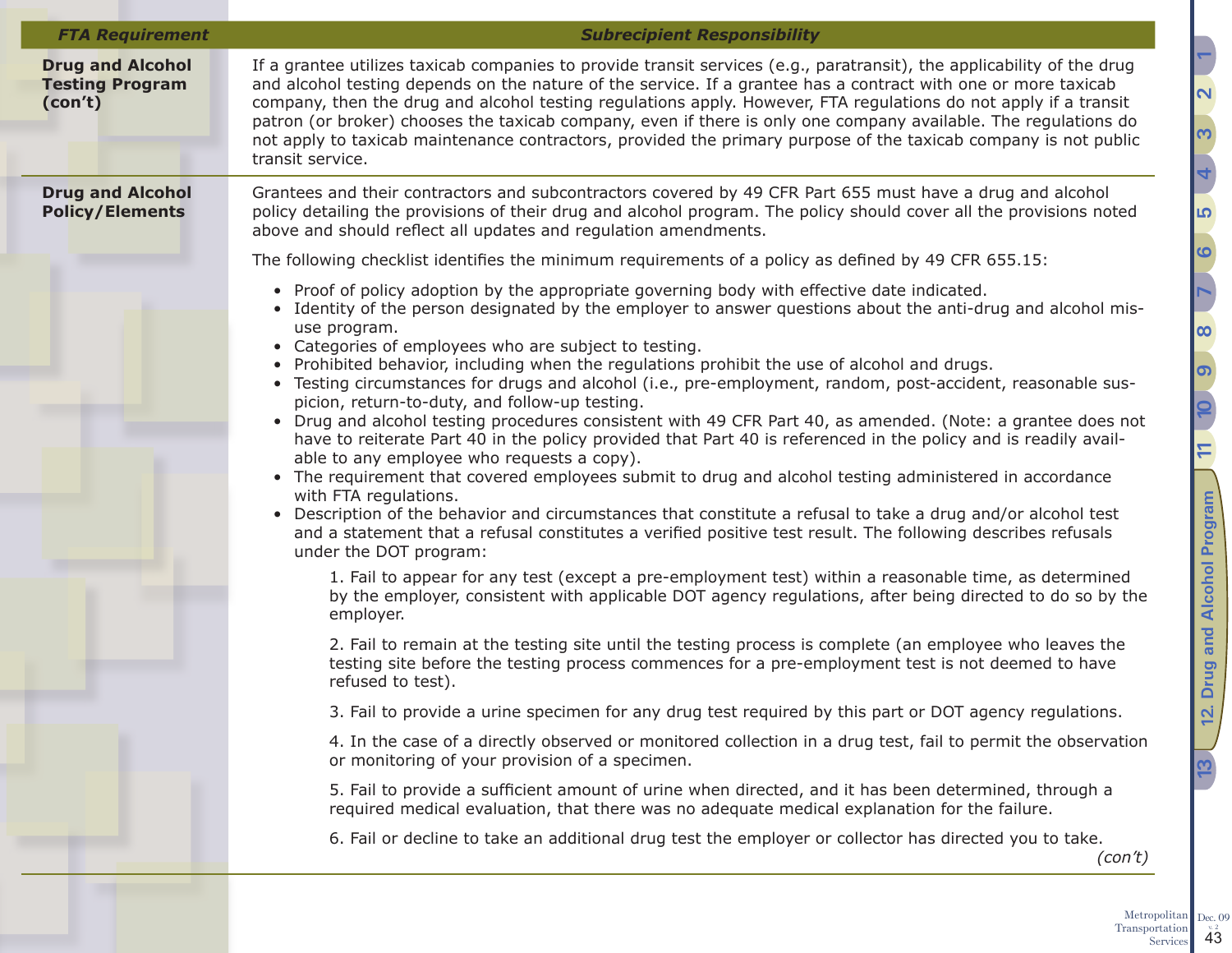### **Drug and Alcohol Policy/Elements (con't)**

### *FTA Requirement Subrecipient Responsibility*

7. Fail to undergo a medical examination or evaluation, as directed by the MRO as part of the verification process, or employer. In the case of a pre-employment drug test, the employee is deemed to have refused to test on this basis only if the pre-employment test is conducted following a contingent offer of employment. If there was no contingent offer of employment, the MRO will cancel the test.

8. Fail to cooperate with any part of the testing process (e.g., refuse to empty pockets when directed by the collector, behave in a confrontational way that disrupts the collection process, fail to wash hands after being directed to do so by the collector).

9. For an observed collection, fail to follow the observer's instructions to raise your clothing above the waist, lower clothing and underpants, and to turn around to permit the observer to determine if you have any type of prosthetic or other device that could be used to interfere with the collection process.

10. Possess or wear a prosthetic or other device that could be used to interfere with the collection process.

11. Admit to the collector or MRO that you adulterated or substituted the specimen.

- Description of the consequences for a covered employee who has a verified positive test result. If the system has a second chance policy, a description of the evaluation and treatment processes must be included.
- Description of the consequences for covered employees found to have an alcohol concentration of 0.02 or greater but less than 0.04.

In addition to the requirements listed above, the grantee's policy should include the following requirement identified in 49 CFR 40.197:

• If the MRO informs the agency that a negative drug test was dilute, the agency may (but is not required to) direct the employee to take another test immediately. All employees must be treated the same for this purpose. For example, you must not retest some employees and not others.

Some grantees may have modeled their testing programs after Federal Motor Carrier Safety Administration (FMCSA) regulations (49 CFR Part 382). FMCSA regulations do not meet FTA requirements. For example, the definition of covered employee is different. If the program refers to "covered employee" as an employee with a commercial driver's license, the program is probably fashioned after FMCSA regulations.

**Types of Testing/ Substances Tested**

Six types of testing are required by the drug and alcohol testing regulations. Pre-Employment (mandatory for drugs and optional for alcohol), Random, Post-Accident, and Reasonable Suspicion under certain conditions must be conducted by all grantees. If the grantee offers rehabilitation and the opportunity for an employee who tested positive to return to work, the grantee must conduct Return to Duty and Follow-up testing also.

The grantee is required to test for the following substances: marijuana, cocaine, opiates, phencyclidine, amphetamines, and alcohol.

Note: if the grantee optionally conducts pre-employment alcohol tests of covered employees, the grantee must follow Part 40 testing procedures.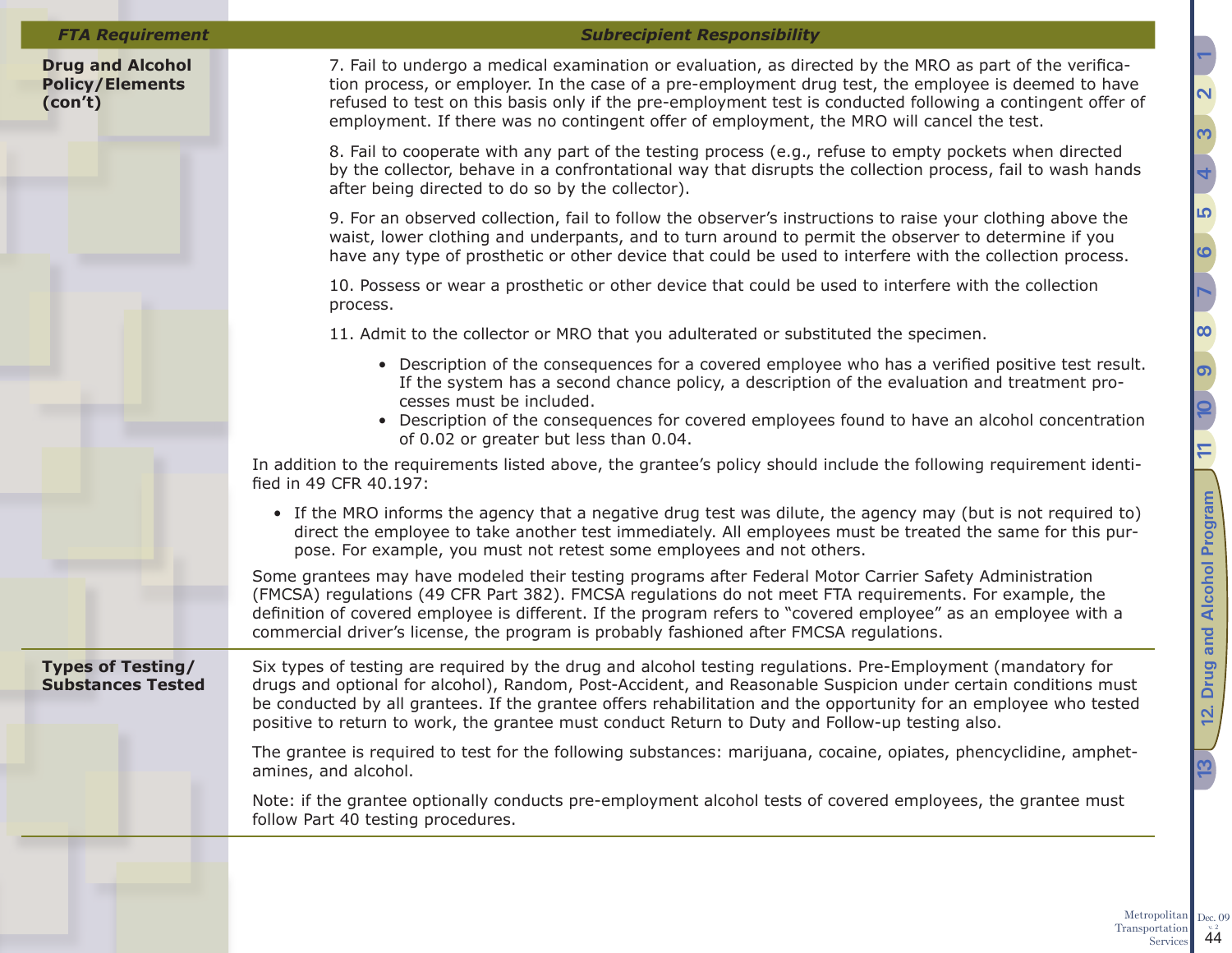| <b>FTA Requirement</b>                           | <b>Subrecipient Responsibility</b>                                                                                                                                                                                                                                                                                                                                                                                                                                                                                                                                                              |
|--------------------------------------------------|-------------------------------------------------------------------------------------------------------------------------------------------------------------------------------------------------------------------------------------------------------------------------------------------------------------------------------------------------------------------------------------------------------------------------------------------------------------------------------------------------------------------------------------------------------------------------------------------------|
| <b>Random Testing</b><br><b>Rate</b>             | Random testing rates of safety sensitive employees for drugs and alcohol must be conducted at levels specified<br>by FTA. The current rate for random drug testing is set at 25 percent of the number of safety-sensitive employees<br>annually. This is a reduction in the drug testing rate for 2005 and 2006, which was 50 percent. The random test-<br>ing rate for alcohol is 10 percent of the number of safety-sensitive employees annually.                                                                                                                                             |
|                                                  | Grantees that have their own random pool of safety-sensitive employees must be able to document that they are<br>meeting the required rates for random drug and alcohol tests. Grantees that are part of a larger consortium ran-<br>dom pool must be able to document that the consortium's random testing meets the FTA required rates.                                                                                                                                                                                                                                                       |
| <b>Post-Accident</b><br><b>Determinations</b>    | Following a fatal accident involving a transit vehicle, grantees and/or their contractors and subcontractors with<br>safety-sensitive employees are required to test all surviving covered employees on duty in the vehicle at the time<br>of the accident as well as any other covered employee whose performance may have contributed to the accident.<br>The determination of who should be tested must be made by the employer using the best available information at<br>the time the decision is made.                                                                                    |
|                                                  | Following a nonfatal accident all covered employees operating the vehicle or deemed to have otherwise contrib-<br>uted to the accident must be tested unless the employer determines that an employee's performance did not<br>contribute to the accident. The determination of who should be tested must be made by the employer using the<br>best available information at the time the decision is made. The decision of who should and should not be tested<br>following an accident must be documented in detail, including the decision-making process used to make the<br>determination. |
|                                                  | A non-fatal accident is defined by the following:                                                                                                                                                                                                                                                                                                                                                                                                                                                                                                                                               |
|                                                  | • One or more individuals is immediately transported for medical treatment away from the accident<br>• Any vehicle incurs disabling damage requiring a tow truck.<br>• A rail transit vehicle is taken out of service as a result of the accident                                                                                                                                                                                                                                                                                                                                               |
| <b>Testing Record of</b><br><b>New Employees</b> | Grantees must, after obtaining an employee's written consent, request the information about any employee who<br>is seeking to begin performing safety-sensitive duties for the grantee for the first time (i.e., a new hire, or if an<br>employee transfers into a safety-sensitive position). Grantees must request the following information from DOT-<br>regulated employers who have employed the employee during any period during the two years before the date of<br>the employee's application or transfer:                                                                             |
|                                                  | 1. Alcohol tests with a result of 0.04 or higher alcohol concentration;<br>2. Verified positive drug tests;<br>3. Refusals to be tested (including verified adulterated or substituted drug test results);<br>4. Other violations of DOT agency drug and alcohol testing regulations; and<br>5. The employee's successful completion of DOT return-to-duty requirements (including follow-up tests), if<br>applicable.<br>If the previous employer does not have information about the return-do-duty process (e.g., an employer who did                                                        |
|                                                  | not hire an employee who tested positive on a pre-employment test), the grantee must seek to obtain this infor-<br>mation from the employee.<br>(con't)                                                                                                                                                                                                                                                                                                                                                                                                                                         |
|                                                  |                                                                                                                                                                                                                                                                                                                                                                                                                                                                                                                                                                                                 |

Metropolitan Transportation  $\frac{1}{45}$ Dec.  $09$ <sub>v.  $2$ </sub>

<u> הו</u>

**[6](#page-18-1)**

**[7](#page-19-1)**

**[9](#page-28-1)**

10

 $\Box$ 

**[12. Drug and Alcohol Program](#page-41-1) [10](#page-33-1)**

**[13](#page-47-1) 12** Drug and Alcohol Program 1 [11](#page-40-1)

<u>ლ</u>

12. Drug and Alcohol Program

**[8](#page-26-1)**

**[4](#page-13-1)**

<u>ო</u>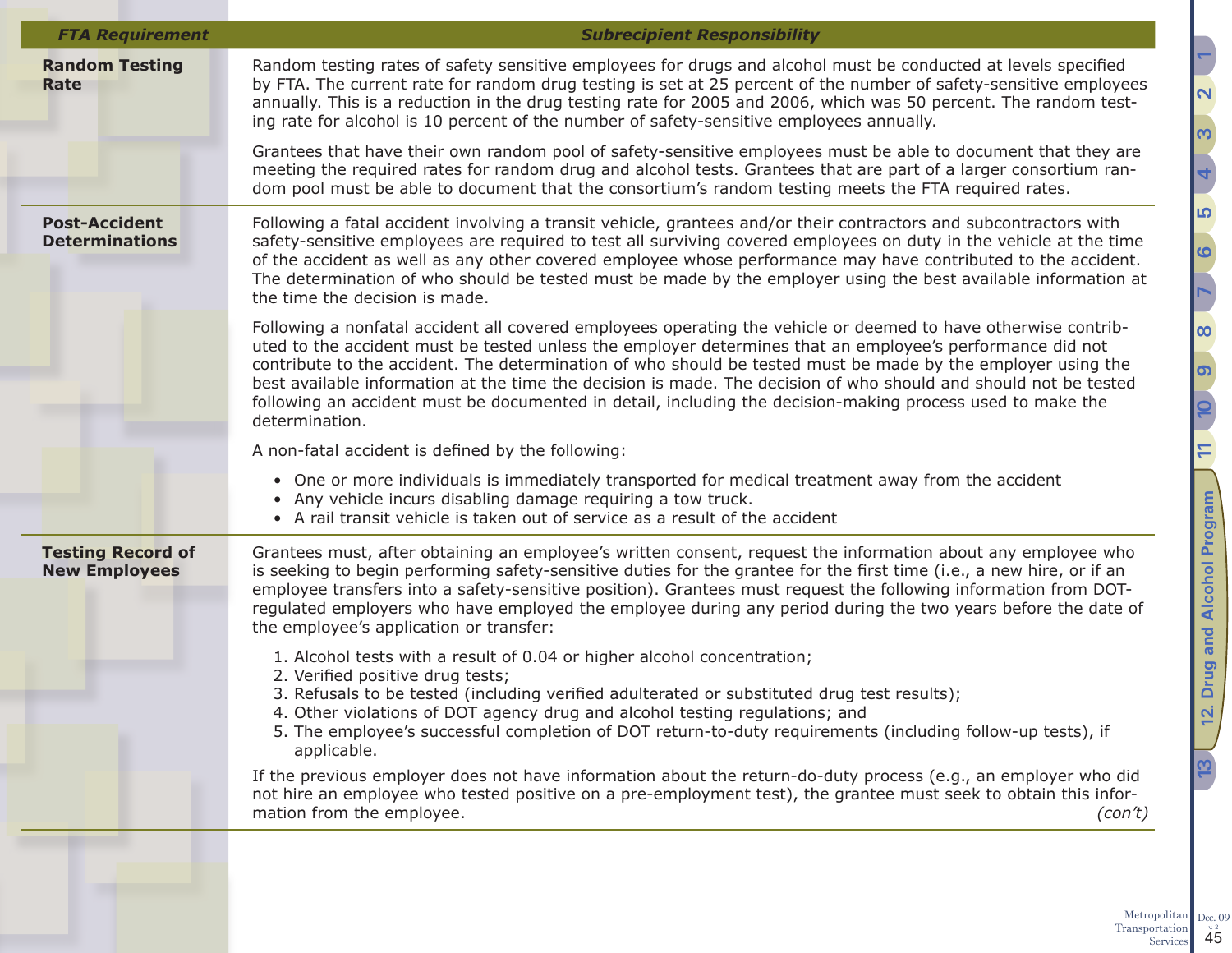| <b>FTA Requirement</b>                                        | <b>Subrecipient Responsibility</b>                                                                                                                                                                                                                                                                                                                                                                                                                                                                                                                                                                                                                                                  |
|---------------------------------------------------------------|-------------------------------------------------------------------------------------------------------------------------------------------------------------------------------------------------------------------------------------------------------------------------------------------------------------------------------------------------------------------------------------------------------------------------------------------------------------------------------------------------------------------------------------------------------------------------------------------------------------------------------------------------------------------------------------|
| <b>Testing Record of</b><br><b>New Employees</b><br>(con't)   | Grantee must obtain and review this information before the employee first performs safety-sensitive functions,<br>if feasible. If this is not feasible, the grantee must obtain and review the information as soon as possible. How-<br>ever, the grantee must not permit the employee to perform safety-sensitive functions after 30 days from the date<br>on which the employee first performed safety-sensitive functions, unless the grantee has obtained or made and<br>documented a good faith effort to obtain this information.                                                                                                                                             |
|                                                               | If the employee refuses to provide this written consent, the grantee must not permit the employee to perform<br>safety-sensitive functions. If the grantee obtains information that the employee has violated a DOT agency drug<br>and alcohol regulation, the grantee must not use the employee to perform safety-sensitive functions unless<br>the grantee also obtains information that the employee has subsequently complied with the return-to-duty<br>requirements.                                                                                                                                                                                                          |
|                                                               | Grantees must also ask the employee whether he or she has tested positive, or refused to test, on any pre-<br>employment drug or alcohol test administered by an employer to which the employee applied for, but did not<br>obtain, safety-sensitive transportation work covered by DOT agency drug and alcohol testing rules during the past<br>two years. If the employee admits that he or she had a positive test or a refusal to test, the grantee must not use<br>the employee to perform safety-sensitive functions, until and unless the employee documents successful comple-<br>tion of the return-to-duty process.                                                       |
| <b>Secure Program</b><br><b>Records</b><br><b>Maintenance</b> | The grantee must maintain records on program administration and the test results of individuals for whom the<br>grantee has testing responsibility. The records must be maintained by the grantee in a secure location with con-<br>trolled access. If a consortium is used to administer the testing program, the consortium can maintain some or<br>all of the records. It is necessary, under this circumstance, for the grantee to maintain a duplicate set of records.<br>It is the responsibility of the grantee to exercise and document oversight/compliance activities to ensure that<br>records are accurate and current and that they comply fully with FTA regulations. |
|                                                               | As an example, the grantee should maintain program records in locked file cabinets and a locked file room, with<br>a limited number of keys that cannot be duplicated without proper authorization. In addition, only the program<br>manager and his/her designee(s) should have access to the keys.                                                                                                                                                                                                                                                                                                                                                                                |
| <b>MIS Reporting</b>                                          | All grantees must prepare, maintain and submit annual reports to FTA summarizing their drug and alcohol test-<br>ing program results from the previous calendar year. The standard MIS report forms that must be used are on the<br>web at: http://www.dot.gov/ost/dapc/.                                                                                                                                                                                                                                                                                                                                                                                                           |
|                                                               | The MIS forms must be used "as-is"; they may not be combined or modified by a grantee and must be filled<br>out completely. Grantees are responsible for ensuring the annual MIS reports of their contractors with covered<br>employees are prepared, maintained, and submitted to FTA.                                                                                                                                                                                                                                                                                                                                                                                             |
|                                                               | The annual reports covering the prior calendar year must be submitted by March 15th to the FTA Office of Safety<br>and Security or its designated agent. The MIS reports can also be submitted on-line at: http://damis.dot.gov/.<br>While paper reports are still accepted, FTA strongly encourages grantees to submit via the Internet.                                                                                                                                                                                                                                                                                                                                           |

**[2](#page-5-1)**<u>ო</u> **[4](#page-13-1)** <u> הו</u> **[6](#page-18-1) [7](#page-19-1) [8](#page-26-1) [9](#page-28-1) [12. Drug and Alcohol Program](#page-41-1) [10](#page-33-1) [13](#page-47-1) 12** Drug and Alcohol Program 1 [11](#page-40-1)  $13<sup>1</sup>$ 

Metropolitan Transportation  $\frac{1}{46}$ Dec.  $09$ <sub>v.  $2$ </sub>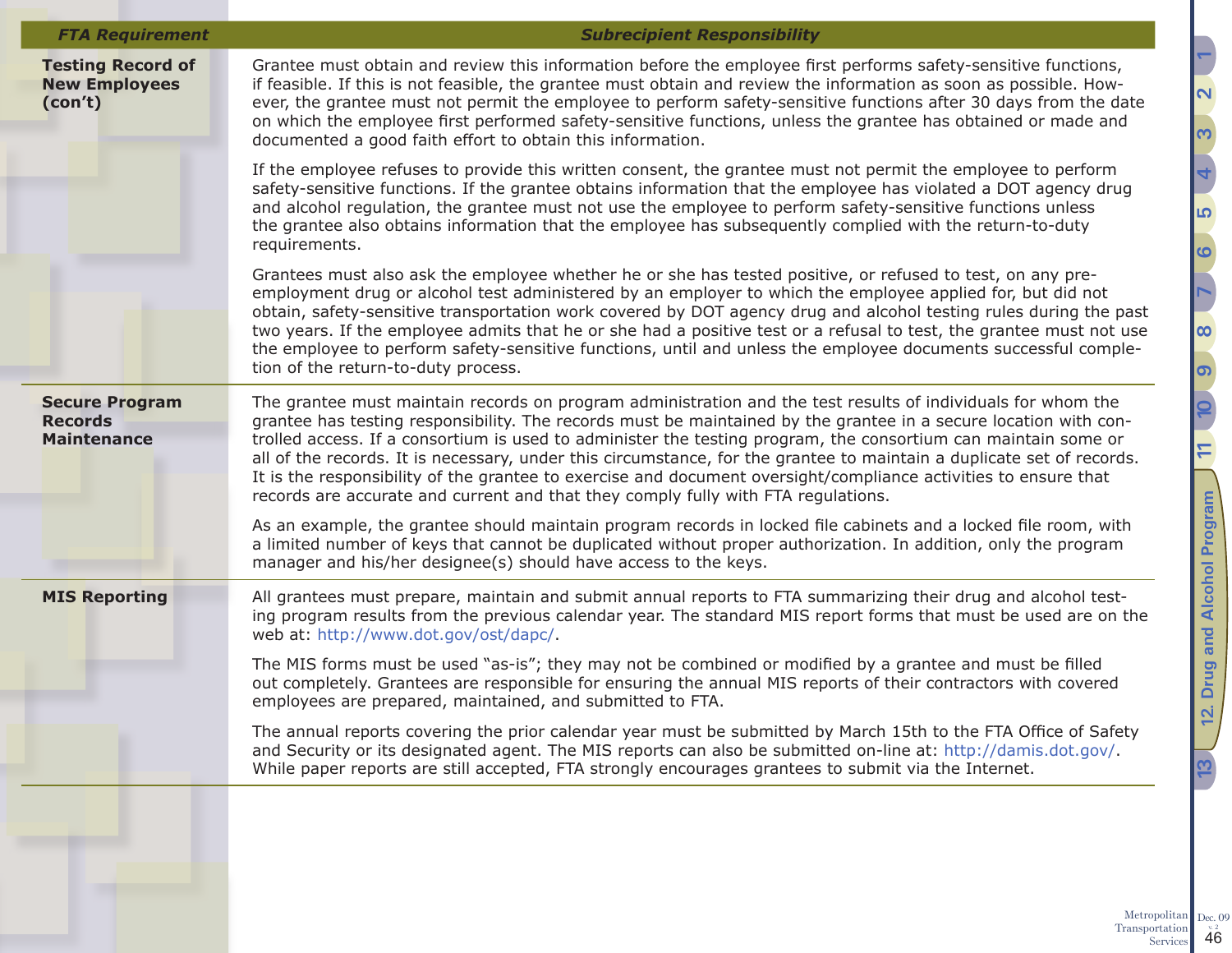| <b>FTA Requirement</b>                         | <b>Subrecipient Responsibility</b>                                                                                                                                                                                                                                                                                                                                                                                                                                                                                                                                                                                                                                                                                                                                                                                                                                                                                                                                                                                                                                                                                                                                                                                                                   |
|------------------------------------------------|------------------------------------------------------------------------------------------------------------------------------------------------------------------------------------------------------------------------------------------------------------------------------------------------------------------------------------------------------------------------------------------------------------------------------------------------------------------------------------------------------------------------------------------------------------------------------------------------------------------------------------------------------------------------------------------------------------------------------------------------------------------------------------------------------------------------------------------------------------------------------------------------------------------------------------------------------------------------------------------------------------------------------------------------------------------------------------------------------------------------------------------------------------------------------------------------------------------------------------------------------|
| <b>Contractor Program</b><br><b>Monitoring</b> | If the grantee contracts with another agency or firm (contractors, subrecipients, or lessees) to provide safety-<br>sensitive functions, it must monitor each contractor's drug and alcohol program proactively over the course of the<br>contract. For example, it is suggested that each contractor provide the grantee a copy of its policy; employee and<br>supervisor training documentation; name and location of the collection site; and name of the DHHS certified test-<br>ing laboratory. Also, the grantee should consider verifying the credentials and/or certifications of the MRO, Breath<br>Alcohol Technician (BAT), urine collectors and Substance Abuse Professional (SAP). Other documentation may<br>include a description of the contractor's random selection process, quarterly management reports summarizing<br>test results, and annual MIS reports. Many grantees contract with service providers that already are required to<br>comply with Federal Motor Carrier Safety Administration (FMCSA) drug and alcohol testing regulations. If this sit-<br>uation exists, special procedures apply and the reviewer should consult FTA Drug and Alcohol Regulation Updates,<br>Spring 1996, Issue 2, for more information. |
| <b>Vendor Compliance</b><br><b>Monitoring</b>  | If the grantee contracts out any aspects of its Drug and Alcohol Program implementation to a vendor(s), the<br>grantee remains responsible for the integrity of the drug and alcohol testing program and the quality of testing<br>services provided by vendors. Consequently, grantees should monitor the quality of its testing service vendors,<br>including collection sites, MROs, and SAPs. The grantee should not assume that its vendors are following the cor-<br>rect procedures or that they are knowledgeable about FTA regulations.                                                                                                                                                                                                                                                                                                                                                                                                                                                                                                                                                                                                                                                                                                     |
|                                                |                                                                                                                                                                                                                                                                                                                                                                                                                                                                                                                                                                                                                                                                                                                                                                                                                                                                                                                                                                                                                                                                                                                                                                                                                                                      |
|                                                |                                                                                                                                                                                                                                                                                                                                                                                                                                                                                                                                                                                                                                                                                                                                                                                                                                                                                                                                                                                                                                                                                                                                                                                                                                                      |
|                                                |                                                                                                                                                                                                                                                                                                                                                                                                                                                                                                                                                                                                                                                                                                                                                                                                                                                                                                                                                                                                                                                                                                                                                                                                                                                      |
|                                                |                                                                                                                                                                                                                                                                                                                                                                                                                                                                                                                                                                                                                                                                                                                                                                                                                                                                                                                                                                                                                                                                                                                                                                                                                                                      |
|                                                |                                                                                                                                                                                                                                                                                                                                                                                                                                                                                                                                                                                                                                                                                                                                                                                                                                                                                                                                                                                                                                                                                                                                                                                                                                                      |
|                                                |                                                                                                                                                                                                                                                                                                                                                                                                                                                                                                                                                                                                                                                                                                                                                                                                                                                                                                                                                                                                                                                                                                                                                                                                                                                      |
|                                                | Metropolitan                                                                                                                                                                                                                                                                                                                                                                                                                                                                                                                                                                                                                                                                                                                                                                                                                                                                                                                                                                                                                                                                                                                                                                                                                                         |
|                                                | Transportation<br>Services                                                                                                                                                                                                                                                                                                                                                                                                                                                                                                                                                                                                                                                                                                                                                                                                                                                                                                                                                                                                                                                                                                                                                                                                                           |

Dec.  $09$ <sub>v.  $2$ </sub>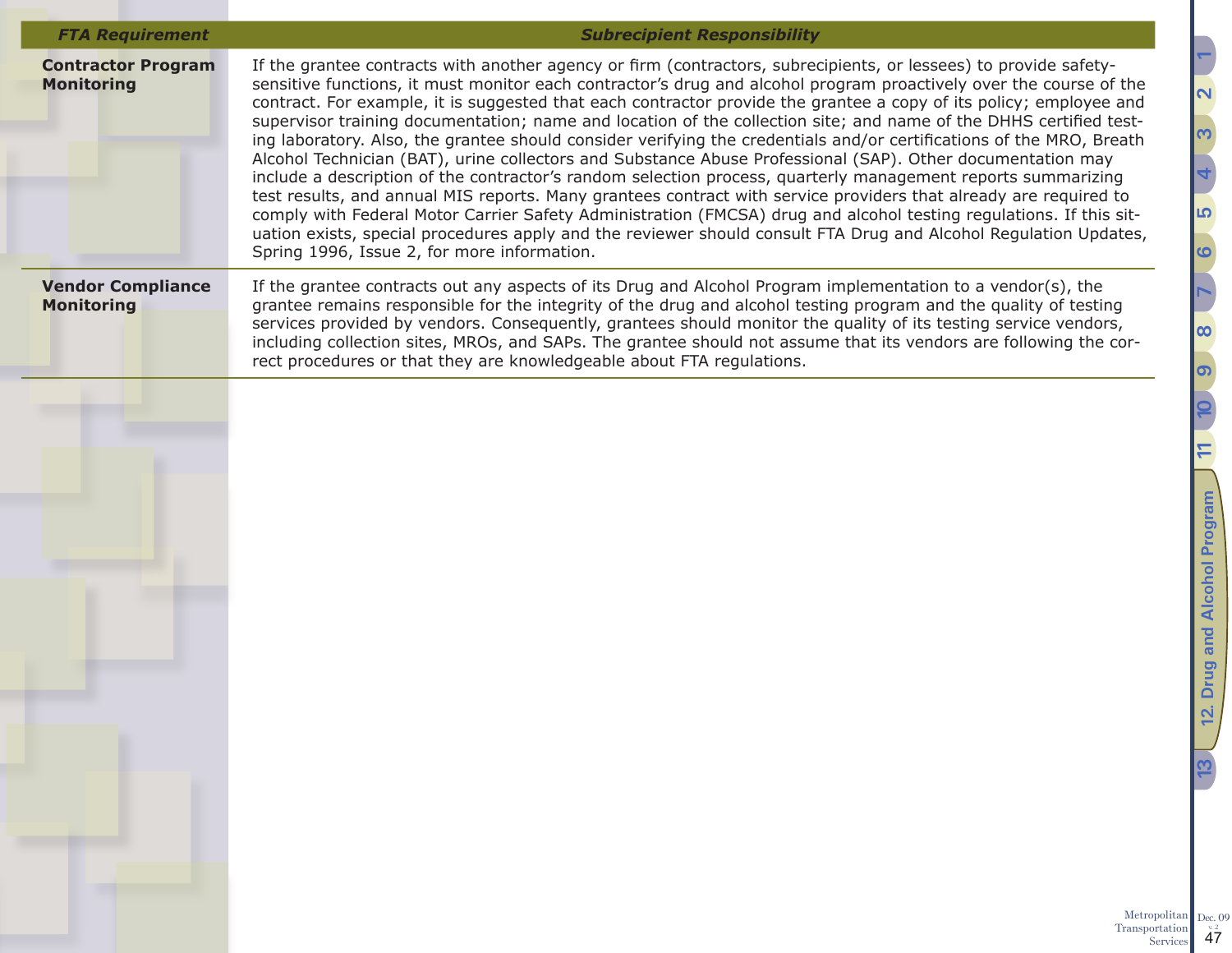## <span id="page-47-1"></span>**13. Equal Employment Opportunity**

<span id="page-47-0"></span>**Grantee's Responsibility**: The grantee must ensure that no person in the United States shall on the grounds of race, color, religion, national origin, sex, age, or physical or mental disability be excluded from participating in, or denied the benefits of, or be subject to discrimination in employment under any project, program, or activity receiving federal financial assistance from the federal transit laws. (Note: EEOC's regulation only identifies/recognizes religion and not creed as one of the protected groups.)

| <b>FTA Requirement</b>                                        | <b>Subrecipient Responsibility</b>                                                                                                                                                                                                                                                                                                                                                                                                                                                                                                                                                                                                                                                                                                                                                                                                                                                                                                                                                                                                            |
|---------------------------------------------------------------|-----------------------------------------------------------------------------------------------------------------------------------------------------------------------------------------------------------------------------------------------------------------------------------------------------------------------------------------------------------------------------------------------------------------------------------------------------------------------------------------------------------------------------------------------------------------------------------------------------------------------------------------------------------------------------------------------------------------------------------------------------------------------------------------------------------------------------------------------------------------------------------------------------------------------------------------------------------------------------------------------------------------------------------------------|
| <b>EEO Program</b><br><b>Oversight</b>                        | The grantee's Chief Executive Officer (CEO) should designate an EEO Officer and adequate staff to administer the<br>EEO program. The EEO Officer should be an executive and must report directly to the CEO. Care should be taken<br>to avoid conflicts when assigning responsibility for administering the EEO program as a collateral duty assign-<br>ment, e.g., a personnel officer may have a conflict of interest.                                                                                                                                                                                                                                                                                                                                                                                                                                                                                                                                                                                                                      |
| <b>EEO Program</b><br><b>Approval</b>                         | A formal EEO program is required of any grantee that both employed 50 or more transit-related employees<br>(including temporary, full-time or part-time employees) and received in excess of \$1 million in capital or operat-<br>ing assistance or in excess of \$250,000 in planning assistance in the previous federal fiscal year. The program<br>requirements detail what must be included, such as a workforce analysis (including an identification of areas of<br>underutilization), goals and timetables, an assessment of past employment practices and proposed remedies for<br>problem areas, and a monitoring and reporting system. Program updates are required every three years.                                                                                                                                                                                                                                                                                                                                              |
|                                                               | Note: Employees are not counted in the aggregate. The requirement applies to any single employer of 50 or more<br>transit-related employees. For example, if a city (receiving over \$1 million in FTA funds) with 10 transit-related<br>employees contracts with a private provider who employs 40 transit-related employees, then neither the city nor<br>the contractor is required to have a formal EEO Program. However, if the city (the grantee) exceeds both thresh-<br>olds, then the grantee would be required to submit a formal EEO Program to FTA. If the contractor employs 50<br>or more transit-related employees, the grantee should ensure that the contractor submits a formal EEO Program<br>to them for review and approval. In some circumstances, the CRO may require that the grantees submit the<br>EEO program of a contractor that meets this threshold for review. If the grantee has a contractor that meets the<br>employee threshold, seek additional guidance from the CRO on the submittal of their program. |
| <b>EEO Program</b><br><b>Conditions on</b><br><b>Approval</b> | In reviewing the grantee's EEO program, the CRO may have issued a conditional approval and identified correc-<br>tive actions that need to be taken. Corrective actions may be required in cases where FTA has determined that a<br>grantee is deficient or is in probable deficiency with the requirements of FTA C 4704.1.                                                                                                                                                                                                                                                                                                                                                                                                                                                                                                                                                                                                                                                                                                                  |
| <b>EEO Complaints</b>                                         | Under Title VII of the Civil Rights Act of 1964, employees and applicants have the right to file complaints alleg-<br>ing discrimination on the basis of race, color, religion, national origin, sex, age, or physical or mental disability,<br>or reprisal. Sexual orientation is a form of discrimination and such complaint should be processed through the<br>agency's administrative grievance process. The grantee should have sufficient staff and procedures to handle<br>such complaints appropriately and to respond in a timely manner.                                                                                                                                                                                                                                                                                                                                                                                                                                                                                            |
|                                                               |                                                                                                                                                                                                                                                                                                                                                                                                                                                                                                                                                                                                                                                                                                                                                                                                                                                                                                                                                                                                                                               |

**[5](#page-17-1)**

**[6](#page-18-1)**

**[7](#page-19-1)**

**[9](#page-28-1)**

**[12](#page-41-1) [10](#page-33-1)**

**[13. Equal Employment Opportunity](#page-47-1) [11](#page-40-1)**

Equal Employment Opportunity

<u>ന്</u>

**[8](#page-26-1)**

<u>ო</u>

**[4](#page-13-1)**